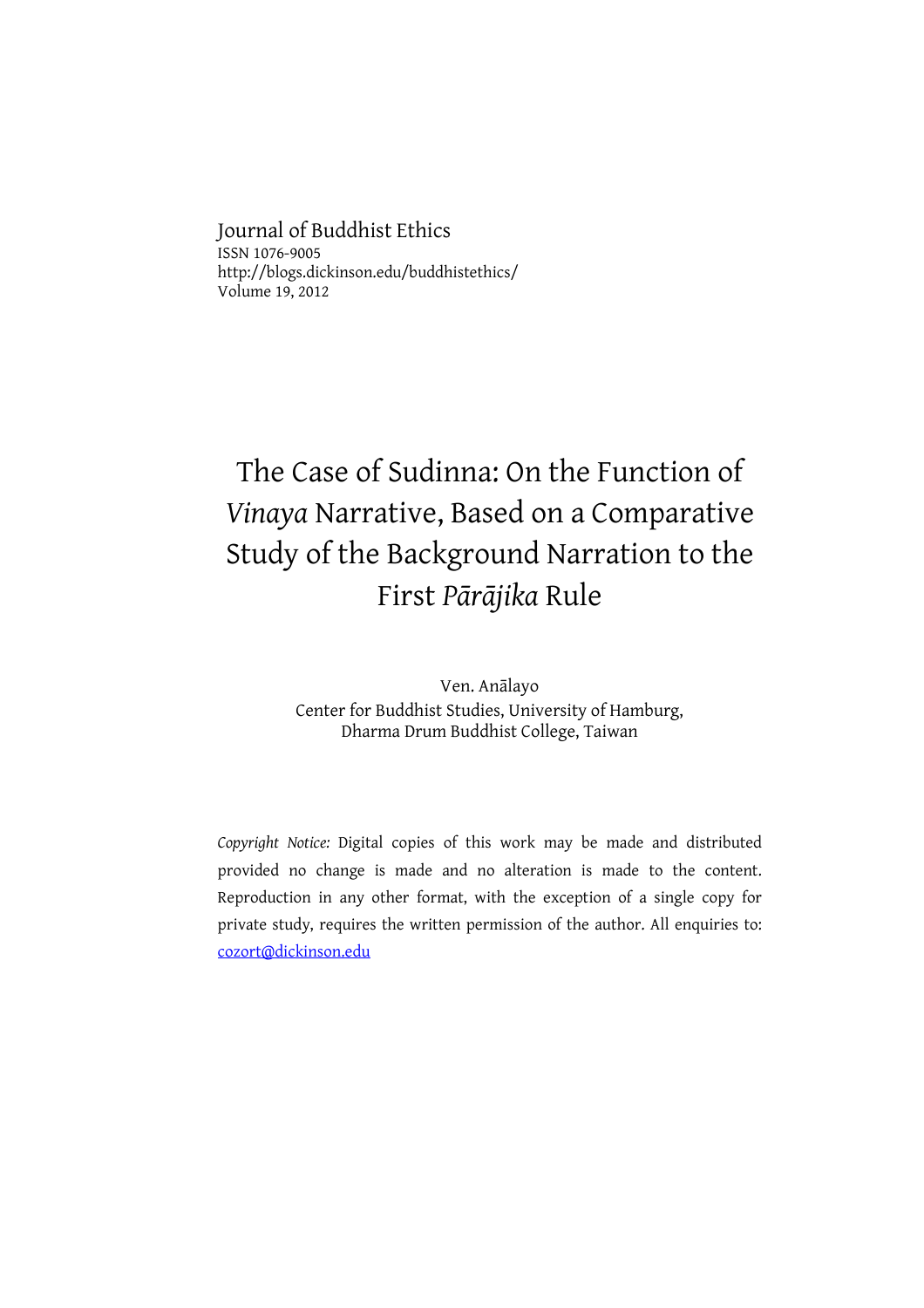# The Case of Sudinna: On the Function of Vinaya Narrative, Based on a Comparative Study of the Background Narration to the First Pārājika Rule

Anālayo<sup>1</sup>

#### Abstract

In this article I study the tale that according to the canonical Vinaya accounts led to the promulgation of the rule on celibacy for Buddhist monks, using this as an example to understand the function of Vinaya narrative.

### Introduction $2$

l

In the present paper I study the function of Vinaya narrative from the perspective of its teaching context. The example I have chosen for this purpose occurs at the very beginning of the textual account of the

<sup>&</sup>lt;sup>1</sup> Center for Buddhist Studies, University of Hamburg; Dharma Drum Buddhist College, Taiwan. I am indebted to Achim Bayer, Rod Bucknell, Shayne Clarke, Petra Kieffer-Pülz, Shi Kongmu and Ken Su for comments and suggestions.

 $2^2$  The present paper is a more detailed version of part of my presentation at the IABS conference 2011 at Dharma Drum Buddhist College, Taiwan; the first part of the same presentation appeared in Anālayo ("Mahāpajāpatī's").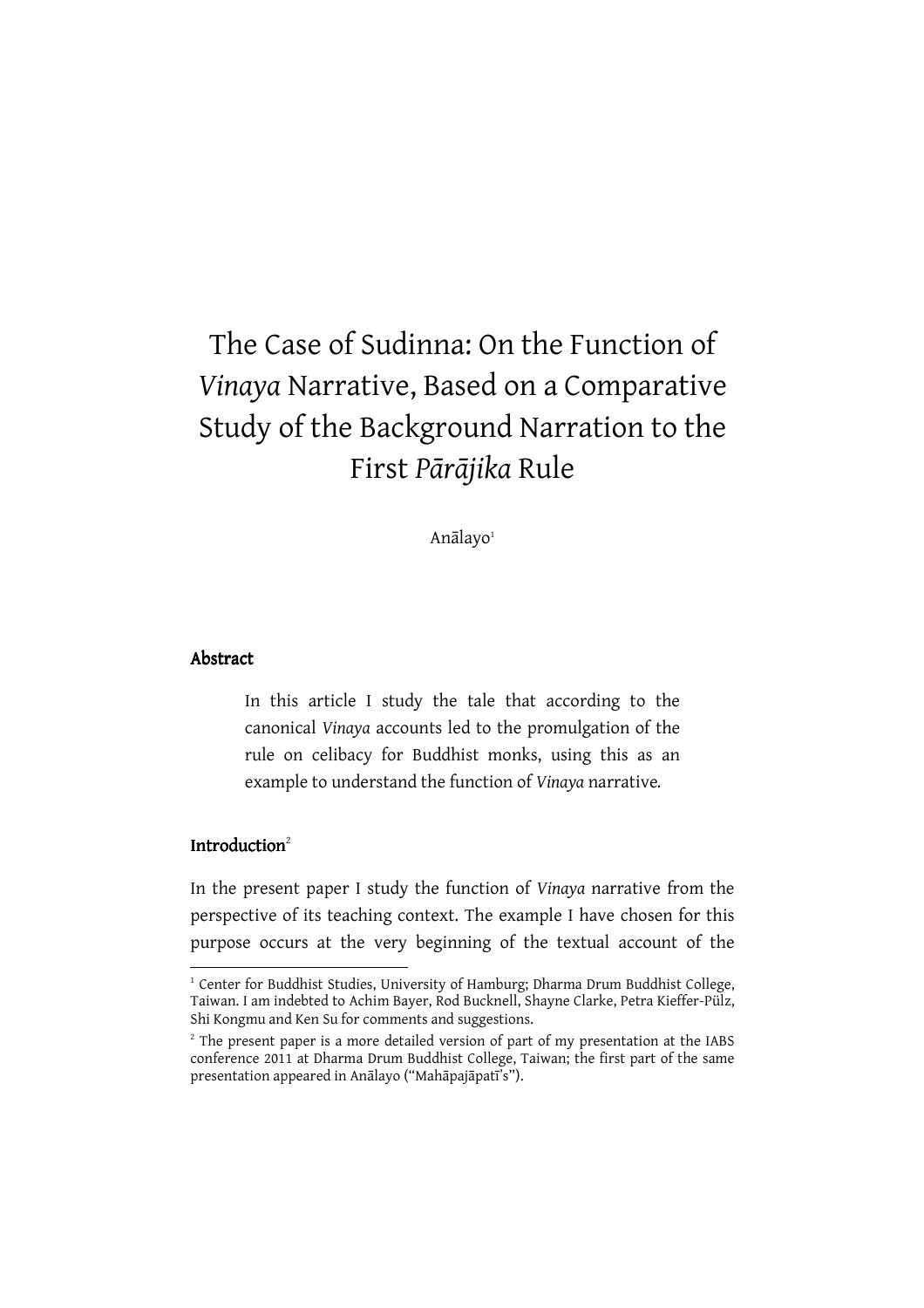monastic rules, namely the background narration to the first of the pārājika rules.<sup>3</sup> Due to the gravity of this offence, the interdiction against sexual intercourse laid down in this rule must have been considered of fundamental relevance by the members of the early Buddhist cenobitical community. Hence the narration that records the coming into being of this regulation would have played a central role in the early Buddhist transmission and teaching of Vinaya texts.<sup>4</sup> The present case can thus be reasonably well expected to provide a good example for appreciating the function of Vinaya narrative.

Canonical versions of this narration are found in six different Vinayas and in the course of this paper I will argue for the importance of taking into account all extant versions, at least when our aim is to draw conclusions of wider significance and arrive at an assessment of Indian Buddhist monasticism in general.<sup>5</sup> The six versions are:

- 1. Dharmaguptaka, preserved in Chinese translation,<sup>6</sup>
- 2. Mahāsāṅghika, preserved in Chinese translation; cf. below p. 398,
- 3. Mahīśāsaka, preserved in Chinese translation; cf. below p. 400,
- 4. (Mūla)-Sarvāstivāda, preserved in Chinese and Tibetan translation; cf. below p. 408,
- 5. Sarvāstivāda, preserved in Chinese translation,<sup>7</sup>

 $\overline{a}$ 

 $3$  A comparative study of the narrations related to the second pārājika rule can be found in Bagchi; for a study of this rule in the Theravāda tradition cf. Huxley 1999 and Kieffer-Pülz 2012.

<sup>4</sup> For a study of the ruling regarding sexual intercourse for laity cf. Collins.

<sup>&</sup>lt;sup>5</sup> For a brief survey of the different extant Vinayas cf. Anālayo ("Vinaya").

<sup>6</sup> T 1428 at T XXII 569c28 to 570a24.

 $7$  T 1435 at T XXIII 1a9 to b14.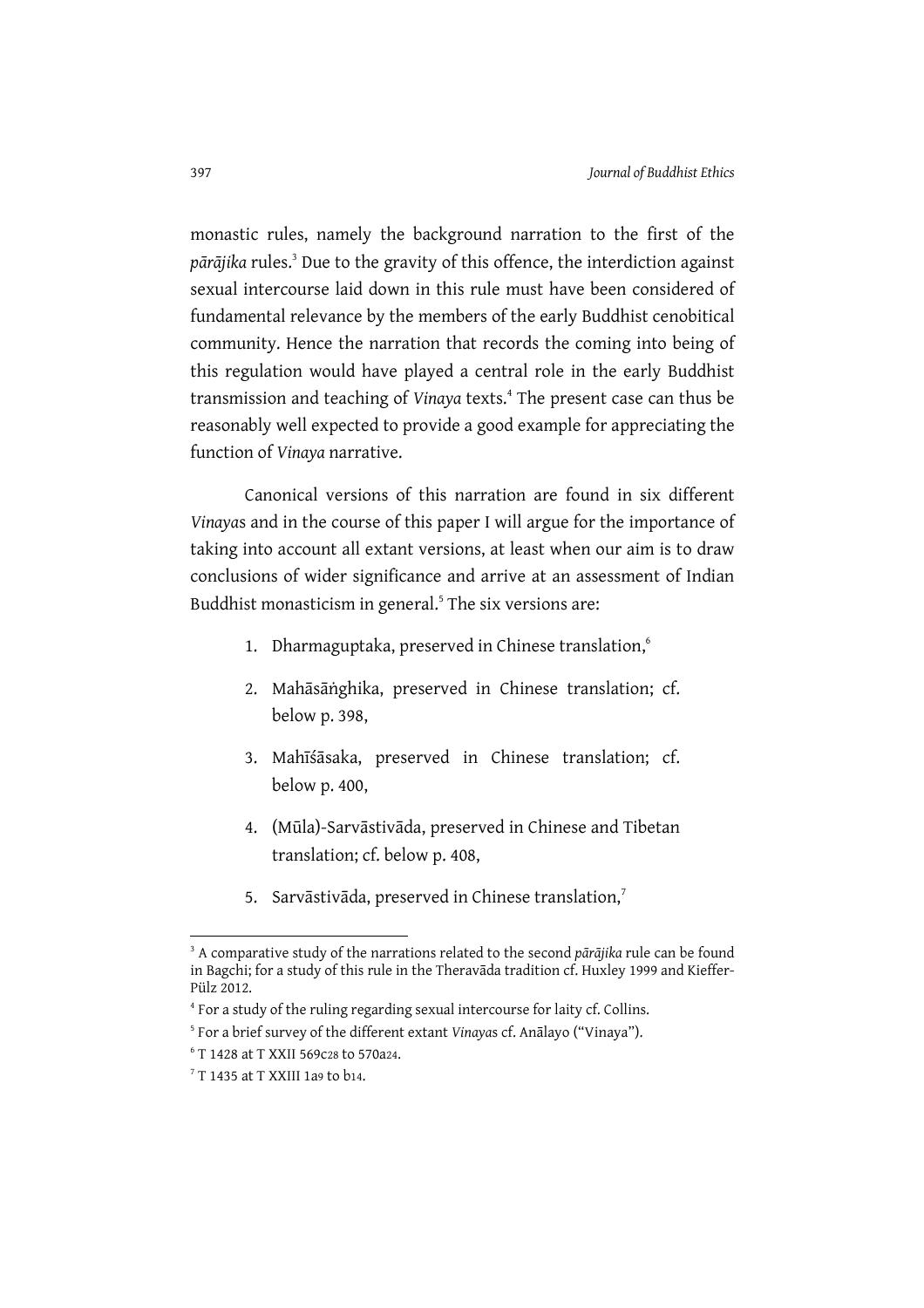6. Theravāda, preserved in Pāli.<sup>8</sup>

The Dharmaguptaka and Theravāda versions of the events that led to the promulgation of the first pārājika have already been translated into English,<sup>9</sup> and a summary of the Sarvāstivāda version is available in German.<sup>10</sup> To complement these, in what follows, I translate the Mahāsāṅghika, Mahīśāsaka and Mūlasarvāstivāda versions, which to my knowledge have so far not been translated into a European language. I follow each translation with a few observations and engage in a more detailed study after the final translation.

### Translation of the Mahāsāṅghika Version $^{\rm n}$

In the city of Vaiśālī there was the son of a householder by the name of Yaśas,<sup>12</sup> who out of faith had gone forth from the household to become homeless, abandoning the household life. His father was named Kalanda, so his companions in the holy life all called him "son of Kalanda."

 $\overline{a}$ 

<sup>8</sup> Vin III 11,34 to 18,32.

<sup>9</sup> Horner (Book, 21-38) and Pradhan (23f), who precedes his translation of the Dharmaguptaka account by providing a detailed comparison with the Theravāda version.

 $10$  Rosen (50).

 $11$  The translated extract, T 1425 at T XXII 229a19 to b7, is preceded by a reference to the place where the Buddha was staying at that time and followed by a description of what happened after the monk in question had sexual intercourse. I have not translated these parts either here or in the other Vinaya extracts translated below. Part of the Buddha's admonishment of the monk, reported in T 1425 at T XXII 229b25, has been translated by Ku (106).

 $12$  T 1425 at T XXII 229a19, introduces the protagonist as Yaśas, 耶舍, the son of Kalanda, 迦蘭陀. In the other Vinayas the monk in question has the name Sudinna and is similarly introduced as the son of Kalanda, T 1435 at T XXIII 1a10, or as an inhabitant of the village Kalanda, T 1428 at T XXII 569c28, or as both T 1421 at T XXII 2b16+19, T 1442 at T XXIII 628a14f and Vin III 11,34f; on the village's name cf. also the tale translated in Bapat (Shan-Chien-P'i-P'o Sha, 148f). The name 須提那, equivalent to Sudinna, comes up in the Mahāsāṅghika Vinaya in the context of the rule against ordaining a woman without inquiring whether she is married; cf. T 1425 at T XXII 519b2ff. This 須提那 is not a monk, but a layman, who is trying to get back his wife after she has gone forth without his consent.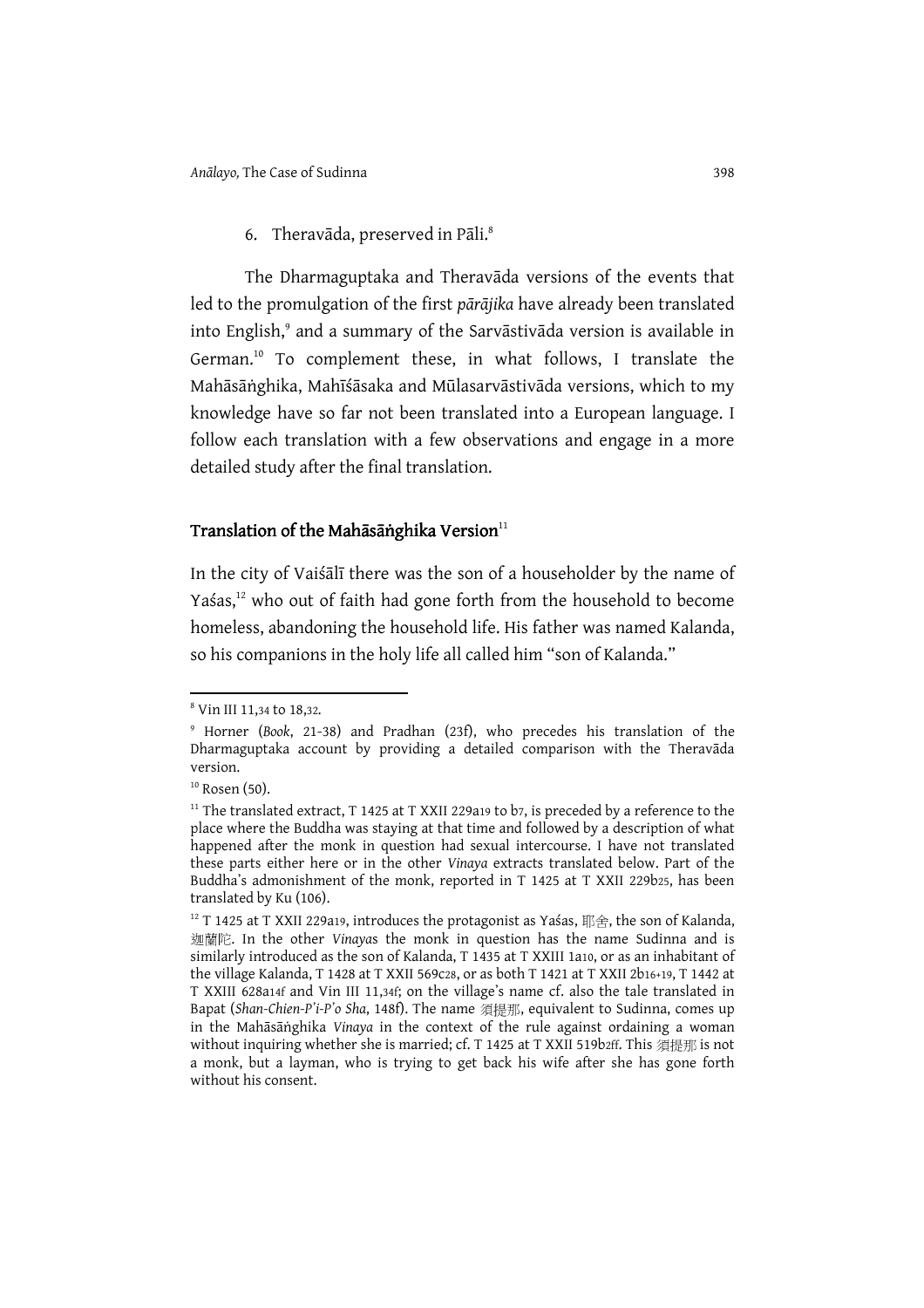At that time there was a period of famine and it was difficult to get food by begging. Whenever the time for taking food came, he would often return to his [family's] home for food.

His mother said to Yaśas: "Son, you are really suffering greatly, having shaved off your beard and hair, wearing rag robes, holding a bowl to beg for food, and becoming a laughing stock among people in the world. Now in this house there is a great amount of property, the money of your parents and the valuables of earlier generations, for you to do with as you like. Moreover, your beloved wife is here now just as before. You should live with her together. Why experience all this strife and suffering like this? You should return home and enjoy the five sensepleasures. You will be free to make offerings to gain merit and support the three jewels."

At that time Yaśas said to his mother: "Please mother, stop, stop! I delight in cultivating the holy life." His mother tried to persuade him for a second and a third time, as at first, but Yaśas replied as before.

The mother spoke once more with seriousness: [229b] "As you do not delight in staying at home, I shall beg you to provide a seed so that the family line may continue. Let this household not be discontinued and the wealth lost to the government."

At that time Yaśas said to his mother: "Since you now wish me to leave a seed here, I accept this command." The mother was happy and quickly entered the female quarters to tell the former bride: "Quickly adorn yourself. Dress and adorn your body just as Yaśas formerly liked it and go to meet him." The former bride replied: "Yes." She adorned herself as instructed and got ready.

At that time Yaśas enjoyed himself together with his wife, following the way of the secular world.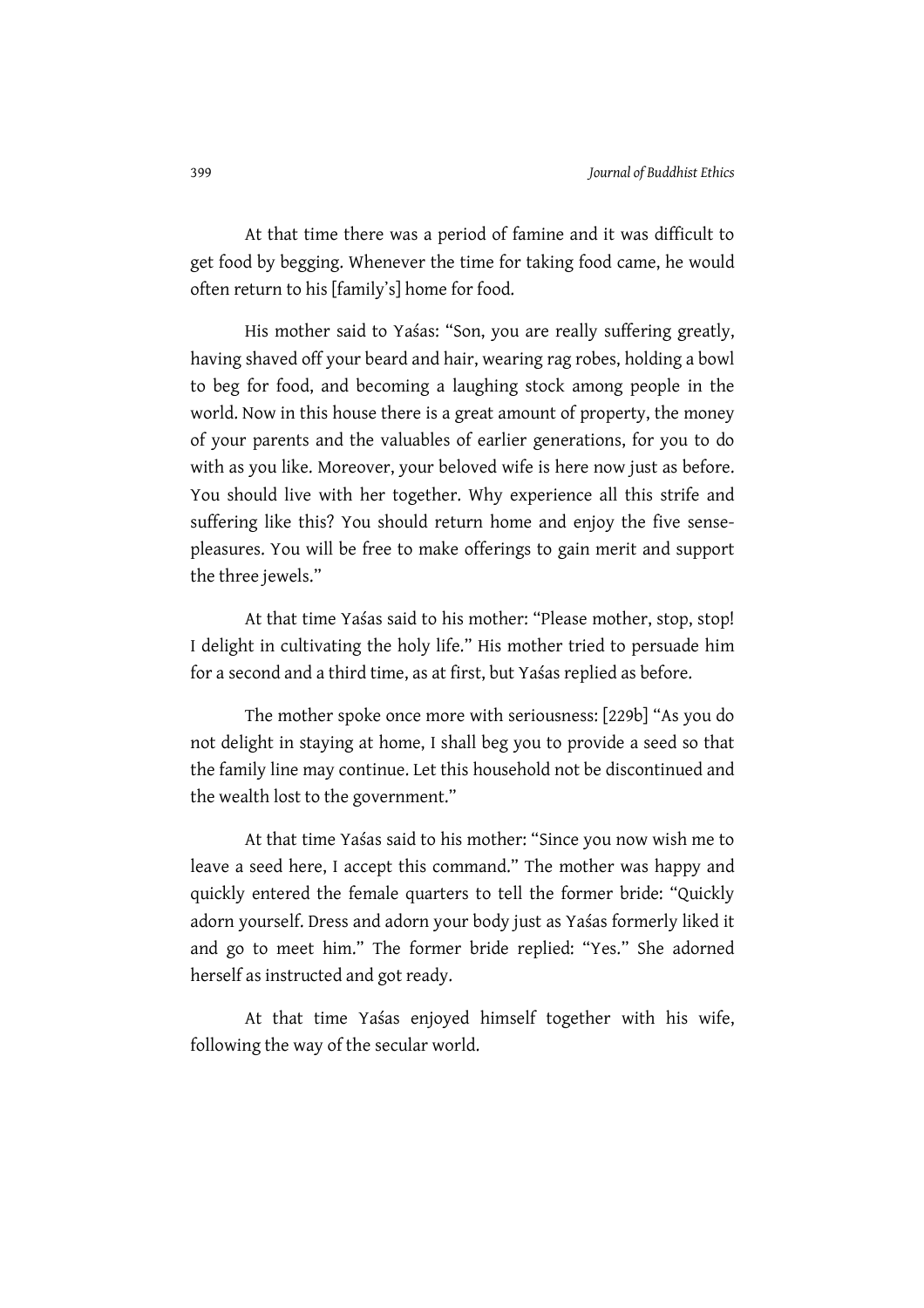#### Study of the Mahāsāṅghika Version

The main elements of the Mahāsāṅghika Vinaya account of the occasion for the promulgation of the first pārājika rule recur in the other Vinaya versions, in particular the motif of the sincerely dedicated monk who is persuaded by his mother to have intercourse with his former wife in order to ensure the continuity of the family's inheritance. The only noteworthy peculiarity of the Mahāsāṅghika version is that its chief protagonist is called Yaśas, whereas the other versions agree in introducing him as Sudinna.

Similar to the Mahāsāṅghika version, the Dharmaguptaka and Sarvāstivāda Vinayas begin their report by giving only brief indications about the protagonist's personal background, adding the information that he stemmed from a wealthy family, $13$  something evident also in the later part of the Mahāsāṅghika account.

The motif of his family's wealth receives further development in the Mahīśāsaka and Theravāda Vinayas, which relate in detail how Sudinna went forth.

### Translation of the Mahīśāsaka Version $14$

At that time the householders of the city of Kalanda had come to the town [of Vaiśālī] for some matter. Hearing that the Buddha, the Blessed One, was staying at the Kūṭāgāraśālā, they all approached the Buddha. They saw the Buddha, the Blessed One, teaching the Dharma surrounded by an immeasurable crowd.

<sup>13</sup> T 1428 at T XXII 569c29 and T 1435 at T XXIII 1a10.

 $14$  T 1421 at T XXII 2b16 to 3a24; for a translation of a small extract from the ensuing events at T XXII 3b8 cf. Lamotte (117).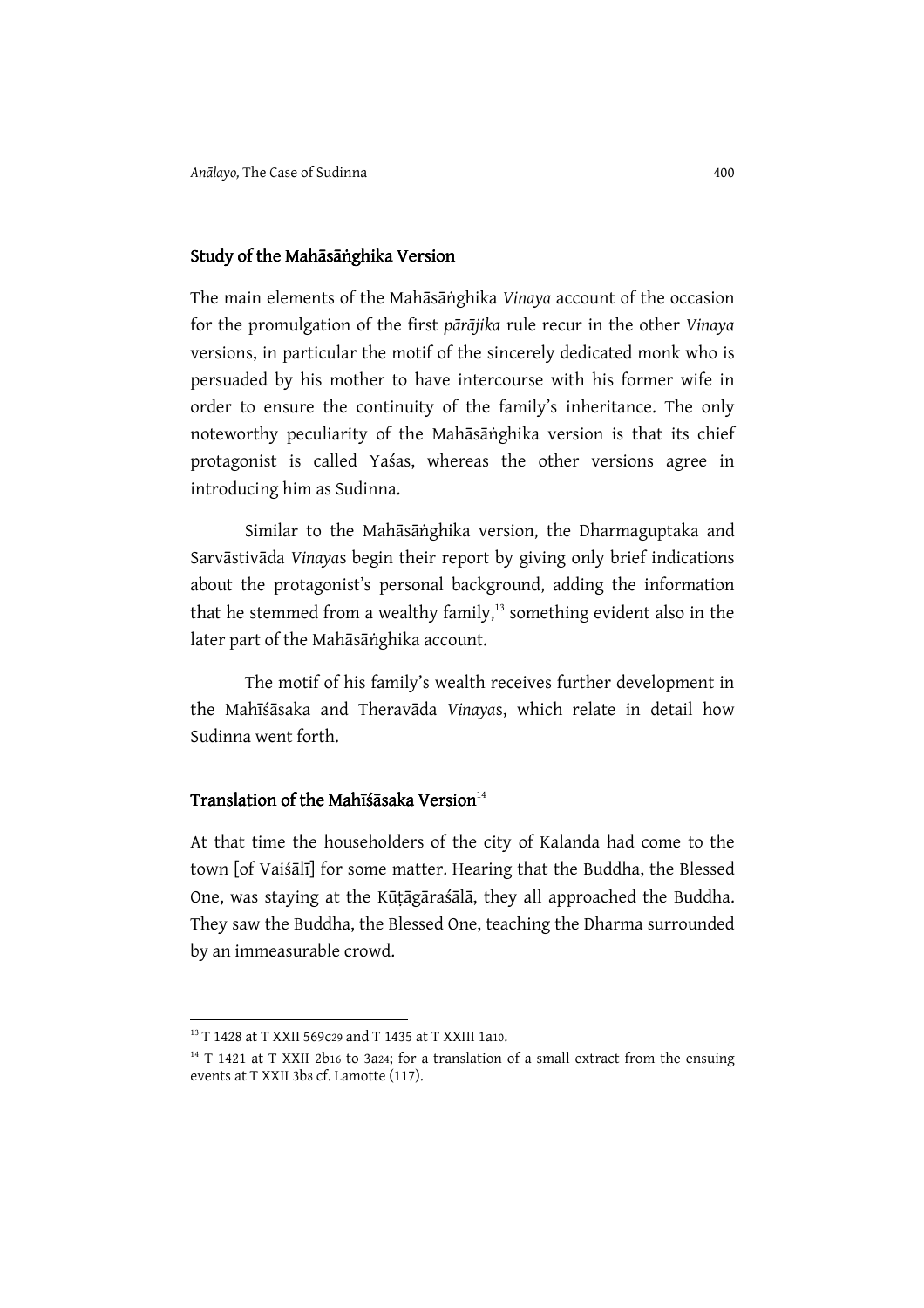A householder named Sudinna, the son of Kalanda, was then among the crowd. Hearing the Dharma he was delighted and had this thought: "As I understand what the Buddha has said, being in the home life, bound by affection and craving, one does not get to cultivate the holy life fully for one's entire life. Going forth and being detached is like being in an empty space. Let me now go forth from the home life out of faith and cultivate the path."

When the various groups had returned, he approached the Buddha, paid respect with his head at the Buddha's feet and said: "Blessed One, just now as I heard the Buddha teach the Dharma, I had this thought: ʻAs I understand what the Buddha has said, being in the home life, bound by affection and craving, one does not get to cultivate the holy life fully for one's entire life. Going forth and being detached is like being in an empty space. Let me now go forth from the home life out of faith and cultivate the path.' Blessed One, having this thought, I now wish to go forth, please let me go forth and receive the precepts."

The Buddha said: "Very well. Have your parents given permission?" He replied: "They have not given permission."

The Buddha said: "It is a custom for all Buddhas that without the parents' permission one does not get to [cultivate] the path [as a monastic]." [Sudinna] said to the Buddha: "I will now return to inform my parents." [2c] The Buddha said: "Now is the right time for it."

Then Sudinna got up from his seat, circumambulated [the Buddha] thrice and returned home. He said to his parents: "I heard the teaching of the Buddha that being at home one is in bondage to attachment. I wish to go forth now and cultivate the holy life fully."

His parents replied: "Stop, Sudinna, do not speak like this. Formerly we had no child and we prayed just to have you. You are our only child, beloved and thought much of. Even if you were dead we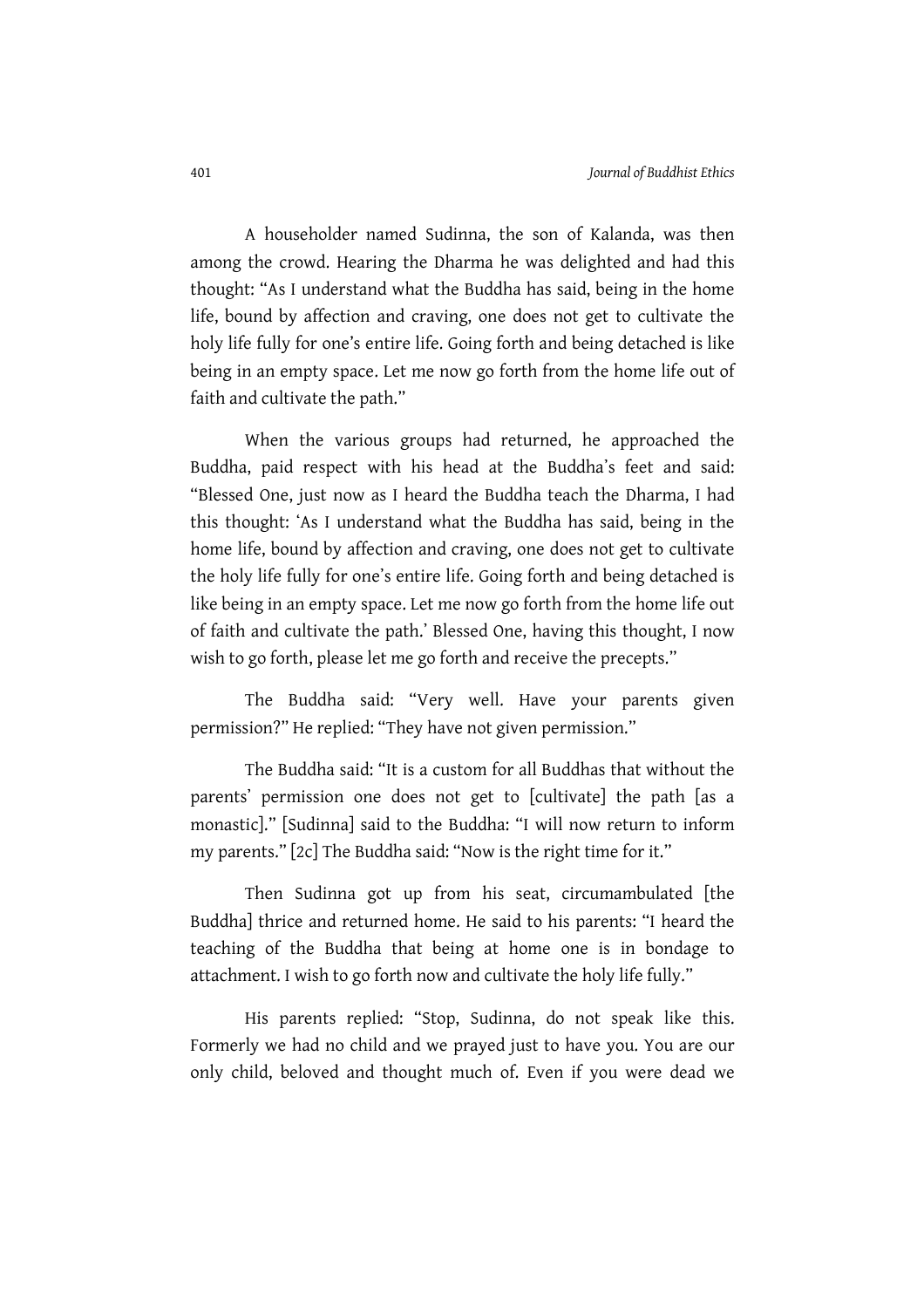l

[would] not keep away from you. How could we separate from you when you are [still] alive? There is much wealth in your home, gold, silver, treasures, you can do meritorious acts as you wish and enjoy pleasure in the present. What is the use of going forth and taking away what we affectionately aspired for, [namely having a son]?"

He made his difficult request three times, [yet] his parents did not allow it. He got up from his seat and, standing in another place, made an oath: "Unless I am able to go forth, I shall not eat again. I will die right here. Of what use is it to go on living?" Thereupon he did not eat for six days.<sup>15</sup>

His relatives, who had heard about this, all came trying to convince him: "You are the only child of your parents, beloved and thought much of. Even if you were dead they [still would] not [be able to] keep away from you, not to mention separating from you while you are [still] alive. There is great wealth in your home, with which to perform meritorious deeds. Being on the path has to do with the mind; it does not consist in [certain] appearances and clothing. What need is there to endanger your life and afflict your parents by disobeying them?" [They spoke] like this three times. He remained silent and did not accept [what they said].

His friends kept on coming all the time, admonishing him with bitter words, as above, but the result was the same. They each gave up and left him.

They all approached the parents and said: "As far as we can see, we cannot change his mind. If you allow him to go forth you will probably see him at times. If he does not delight in the path, he will come back after a while. He has been fasting for six days; if he continues,

<sup>&</sup>lt;sup>15</sup> The Theravāda Vinaya, Vin III 13,21, records that he missed seven meals. For similar variations in the account of Rāṣṭrapāla's fast cf. Anālayo (Comparative, 455 note 73).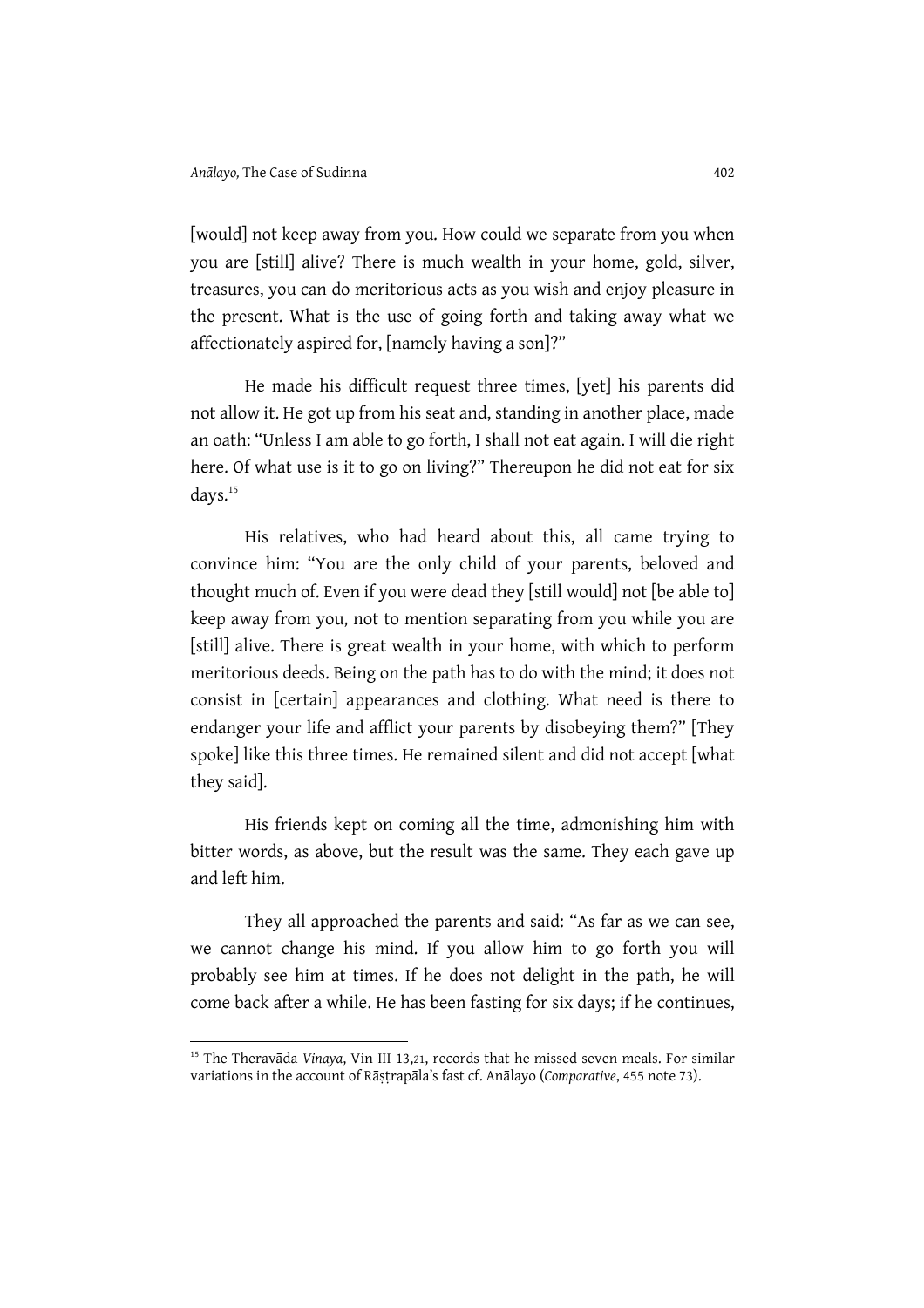his life will come to an end. In a few days he will be discarded amidst the fields, where owls and crows will peck at him, and tigers and wolves will compete to eat him. As his father and his mother, would you be able to bear this?"

Having heard this, the parents wept and said: "We permit our son to go forth and cultivate the holy life, but he must promise to come back at times to see us."

Having heard this, [the friends and relatives] were all very happy. They went to him again and said: "Your parents have permitted you to go forth, but do not forget at times to come back. You can go." Sudinna was very happy, he went to his parents and said: "I will now approach the Buddha to go forth and cultivate the path."

The parents wept and said: "We permit you to go forth and cultivate the holy life fully, but do not forget, you must at times come back and see us." Then Sudinna paid respect to his parents, circumambulated them thrice and left.

He returned to the Buddha, paid respect at the Buddha's feet and told the Buddha: "Blessed One, my parents have allowed it. Please let me go forth and receive the precepts." The Buddha said: "Welcome, monk, practice the holy life, well taught by me is the Dharma for the eradication of all duhkha." When the Buddha had said this, Sudinna's beard and hair disappeared of themselves and he was wearing monastic robes on his body and holding a bowl in his hands; [thus] he became a recluse and received the higher ordination.

Not long after he had gone forth, there was a period of famine. [3a] All the monks who entered the town to beg alms got nothing. While being in seclusion, Sudinna thought: "Now there is this famine and it is hard to get almsfood. In my native place there are abundant beverages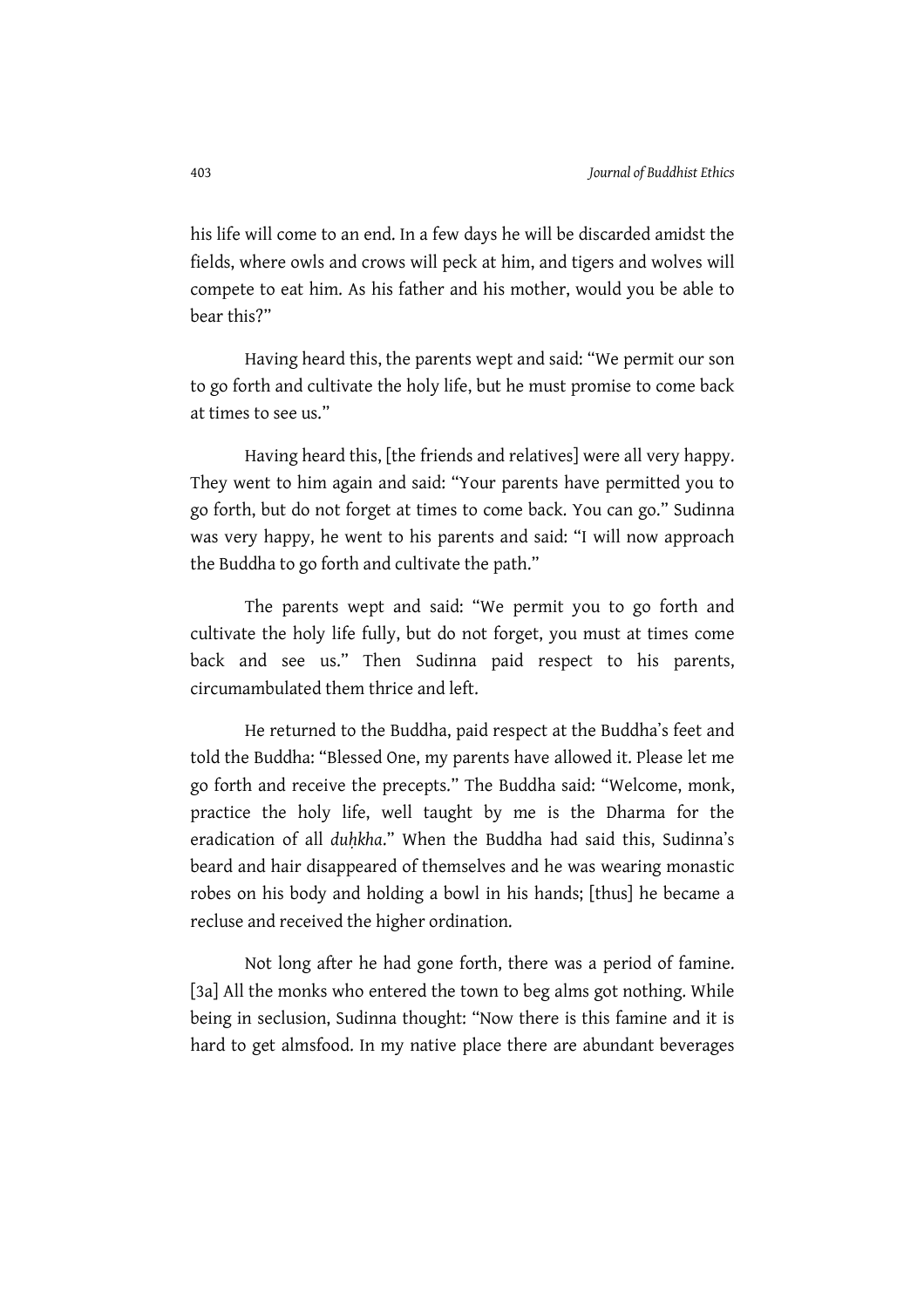and food. I should lead the monks back to my home town, so that they get support and give blessings and deliver others."

He rose from his seat and with the monks returned to his hometown, staying at the root of a tree in a forest. His parents heard of this and ordered his wife: "Adorn yourself, putting on the clothes and ornaments that our son was fond of when at home." When she was fully adorned, the parents led her to that forest.

Then Sudinna, seeing his parents coming, rose to receive them. The parents said: "What is the use of ruining yourself staying among the trees in the forest. Come back, give up the path and cultivate what is good while staying at home."

He replied to his parents: "I am unable to give up the path and return to what is low." [They spoke] like this three times, but he remained adamant. The parents cried, left him and returned home.

After a few days, Sudinna's wife had her period. Then she told her mother-in-law. The mother-in-law was very happy. She said: "This is a sign of [being able] to have a son." She then ordered her to adorn herself as before with clothes and ornaments.

The parents again led her to the forest. Then Sudinna received them . . . (as above) . . . [One of] the parents again said: "What is the use of ruining yourself staying among the trees in the forest, afflicted by wind, dew, hunger, cold and hardship? Everyone knows that in your home there is wealth. Even just my private treasures make a pile [so high] that a person's head could not be seen [over it]. As for the wealth of both parents, no-one can count it. Come back home and freely cultivate what is good. Enjoy pleasure in the present and experience rewards in the future"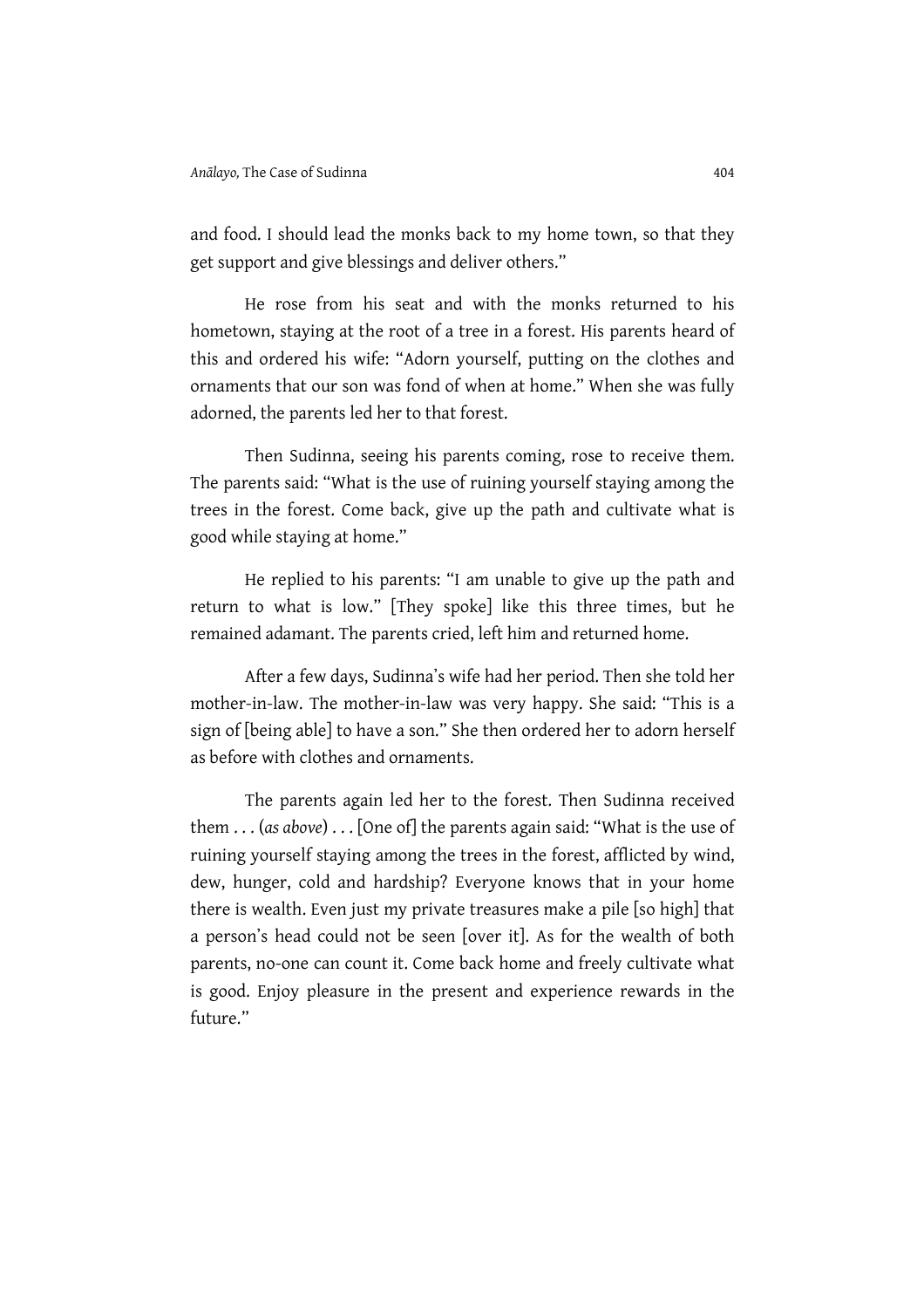He replied to his parents: "According to what your son has seen, the five sense pleasures are harmful for virtue. Their happiness is like lightning, causing sadness and pain that lasts a long time. For this I would never give up cultivating the holy life." Like this he sternly replied three times.

The parents said again: "Although you are our son, through disobeying us and undertaking the path you have now become one of the Śākyan clan. What more is there to say? Only that your ancestors's lineage maintained by men of the same family will cease. According to royal statute, when succession is discontinued, the wealth is lost to the government. We are finished. Do you not know that our only remaining wish is for you to continue the lineage? Think about it. That is all we have to say."

Then Sudinna, hearing this order, wept. He became silent and accepted their command. He went back with his wife and in their former abode engaged three times in sensuality.

#### Study of the Theravāda and Mahīśāsaka Versions

The above translated version and the Theravāda Vinaya account differ from the narration in the Dharmaguptaka, Mahāsāṅghika and Sarvāstivāda Vinayas, none of which describe how Sudinna went forth. In principle, such a difference could have come into being because either the other three versions did not consider it worthwhile recording under what circumstances the protagonist went forth, or else the Mahīśāsaka and Theravāda Vinayas added such a description.

Closer inspection makes it highly probable that the second of these two possible explanations holds, in that we have here a case of addition, since the tale of Sudinna's going forth does not fit well with the remainder of the narration in the Mahīśāsaka and Theravāda Vinayas.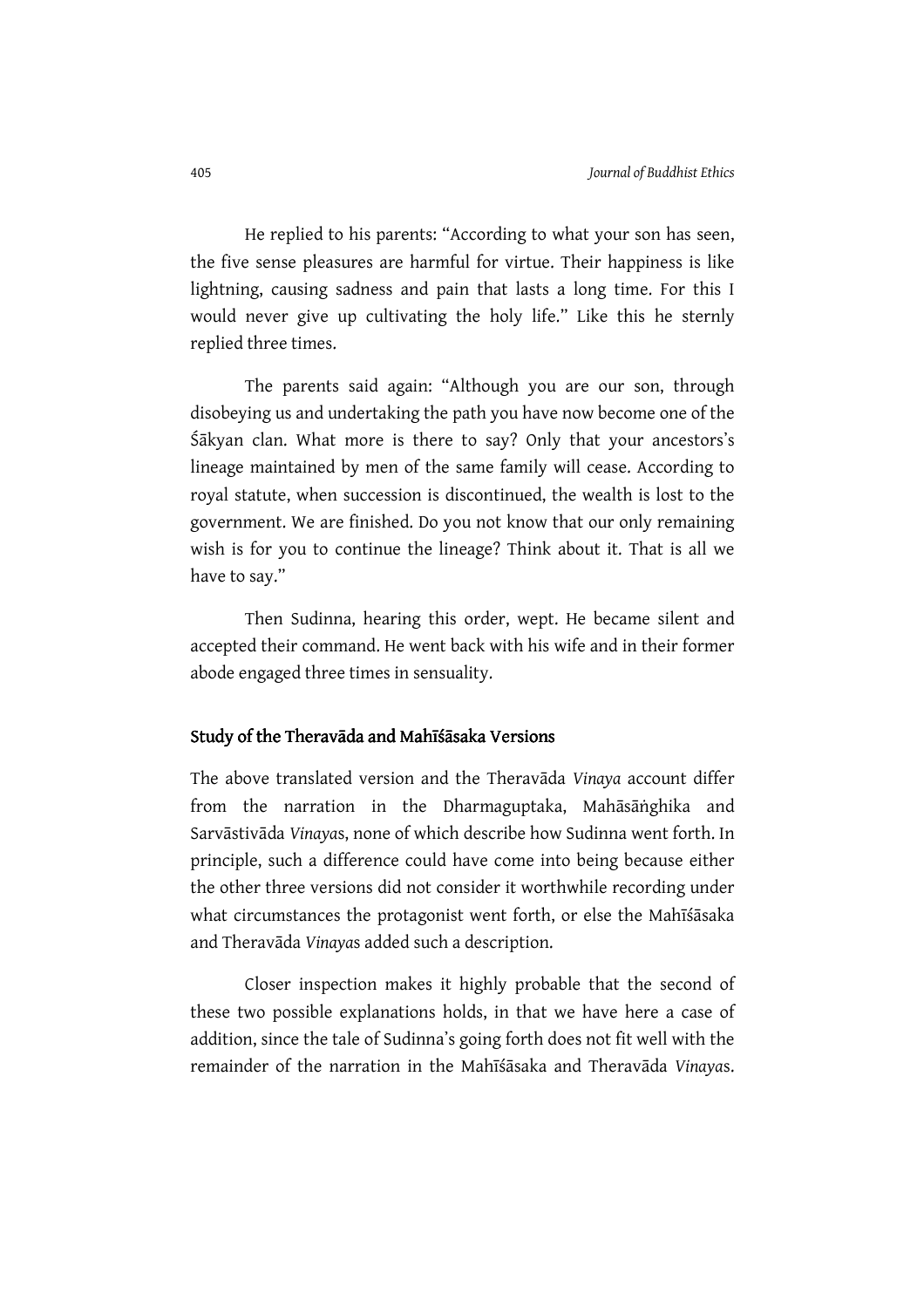l

Both versions depict him as someone with little concern for the wishes of his parents, willing to force them to consent to his plans by threatening to starve himself to death. This depiction does not tally too well with the same person's willingness to accommodate the wishes of his parents to have an heir as readily as reported in all of the Vinayas.<sup>16</sup>

The story of the sole son of a wealthy family who obtains permission to go forth by going on a hunger strike recurs in the Ratthapāla-sutta and its parallels.<sup>17</sup> The Pāli version of this discourse is so similar to the Theravāda Vinaya account of Sudinna's going forth as to be nearly identical.

This close similarity, however, results in further inconsistencies in the Theravāda Vinaya narration. According to its report, Sudinna's relatives had heard the news of his arrival and thereupon brought ample supplies for him, which he passed on to other monks.<sup>18</sup> Even though this makes it clear that news about his return had already spread among his relatives, the tale continues by depicting how he is not recognized by his parents when he approaches his own home, but only by a female slave

<sup>&</sup>lt;sup>16</sup> His ready compliance to his mother's suggestion is remarkable even in view of the fact that according to all accounts an explicit ruling against sexual intercourse had not been promulgated at this point. Yet, the inappropriateness of engaging in sexual intercourse should have been self-evident to any Buddhist monk or nun, even before an explicit regulation in this respect had come into being. Dhirasekera (86) explains that "even in the absence of any restrictive regulations it seems to have been very clear to all members of the Buddhist Saṅgha that . . . the offence of methunadhamma contradicts the spirit of true renunciation," thus "Pārājika I, which came to be laid down subsequently, does no more than determine the gravity of the offence and the consequent punishment it involves." According to Tilakaratne (659), "celibacy was understood in the tradition as an essential aspect of monastic life which follows from the very logic of renunciation." In sum, as pointed out by Voyce (317), Sudinna "should have been aware that breaking celibacy was against the foundations of brahmacariya" in the Buddhist tradition.

 $17$  For a comparative study of this tale cf. Anālayo (Comparative, 451-466).

 $18$  Vin III 15,21, with Sp I 207,21 and its counterpart T 1462 at T XXIV 712a21 explaining that what they had brought was sufficient to nourish six hundred monks.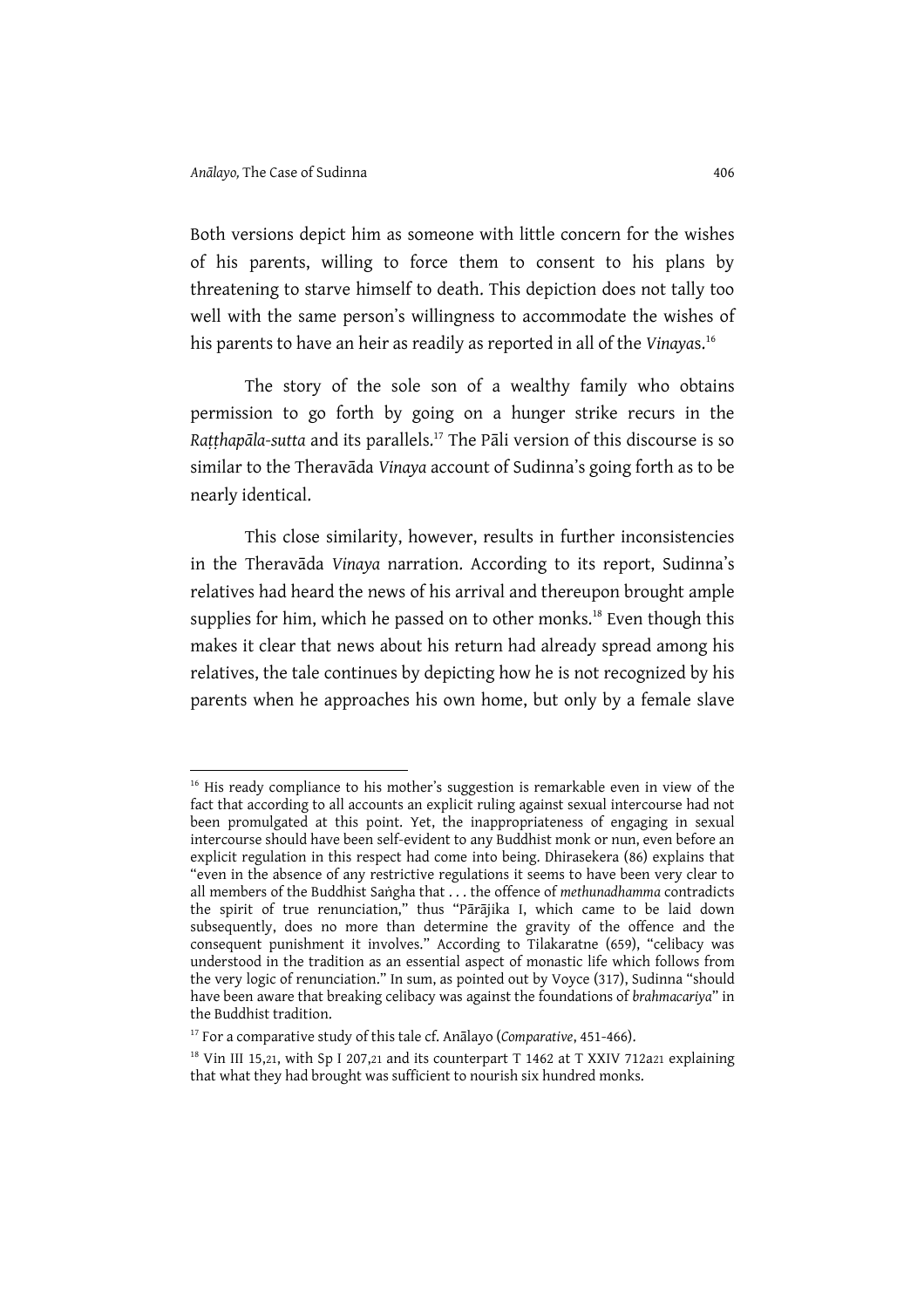working in the household.<sup>19</sup> Moreover, the ample supplies brought for him and the other monks do not fit smoothly with the ensuing description according to which, after not receiving any alms at his former home, he contents himself with eating rotten food about to be thrown away by the female slave of the house. $20$ 

In contrast to the case of the Ratthapāla-sutta, where these elements suit the narrative progression well, in the case of the Sudinna account it seems as if a combination of textual pieces of differing provenance has created some degree of bumpiness in the progression of the tale. Thus, Lupton (771) is quite probably correct when he concludes that the Theravāda version of the story of Sudinna evolved based on the precedent set by the Raṭṭhapāla-sutta.<sup>21</sup>

In addition to the Vinayas surveyed so far, the Mūlasarvāstivāda Vinaya also records the story of the coming into being of the first pārājika

<sup>&</sup>lt;sup>19</sup> Thapar (121) explains that such domestic slaves were "the more common category [of slaves] met with in the Indian sources"; on slaves in ancient India cf. also, e.g., Auboyer (52-56) and von Hinüber ("Indien").

 $20$  Vin III 15,27 and MN 82 at MN II 62,5 qualify the food as  $\bar{a}$ bhidosika and thus from the previous day, with Sp I 208,3 and Ps III 295,13 explaining that it was already putrid, pūtibhūta. Among the parallels to MN 82, MĀ 132 at T I 624c19 and T 68 at T I 870a8 indicate that the food was already smelly, 臭 (the same character is used in the counterpart to the reference to pūtibhūta at Sp I 208,3 in T 1462 at T XXIV 712a25) and a parallel in the Mūlasarvāstivāda Vinaya, edited in Matsumura (51,5) reports that the food was beginning to rot, rul pa. I doubt the point of taking the rotten food would have been to enable his parents to receive merit, as this would presumably require some intention to give him food on their part.

 $21$  Another point in support of this conclusion would be the declaration in AN 1.14 at AN I 24,18 that Rāṣṭrapāla was foremost among the disciples of the Buddha for going forth out of faith; cf. also Anālayo (Comparative, 464 note 123). Since the faithful motivation for going forth exhibited by Rāṣṭrapāla is the same as what the Vinaya account associates with Sudinna, it seems as if at the time when Rāṣṭrapāla was considered foremost in this respect the Sudinna tale had not yet come into existence in the way it is now found in the Theravāda Vinaya. The observation by von Hinüber ("Sprachliche," 36f), regarding a verb form found in Vin III 17,28 as probably earlier than its counterpart in MN II 64,17, need not stand in contrast to the hypothesis that the Sudinna tale incorporates narrative material from the Rāṣṭrapāla story, as a change of the verb form in MN 82 could have occurred during the period of oral transmission of the Majjhima-nikāya subsequent to MN 82 serving as the basis for the Vinaya account.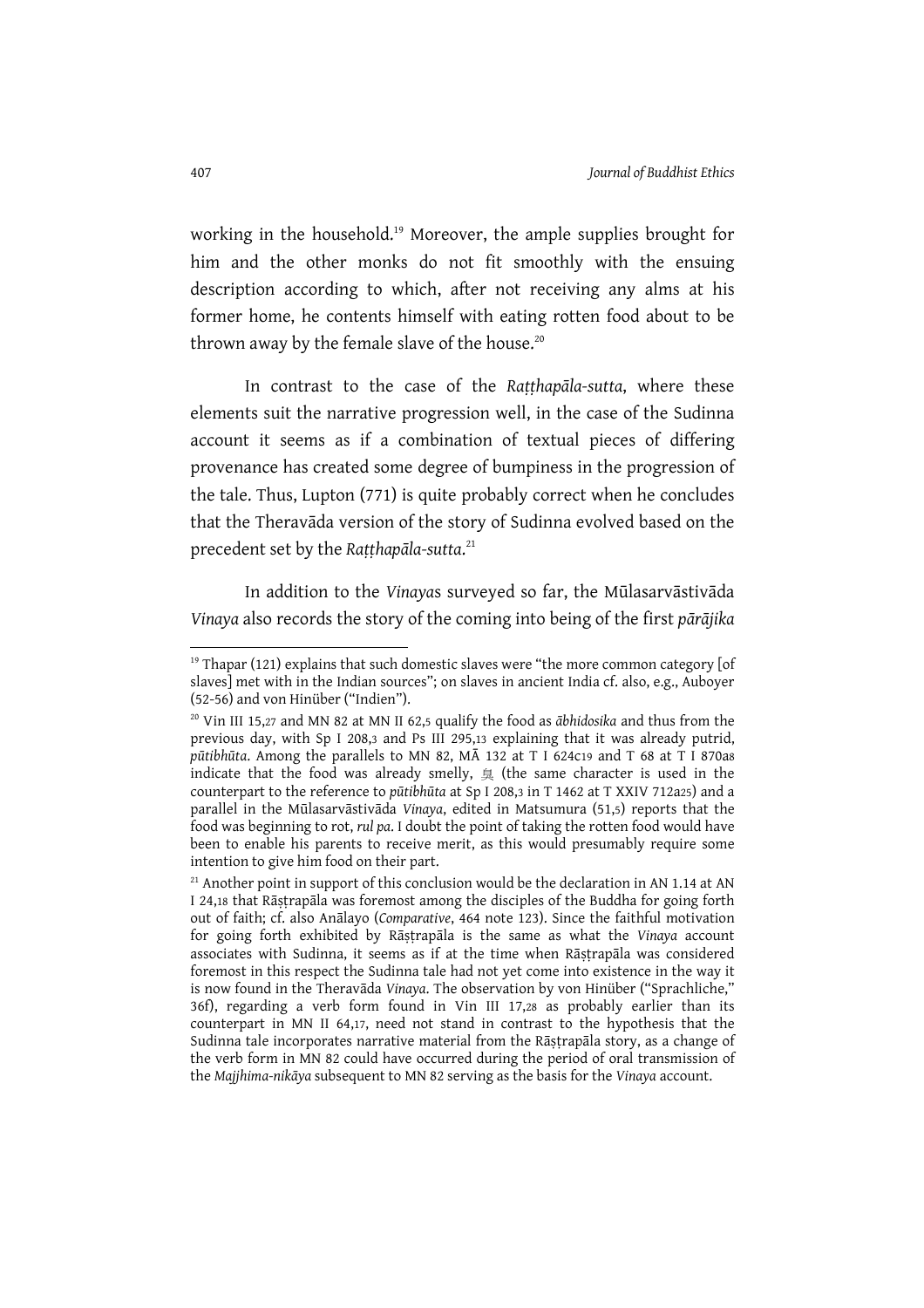$\overline{a}$ 

rule. In what follows, I translate the relevant part of the Mūlasarvāstivāda version, based on Yìjìng's (義淨) Chinese rendering of this episode.

### Translation of the Mūlasarvāstivāda Version $^{22}$

At that time, in the village of Kalandaka there was the son of Kalandaka, called Sudinna. He was wealthy, having many servants and abundant gold, silver, treasures and grains, having stored up property and goods like the heavenly king Vaiśravana. He had taken a wife from a clan of equal rank and dwelt happily with her.

At a later time, deep reverence and faith in regard to the Buddha, the Dharma and the Saṅgha had arisen in him. He had taken refuge in the triple gem and undertaken the five precepts, that is, completely abstaining from any killing of living beings, stealing, sexual misconduct, false speech and drinking any liquor. Because his reverence and faith gradually became greater day by day, he eventually left the household life out of right faith to become a homeless one, shaving off hair and beard and donning monastic robes.

[Despite] having gone forth, he dwelled in close association with his kinsfolk, just as in former days when being at home, not different from that.<sup>23</sup> Then the venerable Sudinna reflected: "Have I not gone forth

<sup>&</sup>lt;sup>22</sup> The translated extract is found in T 1442 at T XXIII 628a14 to c15, the Tibetan counterpart is D 3 ca 22b3 to 25b2 or Q 1032 che 20a1 to 22b2; for a translation cf. below Martini.

<sup>&</sup>lt;sup>23</sup> D 3 ca 22b7 or Q 1032 che 20a5 similarly reads: de de ltar rab tu byung nas 'di lta ste, sngon khyim pa (Q: + de) bzhin du nye du rnams dang lhan cig 'dre zhing gnas so. I take this passage to mean that he associated with them closely during the day, just as earlier when he was still living at home, which he could do even if he were to stay overnight in some monk's hut nearby and thus without living at home in the full sense of the expression. In view of the previous references to him "leaving the household" and becoming a "homeless one," if the reciters had wanted their audience to know that he was actually living at home, they would probably have indicated this more explicitly. Thus the present case would be similar to the description in tale 37 in the Avadānaśataka of a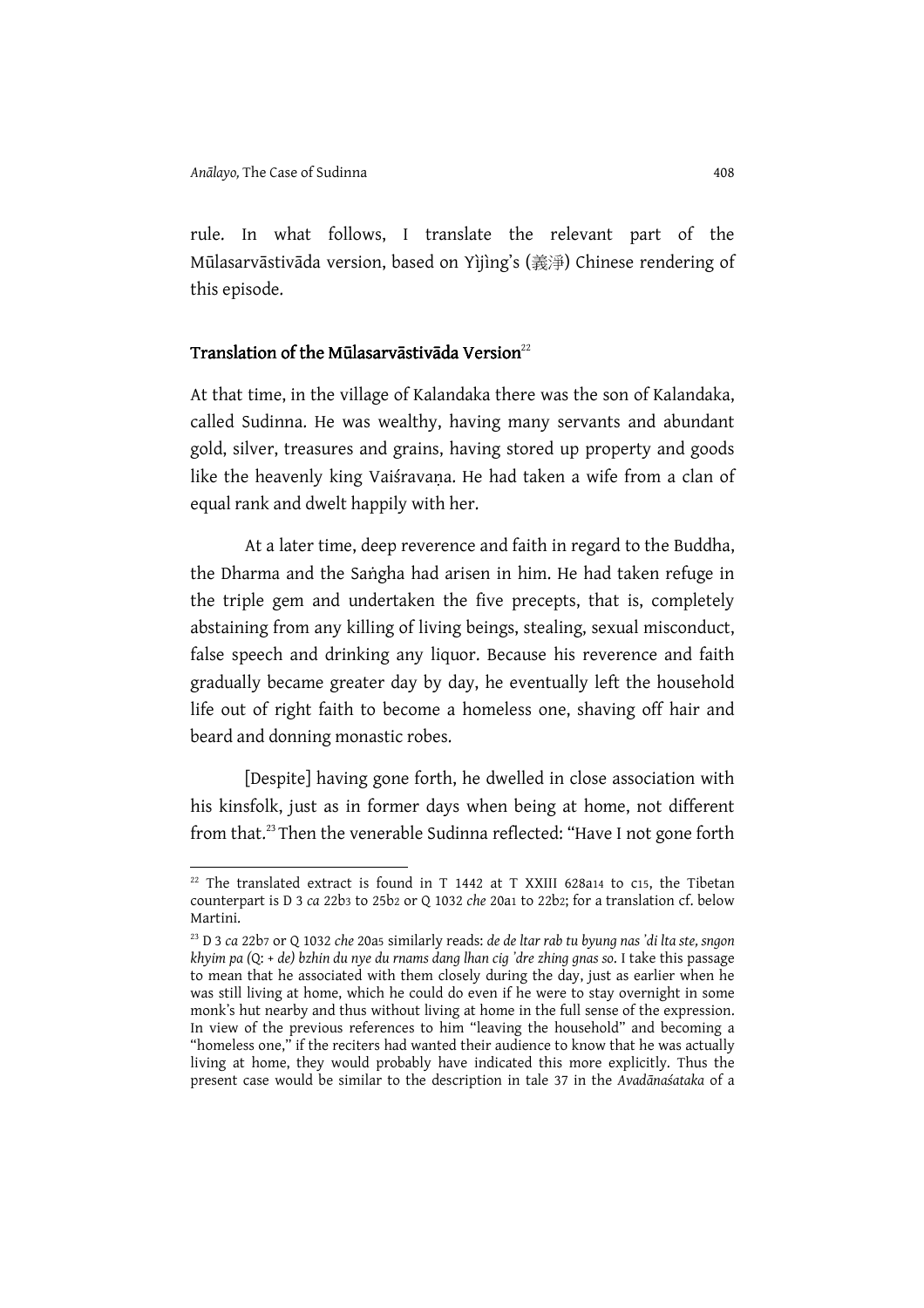from the home in the well taught Dharma and discipline? I should realize what I have not yet realized, attain what I have not yet attained. [Yet], I am dwelling in close association with my kinsfolk. I should better leave now and separate from my kinsfolk, taking my robes and bowl to wander in the countryside."

Having thought this, he then left his kinsfolk and went to another place, [where] he encountered a period of famine. Almsfood was difficult to get, [even] parents and children were unable to help each other, let alone have a surplus for beggars.

At that time, Sudinna had the thought: "Now my kinsfolk have abundant money and food. It would be good if I were to be close to the village of Kalandaka, advising [my relatives] to give extensive support to the Saṅgha as a field [of merit]. Be it with broken rice or millet, [628b] whether as a constant offering of alms, or by invitation for a meal, or as food given on the eighth and the fourteenth  $[or]$  fifteenth day.<sup>24</sup> I shall

recently ordained monk who keeps living in close association with his family, Speyer (207,2): sa evam pravrajitah san jñātibhiḥ saha saṃsṛṣto viharati (cf. also the parallels  $\overline{T}$  200 at T IV 221b16 and D 343 'am 103b2 or Q 1012 u 108a6). In this case only close association would be meant, as the tale continues with the Buddha sending him to the forest in order to "separate him from association with householders," gṛhisaṃsargān nivārya, employing a standard phrase found also in the early discourses whose sense is clearly not about living with householders under the same roof. By suggesting that the more natural reading of the above Vinaya passage would similarly be mere association with his family, I certainly do not intend to deny in principle that there may have been Indian precedents for the eventual appearance of householder monks in Newar Buddhism, cf. Verardi (334). Nor do I see the appearance of married clergy as a peculiarity of Nepalese Buddhism, as a comparable development has made a brief appearance, e.g., in Sri Lanka, cf. Malalgoda (54-58), and is still found nowadays, e.g., in Japan, cf. Jaffe. But I doubt the present instance depicts a monk who actually lives at home.

 $24$  T 1442 at T XXIII 628b1: 或八日十四日十五日. My supplementation of "[or]" between the reference to the fourteenth and the fifteenth day follows the clarification in Hu-von Hinüber (90) that these two are alternative dates for the upoṣadha. D 3 ca 23a5 or Q 1032 che 20b2 lists the eighth, the fourteenth and the uposadha, brgyad ston dang, bcu bzhi ston dang, nya ston dang.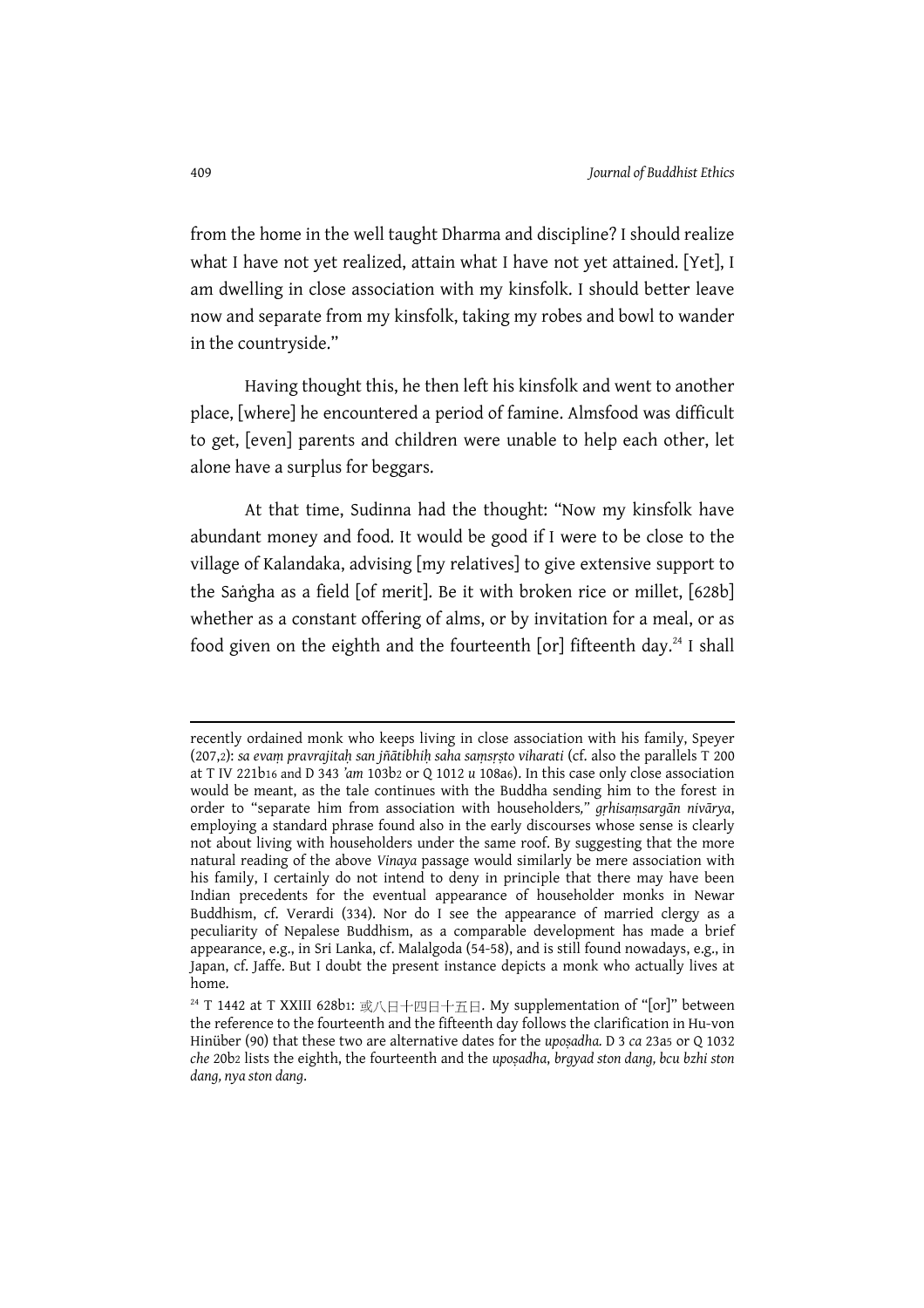instruct my kinsfolk so that with a little meritorious act they will get much benefit."

Then Sudinna left that other place. Taking his robes and bowl he wandered in stages until eventually he reached the village of Kalandaka. He went to a forest close by and stayed in a small hut.

Then Sudinna visited his kinsfolk and spoke widely to everyone in praise of the [triple] gems of the Buddha, the Dharma and the Saṅgha. He established them in providing support to the great community and [thus] in gaining much benefit.

At that time Sudinna was dwelling in the forest, cultivating the ascetic practices, having only three robes, which were rag robes, always going to beg alms and begging in proper order.

Then his kinsfolk, each day [before] noon, had always been offering superior, wonderful and exquisite beverages and food to the monastic community.

Sudinna took his robes and bowl to enter the village, begging in proper order, until he reached his former home. Not receiving anything, he left and went away. Sudinna's mother was elsewhere attending to some matter. Then an old female slave saw Sudinna from afar and recognized his facial features. She realized that, having not received anything, he had quickly left.

The old female slave, having seen this, went to the place where Sudinna's mother was and said: "Lady, did you know your firstborn son Sudinna, who has been away from his home town for a long time, just now came back to his former home. He had come to beg and not getting anything he quickly left."

Then Sudinna's mother thought: "How could my son fail to have fond memories? [Perhaps] he feels unhappy and wants to return to the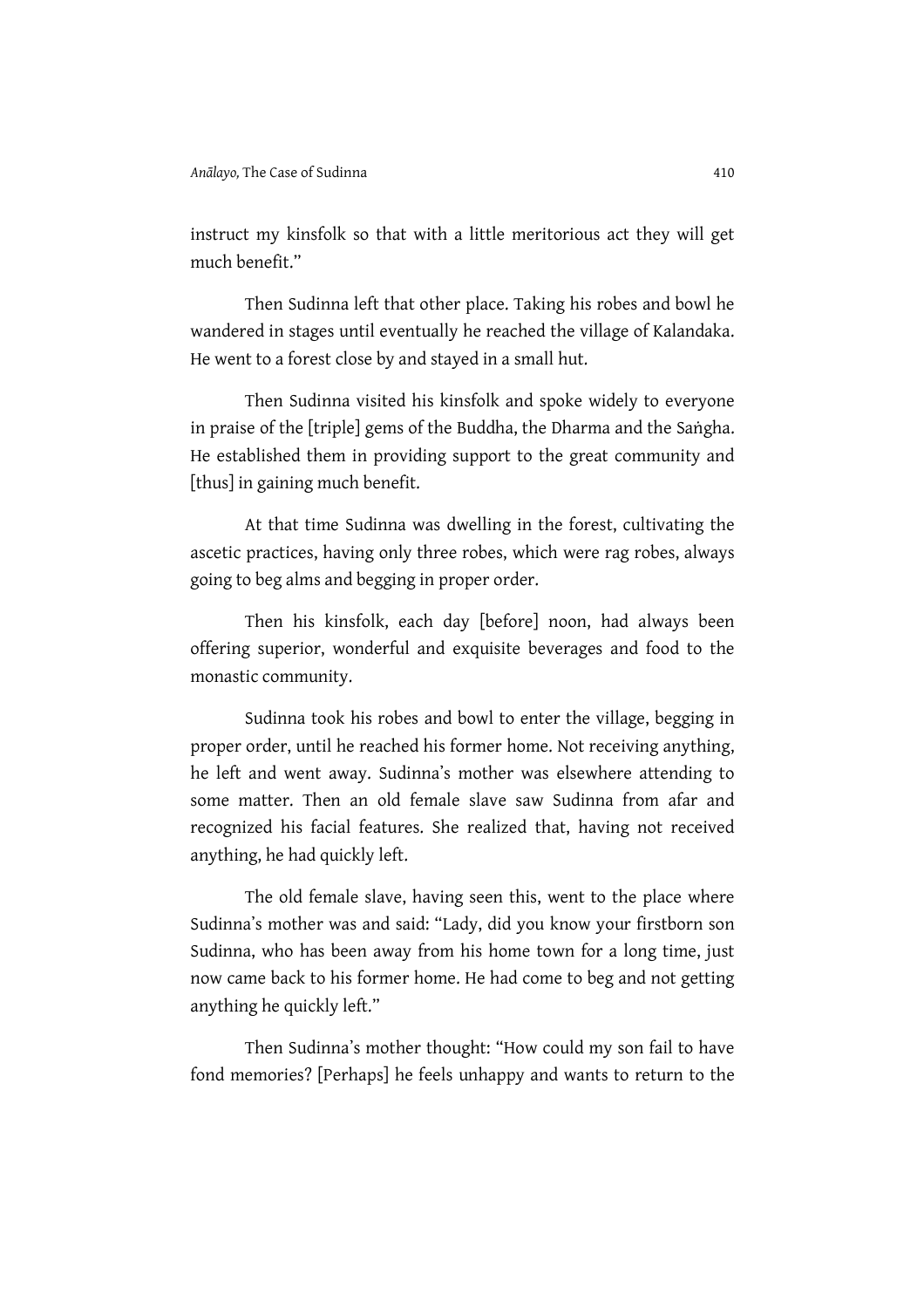lay life, no longer wanting to be a recluse and experience the suffering of being a recluse. Is he ashamed of it, [wanting] to give up the practice of a recluse?"

Having had this thought, she went out of the village and to the place where Sudinna was living. She said: "Sudinna, do you not have fond memories? Do you feel unhappy and want to return to lay life, no longer wanting to be a recluse and experience the suffering of being a recluse? Are you ashamed of it, [wanting] to give up the practice of a recluse?

"Sudinna, listen to what I say, in our house there is property and money for dowries. My own gold and silver, piled up, is such a great heap that people sitting on either sides of it can't see each other. Your father also has been granted property by the government, he has hundreds, thousands, tens of thousands, hundreds of millions of gold coins, besides various other types of valuables. Return home! Follow your sentiments and receive the pleasurable [benefits] of making merit through giving."

When she had spoken these words, Sudinna said to his mother: "I do not have fond memories, I do not delight in returning to my former household life. I do not dislike being a recluse or experiencing the suffering of being a recluse. [Nor] am I ashamed of it, [wanting] to give it up."

On hearing these words, Sudinna's mother thought: "It is not within my ability to make him return to lay dress. I should devise another plan."

Then his mother returned to the house and told [Sudinna's former] bride: "When your period comes, tell me." The bride promised to do so.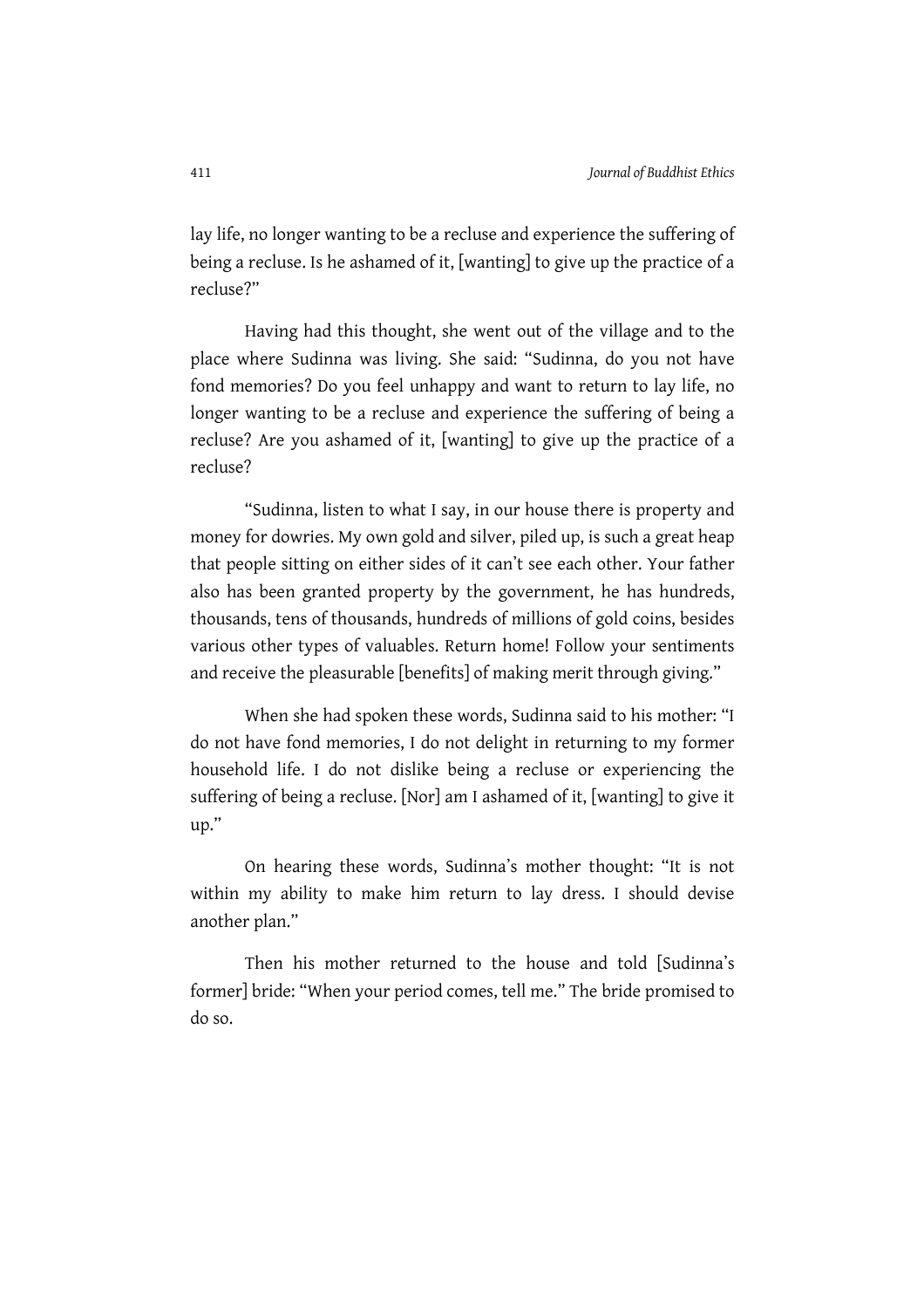l

At a later time, when her period had come, she said: "Lady, my period has now come. [628c] What do you want me to do?" Her motherin-law said: "After bathing, adorn yourself with wreaths of various flowers, apply fine perfume and put on necklaces, adorning your body and preparing it completely, just as Sudinna liked and enjoyed it in the past, when he was living at home."

Having heard this, the bride adorned herself all over, returned to her mother-in-law and said: "Lady, just as Sudinna liked it in the past, so I have done it. Having bathed, I have adorned my body and dressed. If there is something to be done, now is the time for it."

Then Sudinna's mother and the bride went off together in a chariot. They approached the place where Sudinna was staying and, having reached it, they alighted from the chariot and approached on foot.

At that time Sudinna was outside a small hut, doing walking meditation. Having seen him, his mother said: "Sudinna, since you say that you do not have fond memories . . . (to be spoken in full as above) . . . now your bride's body is pure,<sup>25</sup> it is ready to receive your seed. Let not our property be lost to the government."<sup>26</sup>

 $25$  T 1442 at T XXIII 628c10: 淨; with its counterpart in bag sa in D 3 ca 25a5 or Q 1032 che 22a6. A reference to her body being pure is not found in the other Vinaya versions, except for the Sarvāstivāda account, where the mother tells her daughter-in-law to inform her when her "period of purity," 淨潔時, has come, T 1435 at T XXIII 1b2. The present passage thus appears to be in line with a tendency in other Mūlasarvāstivāda Vinaya texts, discussed by Langenberg 2011, to associate menstruation with impurity. Notably, the commentary on the reference to her menstruation in the Theravāda Vinaya, Vin III 18,11, brings in the notion of purity. Sp I 213,7 indicates that, once menstruation is over, conception can take place in the "purified ground," suddhe vatthumhi; cf. also the translation in Hara (244). Such a reference is, however, absent from the parallel passage in T 1462 at T XXIV 713a17, translated in Bapat (Shan-Chien-P'i-P'o Sha, 158).

<sup>&</sup>lt;sup>26</sup> As pointed out by Schopen ("Monastic,"190 note 35), an explicit reference to the fact that heirless property will be seized by the government can also be found in the Adhikaraṇavastu of the Mūlasarvāstivāda Vinaya, Gnoli (69,18).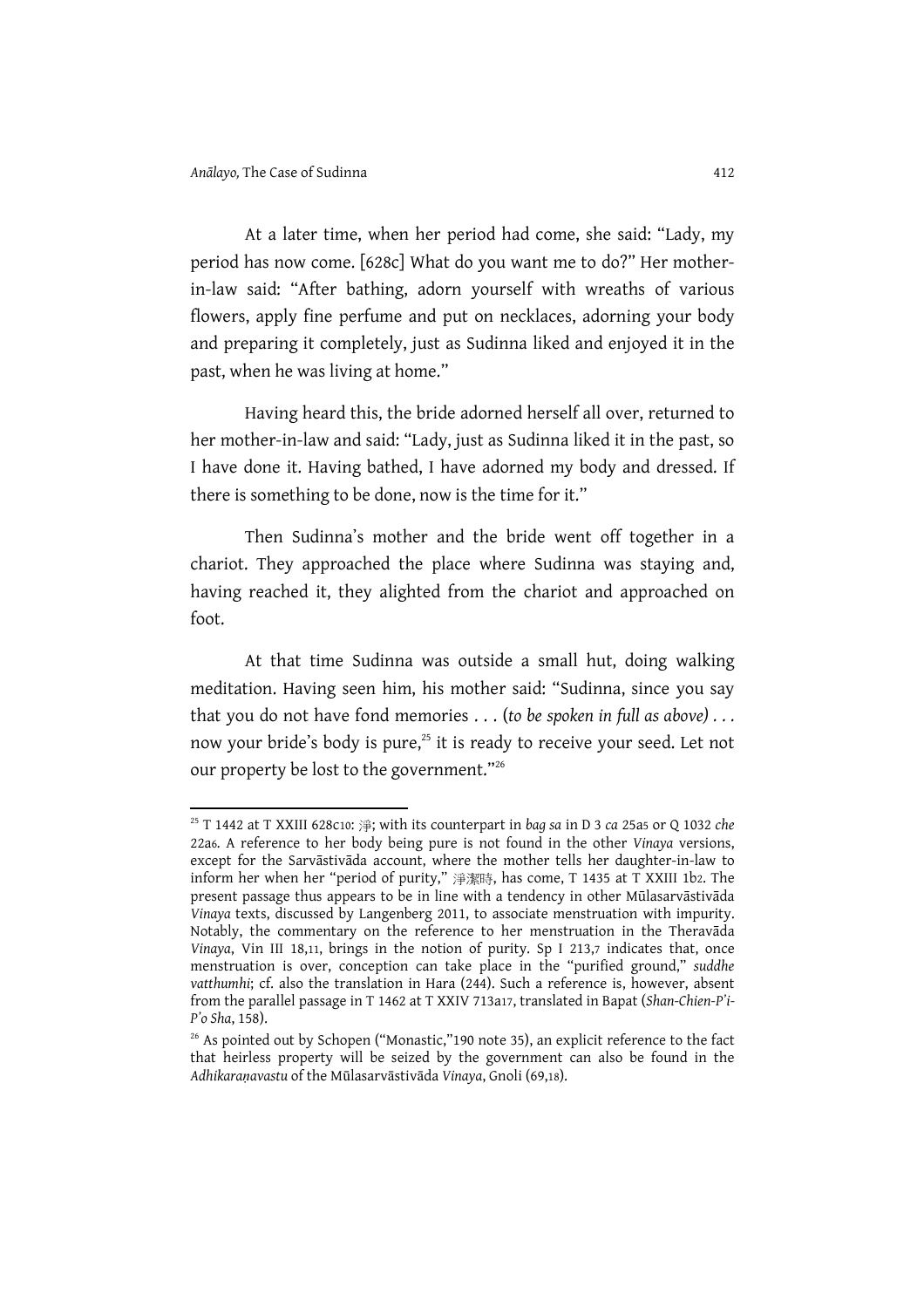Then Sudinna, not seeing a fault in sensuality, as no rule had so far been established, gazed at his young bride with affection. Lust and attachment arose, and his heart was burning with sensual desire. He said to his mother: "Should we really join in union?"

The mother said: "You should, so that your seed is received properly." Then Sudinna took his former bride by the hand and led her to a secluded spot. He took off his monastic robes and three times they engaged in the impure act.

#### Study of the Mūlasarvāstivāda Version

Similar to the pattern observed above in relation to the Mahīśāsaka and Theravāda Vinayas, the Mūlasarvāstivāda Vinaya account also seems to incorporate elements from a version of the Rāṣṭrapāla tale, such as the description of not receiving any food at the former home and thereupon leaving quickly, as well as the motif of being identified by a female slave from the family's household. In the above setting, where Sudinna goes begging from house to house, there is no particular reason for him to leave quickly just because nobody is there. On realizing that nobody is there, he might either move on at his normal pace or else even wait a little in the hope that someone returns. Again, with Sudinna already living in the vicinity long enough so as to have inspired his family members to offer regular supplies to the monastic community, there is no real reason for giving an explicit indication that the female slave recognizes him by his facial features.

In contrast, in the different versions of the Rāṣṭrapāla tale, the monk protagonist meets with abuse when coming to his former home, hence it is indeed meaningful for him to leave quickly.<sup>27</sup> As it is his very

<sup>&</sup>lt;sup>27</sup> His quick departure is reported in MA 132 at T I 624c3: 速出去, and in the Sanskrit fragment version, Waldschmidt (371): (tva)ritatvaritaṃ pratiniṣkrānt(aḥ); cf. also the Tibetan counterpart, Matsumura (50,25): myur ba myur bar phyir byung ngo.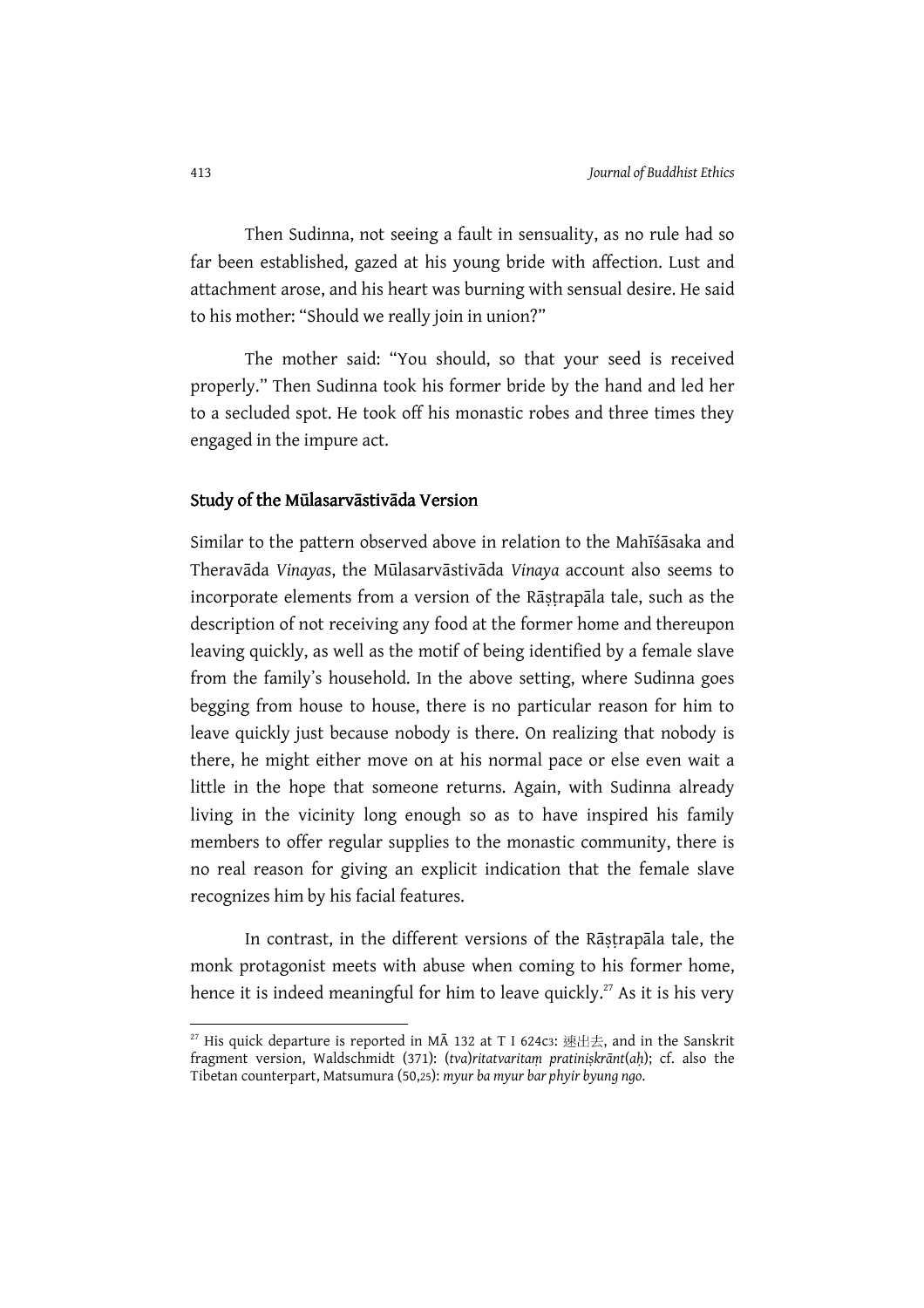l

first visit home after becoming a monastic and his family does not recognize him, recognition by the female slave is a necessary step in the denouement of the tale.<sup>28</sup>

Nevertheless, in the Mūlasarvāstivāda Vinaya version these points are not really inconsistencies, but only elements that are less natural in their present setting compared to the Rāṣṭrapāla tale. Overall, the Mūlasarvāstivāda account provides a narration that is considerably more coherent than the Mahīśāsaka and Theravāda versions. With Sudinna from the outset depicted as someone who tends to associate closely with his family, it becomes natural that on a later occasion he is also willing to consent to his mother's wishes.

The above surveyed variations between the canonical versions of the Sudinna narration thus give the impression that the story of a monk who has sex with his former wife at his mother's instigation in order to preserve the family line was enlarged in the Mahīśāsaka and Theravāda Vinayas by incorporating the Rāṣṭrapāla narration, with the Mūlasarvāstivāda Vinaya integrating only parts of this narrative and as a result of that presenting a more coherent account.

If this should indeed have happened, then such an evolution of the Sudinna narration would be well in line with a general tendency of Vinaya narratives, where tales intended to record the historical circumstances that lead to a particular rule at times integrate narrative pieces that stem from other textual collections.<sup>29</sup> That the tales which

<sup>&</sup>lt;sup>28</sup> Notably, the motif of the female slave recognizing Sudinna is also found in the Sarvāstivāda Vinaya, T 1435 at T XXIII 1a22. This gives the impression as if some version of the Rāṣṭrapāla tale (applied to Sudinna) was known among the Sarvāstivāda and Mūlasarvāstivāda Vinaya reciters, who instead of taking over the story as a whole, only took over selected parts or a revised version for their respective canonical accounts of Sudinna.

<sup>&</sup>lt;sup>29</sup> Schlingloff ("Interpretation" 551) concludes that several examples he has surveyed show "wie eine Geschichte aus einer Verordnung herausgesponnen und nach einem festgelegten Schema entwickelt wird . . . in der weiteren Entwicklung werden dann die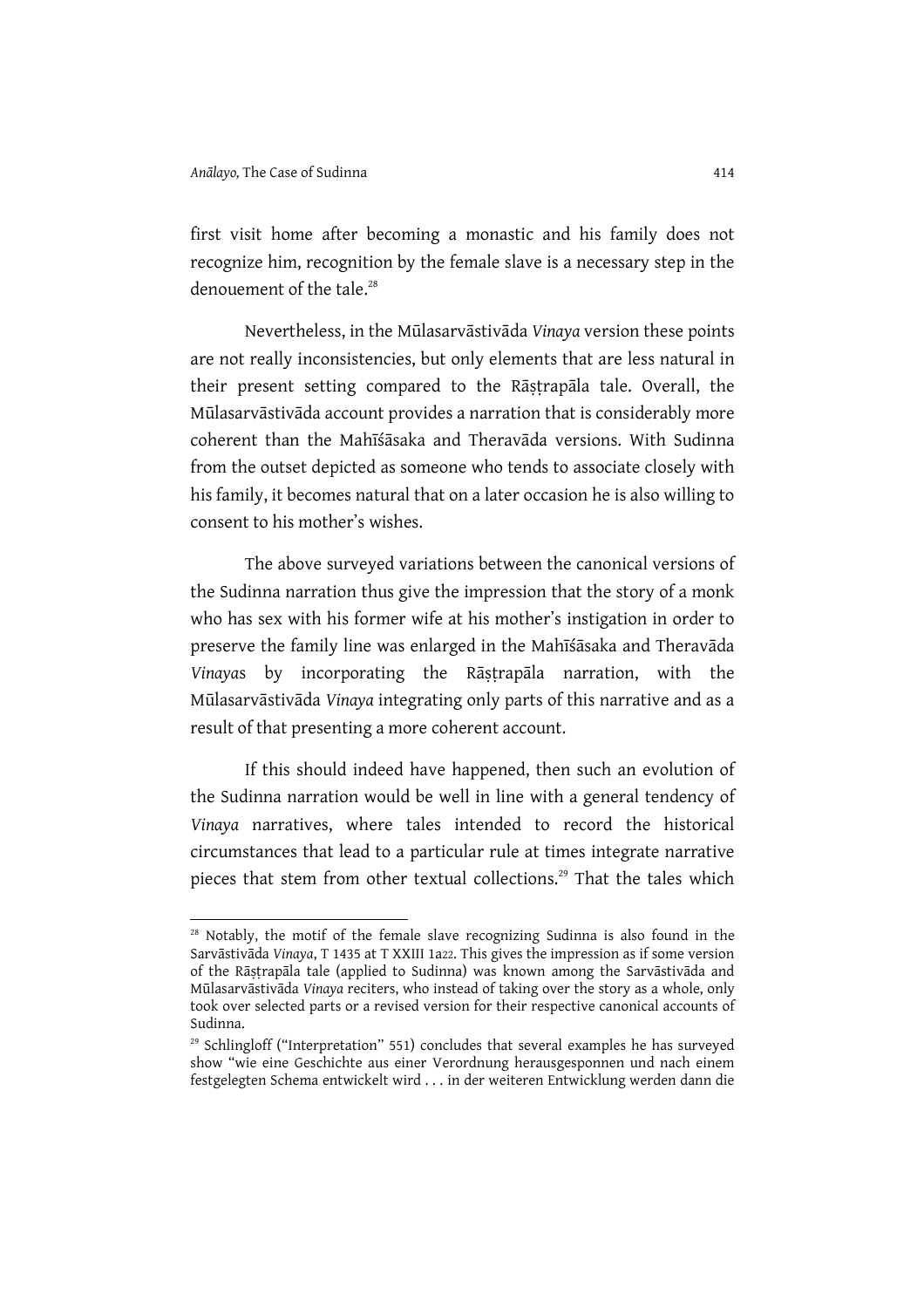provide the background to a rule in the Vinaya are not simply historic records has in fact been emphasized by various scholars and thus is certainly nothing new.<sup>30</sup> What would be worthwhile further exploration, however, is to try to ascertain what may have motivated such narrative developments.

One type of motivation can be seen with the stories one comes across when continuing to read the narrative material associated with the first pārājika rule. As pointed out by Horner (Book, xxi) in relation to the detailed descriptions of ways in which the vow of celibacy can be broken, "it is perhaps not necessary to believe that each or any of the many and curious forms of unchastity, mentioned in Pārāijika I., ever was actually perpetrated by a monk." Perhaps "at the time of the final recension . . . all the deviations . . . of which the recensionists had heard or which they could imagine, were formulated and added."<sup>31</sup>

Erzählungen durch eingefügt Episoden erweitert und ausgeschmückt; neue Erzählungen, zum Teil aus anderen Sammlungen übernommen, lockern das starre Schema auf;" on the Sudinna tale in particular cf. also Schlingloff (Religion, 34).

<sup>&</sup>lt;sup>30</sup> Oldenberg (xxiii) even introduces his edition of the Theravada Vinaya with the remark that the stories are "undoubtedly pure inventions," which is perhaps too wholesale a rejection of the possibility that some of them may have a historical kernel. Nevertheless, Silk (Managing, 7 note 9) is quite right when he comments that "we sometimes cannot escape the impression that monks sat around saying to each other, ʻHey, what if that happened?! What then?'" Dutt (Buddhist, 76) notes that "the legends in many instances are too far-fetched and in others . . . so loosely adjusted to the rule that their invented character becomes transparent;" although, as Dutt (Early, 25) points out, "some of the legends may have had a kernel of historical truth . . . for some of the rules are so curious and unthinkable in character, yet arise so naturally out of the stories, that one is tempted to attribute some truth to the accompanying legends." Thus, as Misra (22) concludes, "legend and tradition mixing with history is what one finds in some of the passages.'

 $31$  In a supplement to Horner's translation, Kieffer-Pülz (63) then notes that some stories partly seem to "be inventions, as at least two cases of Pārāijika 1 show, where, just to cover all theoretically possible cases, examples of self-fellation . . . and selfbuggery . . . are given." In relation to the various instances of intercourse with animals, etc., Faure (78f) remarks that "a too readily sociohistorical reading of passages of this kind . . . would . . . rest . . . on a fundamental misunderstanding of the textual nature of the Vinaya."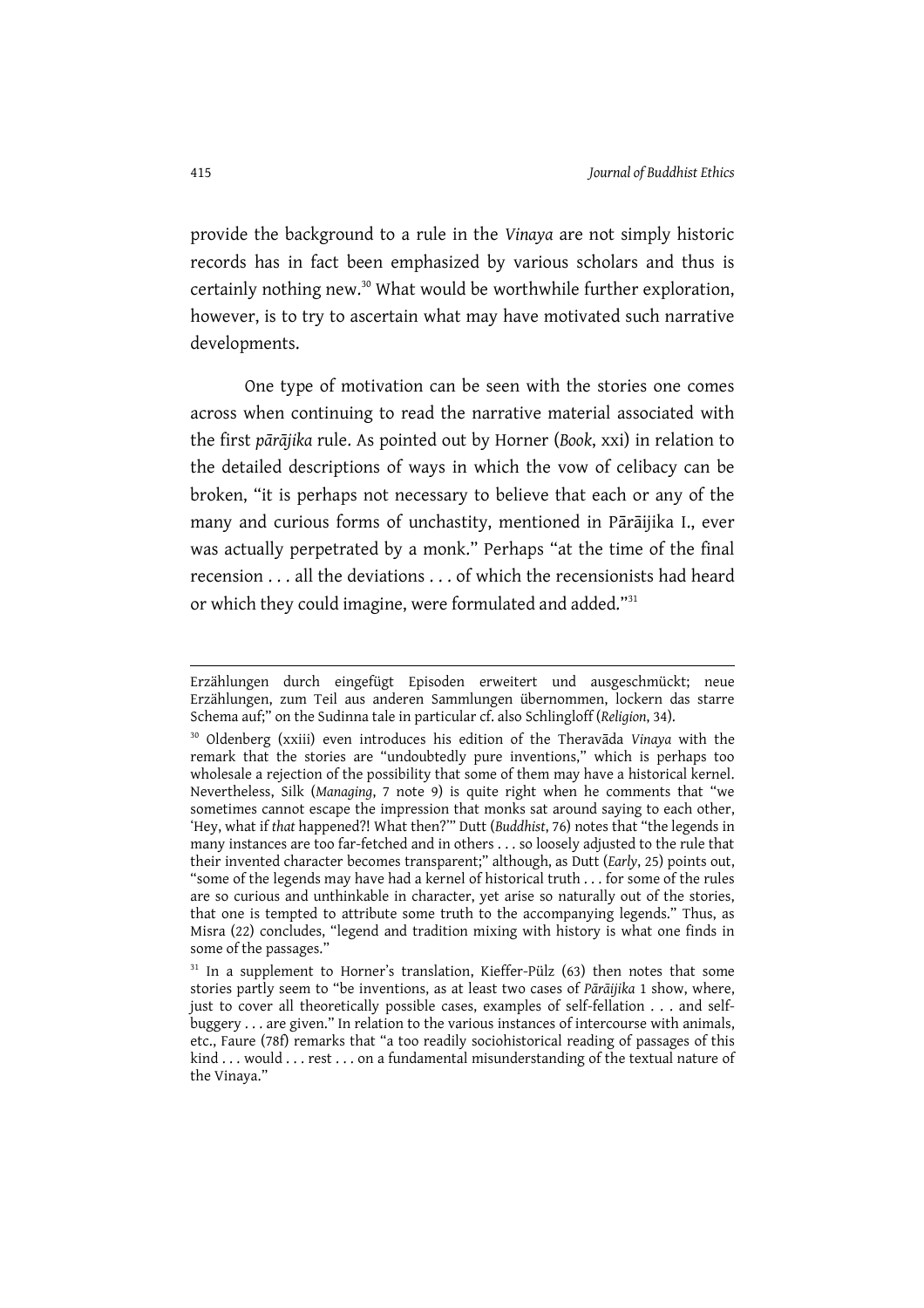l

Thus the need to cover all possible cases of breaches of celibacy would explain the coming into being of some of the case stories attached to the exposition of the first pārājika. Regarding the tale of how this rule came about in the first place, we might then ask why, assuming my above hypothesis is correct, would the Rāstrapāla narration have been added to the Sudinna tale? Why would those responsible for the final shape of the story that purports to record the historical circumstances of a rule standing at the very heart of the early Buddhist cenobite community not just keep to what they had received as ʻfacts' from their predecessors?

It seems to me that it is precisely the importance of this rule that would have encouraged such additions, rather than ensuring that the same tale was handed down with only minimal variations by successive generations of monastic reciters in the different Buddhist tradition. In other words, the differences surveyed above indicate that a Vinaya narration like the Sudinna tale does not function in a way comparable to a record of case law precedents in modern judicial proceedings. Instead, the stories need to be understood in terms of their teaching function in the context of legal education, that is, as an integral part of the Vinaya project of inculcating the moral values believed to be enshrined in the rules and thereby fostering the corresponding behavior among monastics. Therefore, Vinaya narrative inevitably reflects the needs and requirements of this functional setting and thus needs to be clearly recognized as a genre of its own.<sup>32</sup> From this perspective, then, it is only obvious that a text like the Mahāvastu should be reckoned a Vinaya text,<sup>33</sup> and it deserves no further comment that jātaka and avadāna tales found in this work were certainly not meant for a lay audience only.

<sup>&</sup>lt;sup>32</sup> Prasad (239) points out that in the Jain tradition the monastic rules are not accompanied by narrations.

<sup>&</sup>lt;sup>33</sup> For a study of the lack of appreciation among scholars of the Vinaya nature of the Mahāvastu cf. Tournier.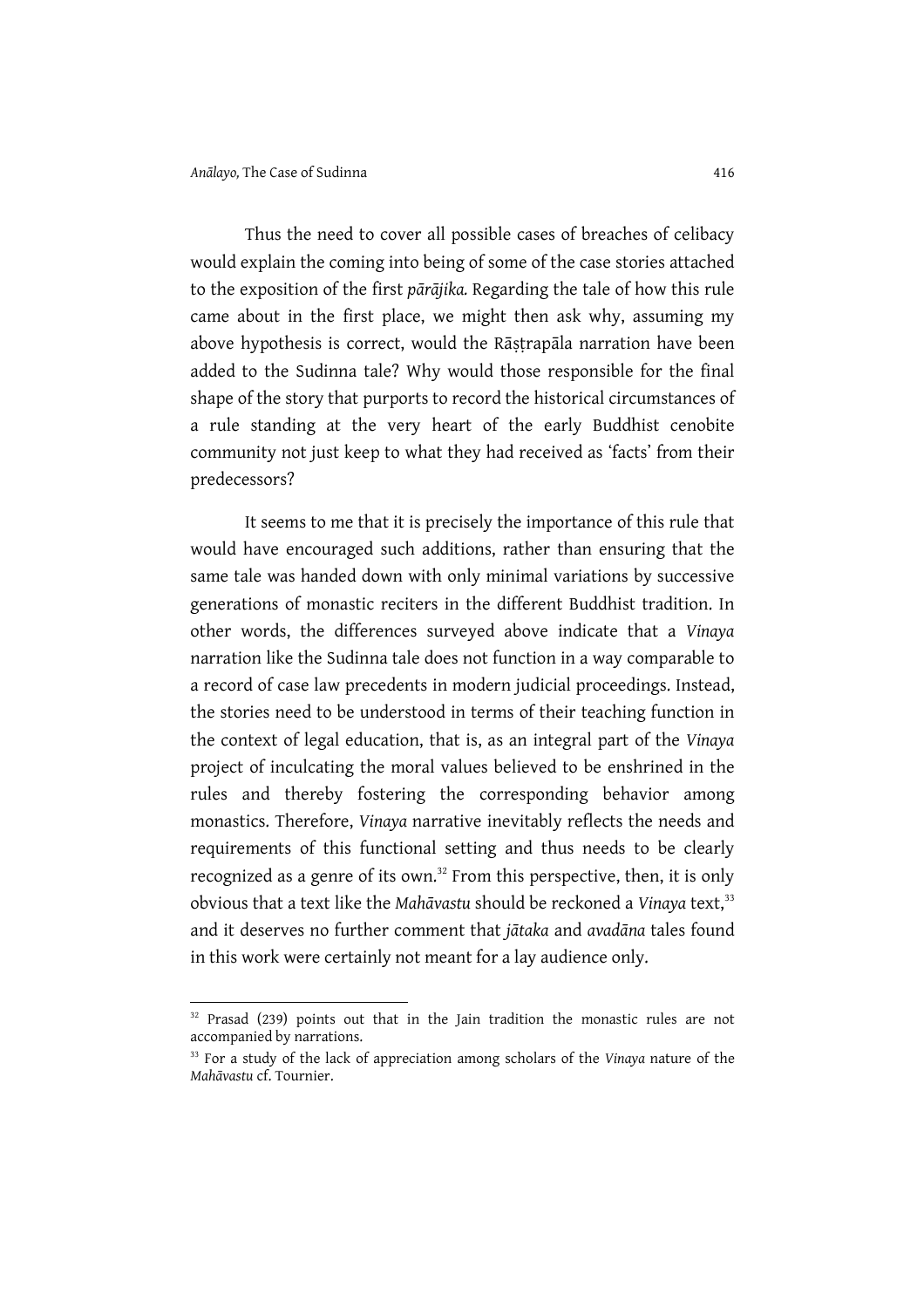The distinct character of Vinaya narrative can in fact be seen, for example, in a recurrent trope that speaks of a notorious group of six monks or a similarly notorious group of six nuns.<sup>34</sup> Several scholars have already pointed out that the invariable appearance of the group of six as those responsible for various types of misbehavior makes the historical value of the tales of their exploits rather doubtful.<sup>35</sup> When considered from the perspective of the function of Vinaya narrative as an integral part of the training and education of monastics, the question of historical accuracy becomes in fact somewhat irrelevant.<sup>36</sup>

The real point of the trope of the six monks or nuns is to provide a textual signifier to the audience that a story of bad conduct is about to be delivered. Those even a little familiar with Vinaya narrative will know only too well that, when certain personalities like the group of six monks or nuns are introduced, mischief can be expected. In the actual teaching situation, then, the mere mention of the notorious six creates an anticipation of yet another caricature of monastic behavior to be

<sup>&</sup>lt;sup>34</sup> The male group of six are, for example, a recurrent motif in the Vinaya narrations that account for the promulgation of the minor training rules (śaikṣa/sekhiya), where they are held to be responsible for nearly all of the cases that led to such regulations; cf. T 1425 at T XXII 399b8, T 1428 at T XXII 698a10, T 1435 at T XXIII 133b15, T 1442 at T XXIII 901b17 and Vin IV 185,2. An exception to this pattern appears to be the section on the minor training rules in the Mahīśāsaka Vinaya, T 1421 at T XXII 73c28, where the group of six does not occur with the same frequency as in the other Vinayas, although they regularly feature elsewhere in the same text.

<sup>&</sup>lt;sup>35</sup> Barua (49) comments that "many laws are made by linking them up with the Chabbagiya monks and the nuns . . . thus the historical background of some of the Vinaya episodes are doubtful." Bhagvat (47f) notes that "whenever any safeguard for an offence had to be laid down, the offence was often ʻmade up' by linking it up with the almost imaginary figure of the Chabbagiya Bhikkhus and Bhikkhunis. The authenticity of these episodes, therefore, is doubtful." Gokhale (18) similarly sees it as "possible that the Chabbagiya episodes are manufactured after a favourite literary device." Gräfe (x) concludes that the fabricated nature of several Vinaya tales in general is evident in the circumstance that the culprits are always the same.

<sup>&</sup>lt;sup>36</sup> Regarding Vinaya narrations, Freedman (20) explains that "the Buddhist tradition does not see itself as the preserver of mere historical data . . . while likely rooted in certain historical events . . . the true aim . . . is rather a concern with preserving the soteriological and hagiographical elements of the ʻtradition'."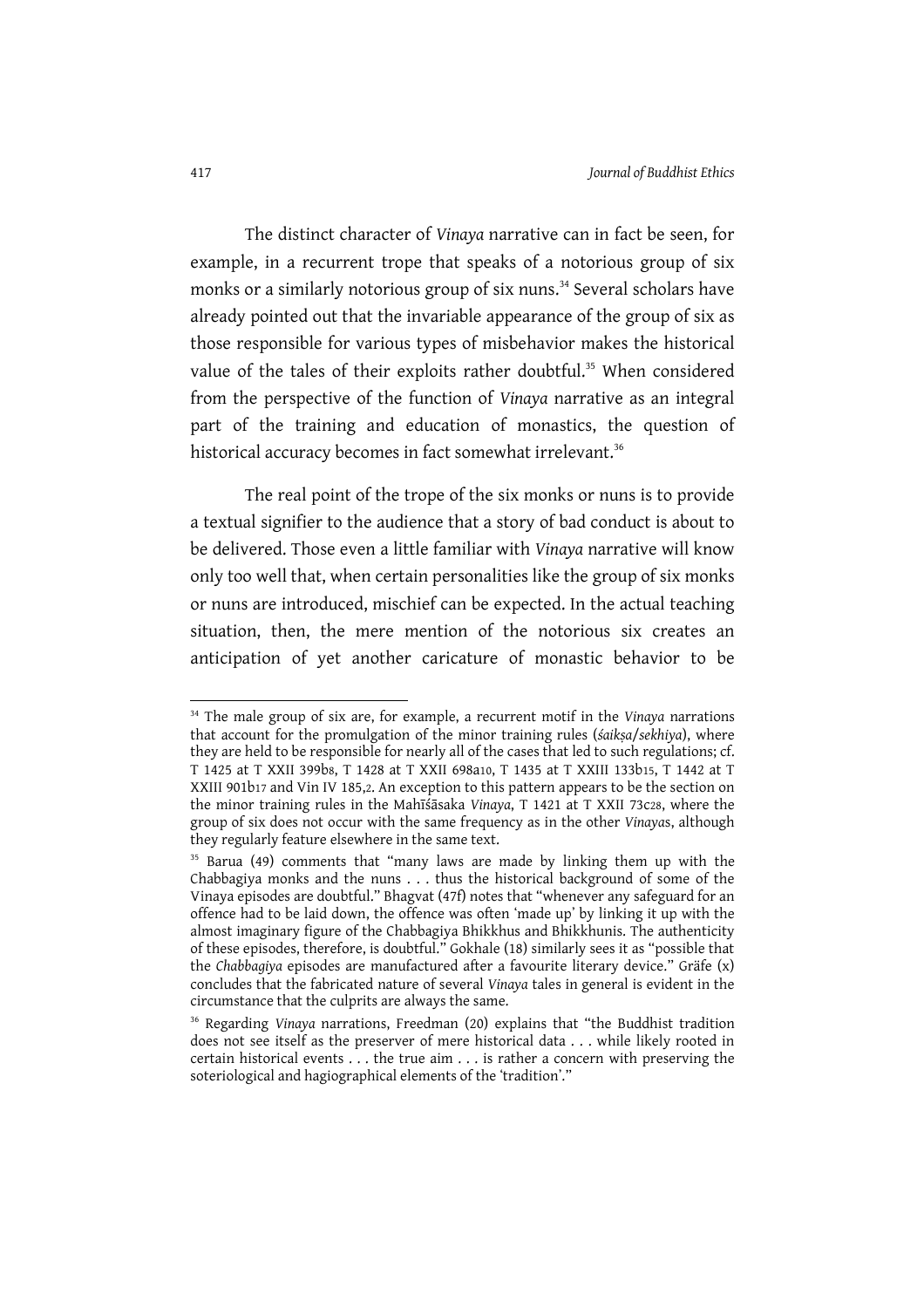$\overline{a}$ 

avoided, which helps keeping the details of the respective rule better in mind.

In the case of the first pārājika regulation, $37$  the narrations that come along with this rule have a rather important function within the teaching setting in which they would most often have found employment.<sup>38</sup> Besides providing some entertaining anecdotes that help teaching a particular rule in an oral setting, the narration that comes with a pārājika rule is a rather weighty affair in view of the implications of the corresponding transgression.

Unlike the Jain tradition, where a monk's breach of celibacy apparently had less dire consequences,<sup>39</sup> for a Buddhist monk to be engaging in sexual intercourse, without having previously given up his higher ordination,<sup>40</sup> results in irrevocable loss of communion with the fully ordained members of the Buddhist order.<sup>41</sup> As far as I can see, this intends communion with the fully ordained members of the monastic order at any location, not only on a local level.<sup>42</sup>

 $37$  It seems to me that the circumstance that celibacy is the first of the four pārājika offences for monks need not imply that "sex is the most serious monastic transgression," worse than killing or theft, pace Gyatso (276); cf. also a similar suggestion in Grero (67f). At least according to Sp I 213,12 and its parallel T 1462 at T XXIV 713a22, Sudinna's engaging in sex was simply the first of these types of misconduct to occur, that is, the order of enumeration could just be meant to reflect what was believed to be the historical sequence of the promulgation of pārājika rules.

<sup>&</sup>lt;sup>38</sup> Huxley (319f) comments that probably "most of the time of a vinayadhara's job was to pass on vinaya-learning to his students," hence case stories in the Vinaya "can best be understood as documents generated by legal education."

<sup>&</sup>lt;sup>39</sup> Vavahāra 3.13ff in Schubring (19); for a discussion cf. Caillat (99ff).

<sup>&</sup>lt;sup>40</sup> On the different formulation of this first pārājika rule for nuns in this respect cf., e.g., Heirman (Discipline, 278f note 35), Hüsken ("Rephrased," 23f), Nolot (Règles, 405-408), Shih (163-170), Sujāto (122-127) and Wijayaratna (131 note 5).

<sup>&</sup>lt;sup>41</sup> For a survey cf. Heirman ("Some Remarks," 4ff).

 $42$  Clarke ("When," 135) argues that committing a pārājika offence may result in loss of communion only with a specific local community. His main case story is a tale from the Mūlasarvāstivāda Vinaya about a matricide whose status as a fully ordained monk is revoked by the Buddha when his evil deed becomes known. The matricide decides not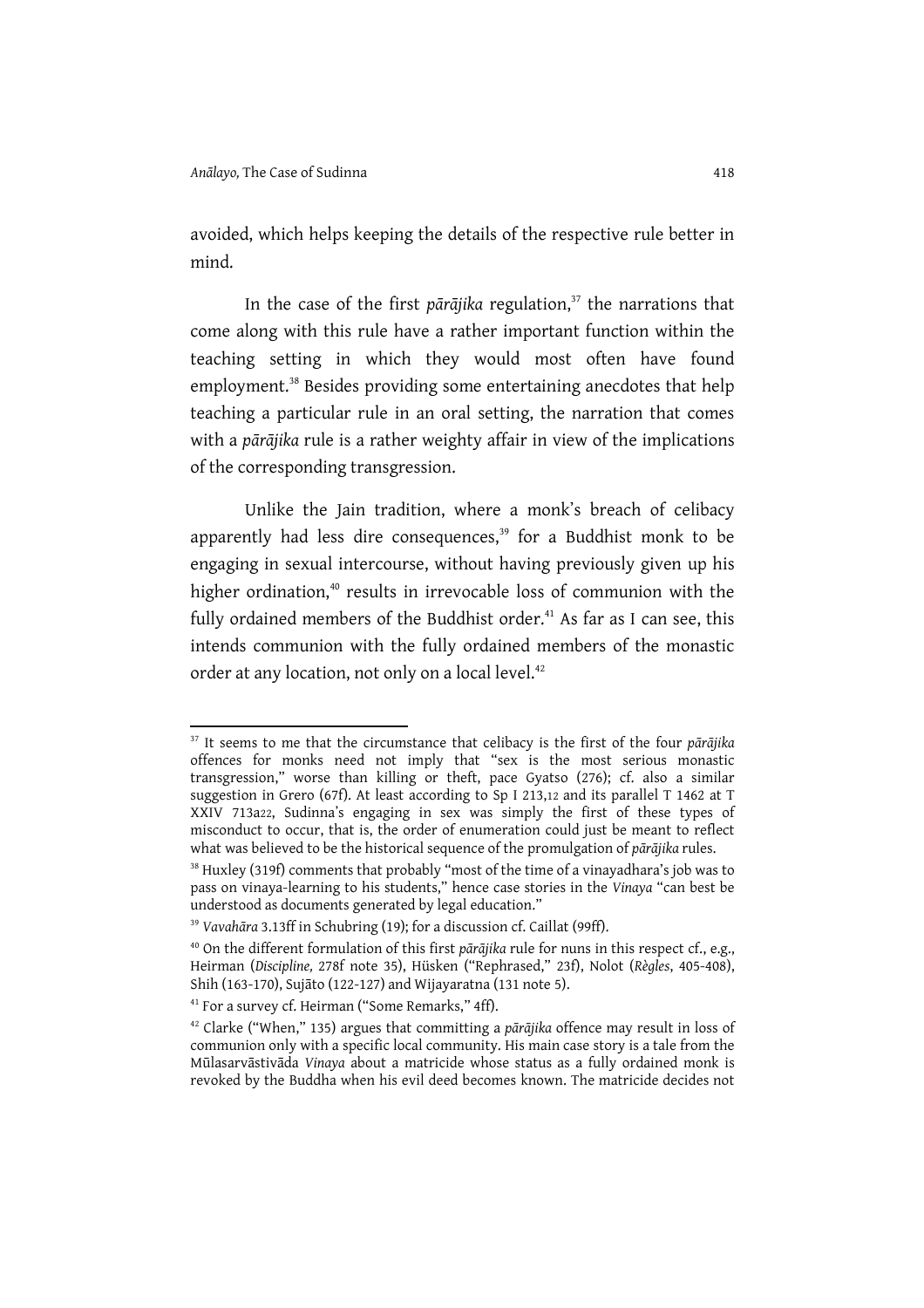While in principle a monk who has committed a pārājika offence could according to most Vinayas still live in robes at any monastery as a

to return to lay life, but goes instead to a remote place, where a lay-supporter builds a vihāra for him that is subsequently also used by other monks; cf. Näther (49,2): sa saṃlakṣayati kiṃ idānīm avapravrajiṣyāmi pratyantaṃ gacchāmī ti, tena pratyantaṃ gatvānyatamo gṛhapatir anvāvarttitaḥ tenābhiprasannena tam uddiśya vihāraḥ kārita iti, sa nānādigdeśanivāsibhir bhikṣubhir āvāsitaḥ, T 1444 at T XXIII 1039b22: 便自念曰, 我今不可還俗, 應須遠去邊境而住, 便往邊境之處, 化一長者, 長者於此苾芻, 乃生信敬, 為造一寺, 諸方客侶, 皆來此寺, and Eimer (2: 312,23): des bsams pa, ci da 'bab par bya 'am, mtha' 'khob tu 'gro bar bya snyam nas, des mtha' 'khob tu song ste, khyim bdag cig rjes su 'jug par byas so, des mngon par dad pas, de'i phyir gtsug lag khang brtsig tu bcug ste, de phyogs dang yul tha dad pa na 'khod pa'i dge slong dag gnas shing. Silk ("Good," 277) introduces a partial translation and study of this tale by noting that "caution would suggest that such stories be read and interpreted in terms other than as reports of actual incidents." Besides the caution needed when drawing conclusions based on such stories, even taking this tale at face-value, the passage quoted above in the original does not give the impression that it was acceptable for a monk who had been expelled or who had lost communion to proceed to another local community. The point rather seems to be that the culprit on his own and without any explicitly mentioned precedent or allowance decides to go to a distant place, quite probably simply because nobody there will know him as a matricide. That the lay-supporter builds a vihāra for him has no implications regarding the matricide's status as a fully ordained monk, nor does it imply that he is in communion with other fully ordained monks. The same holds for the circumstance that other monks come to dwell in that vihāra. All this could equally well have happened if he had continued to live on as a novice or *śiksādattaka*, or, perhaps the most natural reading of the story, if he simply pretended to be a regular monk in front of his supporter and the visiting monks. Moreover, the present tale, as already noted by Clarke ("When," 126), is not even a case of having committed a pārājika offence, as the killing of the mother took place when the culprit was still a lay person. Thus he had not committed an infraction of any pārājika rule, which only apply to fully ordained monastics. Besides these problems with the above tale, another problem I see with the idea as such is that, if loss of communion had indeed applied only to a local community, one would expect numbers of cases reflecting this understanding to be reported in the different Vinayas. Take for example a monk obsessed with seducing women—to return to the main topic of my present paper—who could continue having sex with any women he is able to approach as a begging monk by simply moving from one local community to the next, as soon as he is discovered. Records of such monks, together with the vexation their behavior caused to well-behaved monks and the outraged reaction of the laity would surely have made their way into the various Vinayas. Besides the lack of any such record, a ruling that envisages only loss of communion with the local community for one who has committed a pārājika offence would have failed to fulfill its purposes, which the various Vinayas indicate to be restraining badly behaving monks and protecting well behaved monks, inspiring non-Buddhist and increasing the faith of Buddhists, etc.; cf. T 1421 at T XXII 3c1, T 1425 at T XXII 228c25, T 1428 at T XXII 570c4, T 1435 at T XXIII 1c17, T 1442 at T XXIII 629b22 and Vin III 21,17.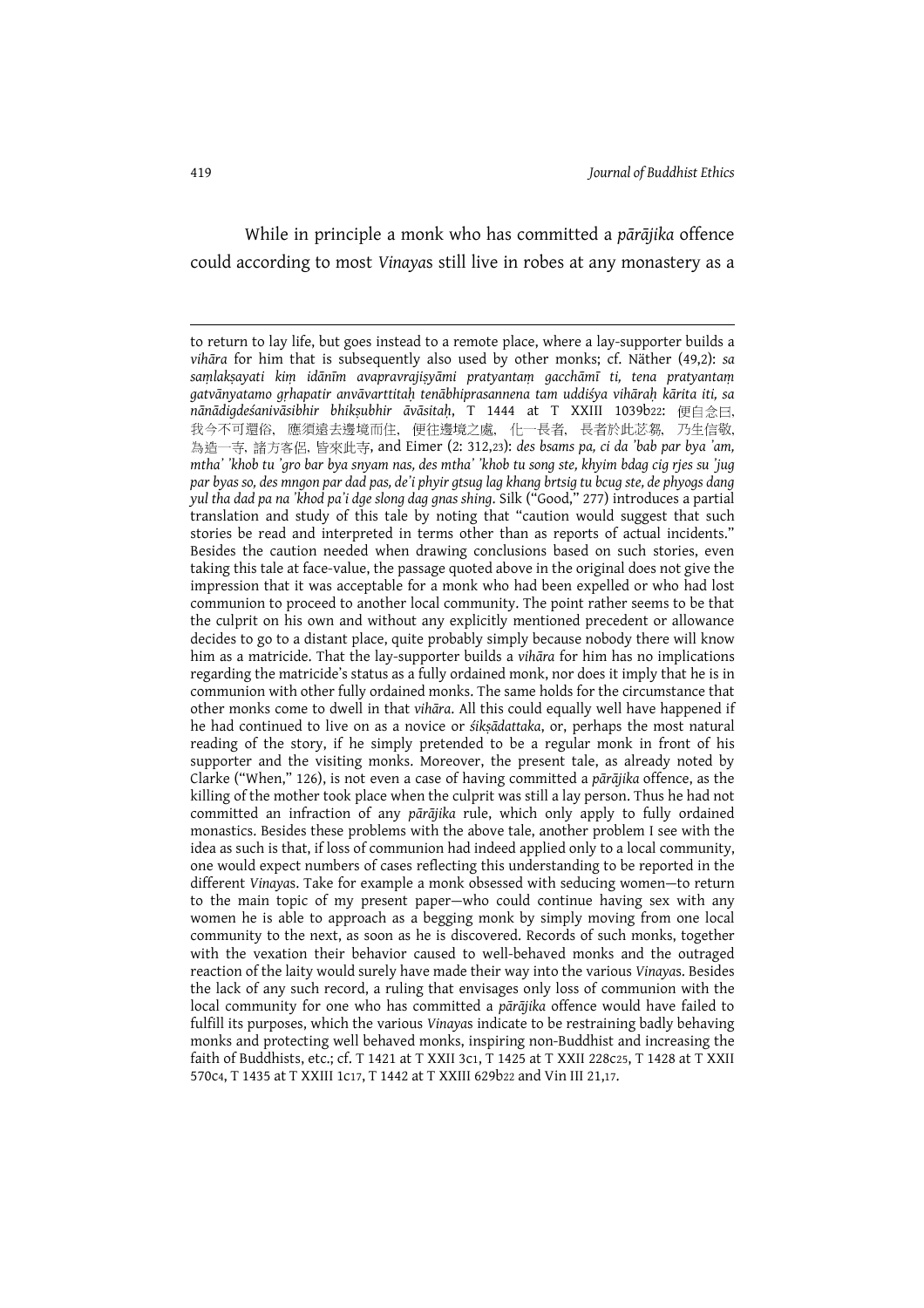$s$ iks $\bar{a}$ dattaka or novice,<sup>43</sup> he would no longer be able to do so as a fully ordained monk.<sup>44</sup>

This does not apply to Sudinna himself, however, as according to a basic Vinaya principle a punishment is only possible when a corresponding rule is already in existence, in line with the tenet nulla poena sine lege. Thus the original perpetrator of a misdeed goes unpunished.<sup>45</sup>

Given the importance of this rule, a teacher of Vinaya needs above all to make sure that his students are fully aware of what can cause them to lose their monastic status as fully ordained monks, clarifying at what point and in what way a pārājika offence can occur. Failing to do this properly would be the worst blunder he could commit, making him partly responsible for their loss of monkhood incurred through lack of awareness about how this should be preserved intact.<sup>46</sup>

<sup>43</sup> For a detailed study cf. Clarke ("Monks").

<sup>44</sup> Clarke ("When," 132) comments that "whether or not one can be expelled from the Community of the Four Quarters is not clear, at least to me." Perhaps I have missed something, but to me the situation seems less unclear. If I may use a simile to illustrate: Suppose someone passes his PhD exam and thereupon starts teaching as an assistant professor, but then is found out to have plagiarized his thesis, whereon he loses degree and position. Expressed in Vinaya terminology, he is expelled and no longer in communion with the community of PhD holders of the four directions. He no longer has the right to apply for a teaching or research position at a university anywhere in the world, claiming to hold a PhD degree, not only at the university where he originally received his degree.

 $45$  Hecker (97); contrary to Faure (76), who holds that "Sudinna was eventually expelled from the community." As far as I can see, Faure bases his account of the Sudinna case on consulting the Dharmaguptaka Vinaya and the Theravāda Vinaya commentary (in Chinese translation: T 1462). In both traditions, however, the exposition of the first pārājika in the actual Vinayas concludes by explicitly indicating that the original perpetrator is not guilty, T 1428 at T XXII 572b4: 不犯者, 最初未制戒 and Vin III 33,32: anāpatti . . . ādhikammikassā ti.

<sup>46</sup> A tale in the Aśokavadāna preserved in Chinese, T 2042 at T L 125b29 to c21, translated in Przyluski (393-395), employs elements similar to the narrative found in those versions of the Sudinna tale that share material with the Rāṣṭrapāla account, here, however, employed to depict how a preceptor saves his student from losing his monastic status. A young man, the only son of the family, forces his parents to consent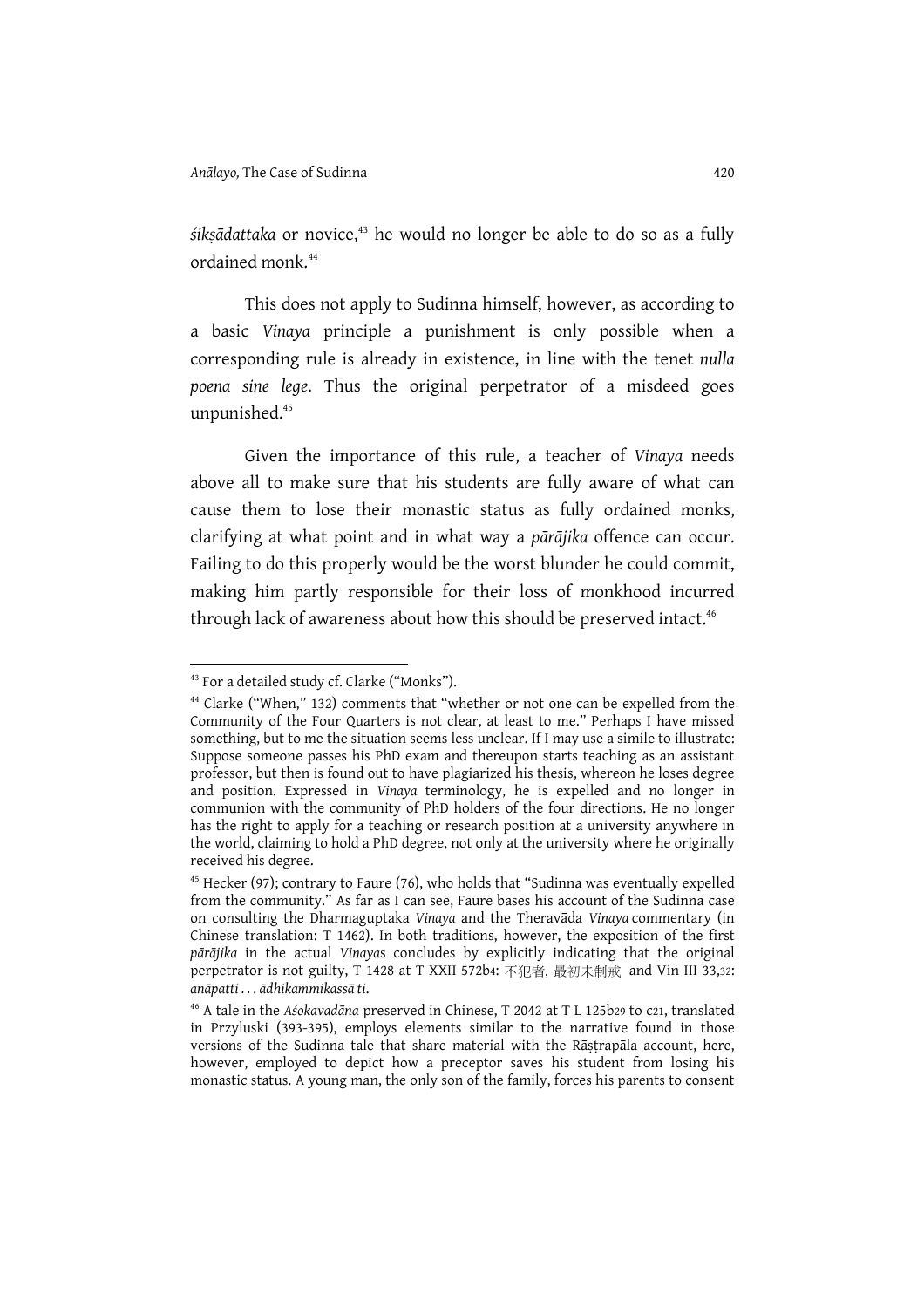Executing this teaching task, then, requires not only going through all kinds of permutations of how celibacy can be broken, graphically depicting what should be avoided. It also requires inculcating a keen awareness in the newly ordained monk that he may easily be drawn into doing something that has rather grave consequences.

The elements of the Sudinna tale held in common among the different Vinayas already point to the need to beware of excessive intimacy with one's former home for the sake of securing food supplies in times of scarcity. Independent of the historical accuracy of the core elements of this story—after all it is quite possible that the monk who occasioned this rule did impregnate his former wife at the request of his mother<sup>47</sup>—the tale as it stands serves to sound a stern warning to newly ordained monks against excessive intimacy with their former kin.<sup>48</sup> Set against its ancient Indian context, the core tale of the Sudinna narration thus contrasts the ideal of śramanic renunciation to the brahminical notion of a man's duty in procreation.<sup>49</sup>

to his going forth by fasting for a period of six days. When fulfilling his promise to visit them as a monk, on account of his former wife he feels inclined to disrobe and conveys this to his preceptor. During the ensuing night, his preceptor causes him to have dreams in which he sees his wife dead and decomposing in a cemetery. This vision fills him with such revulsion that, instead of disrobing, he eventually becomes an arahant, after finding out that his wife has indeed passed away.

 $47$  Perera (92) argues that the Sudinna tale could well be reporting an event that did happen, pointing out that Vin III 35,30 reports another case of sexual intercourse "involving a bhikkhu and his one-time wife . . . repetition of an identical incident . . . would be unnecessary unless the case was factual."

<sup>&</sup>lt;sup>48</sup> Holt (90) comments that Sudinna "consents because he still retains an abiding value in the wealth of his family's possessions and the continuation of his family's material heritage." Bayer (forthcoming) points out that "Sudinna finds himself in a dilemma where he has to follow either the word of his mother or the (hitherto unspoken) rules of his order." Blackstone (163) then aptly sums up Sudinna's failure to remain within the parameters of monsticism in the following way: "because he is a dutiful son, he performs the duties of a husband, and becomes a father."

<sup>49</sup> Wilson (Charming, 23f) explains that the tale of Sudinna "dramatizes the tension that existed, in the early days of the monastic community, between the goals of that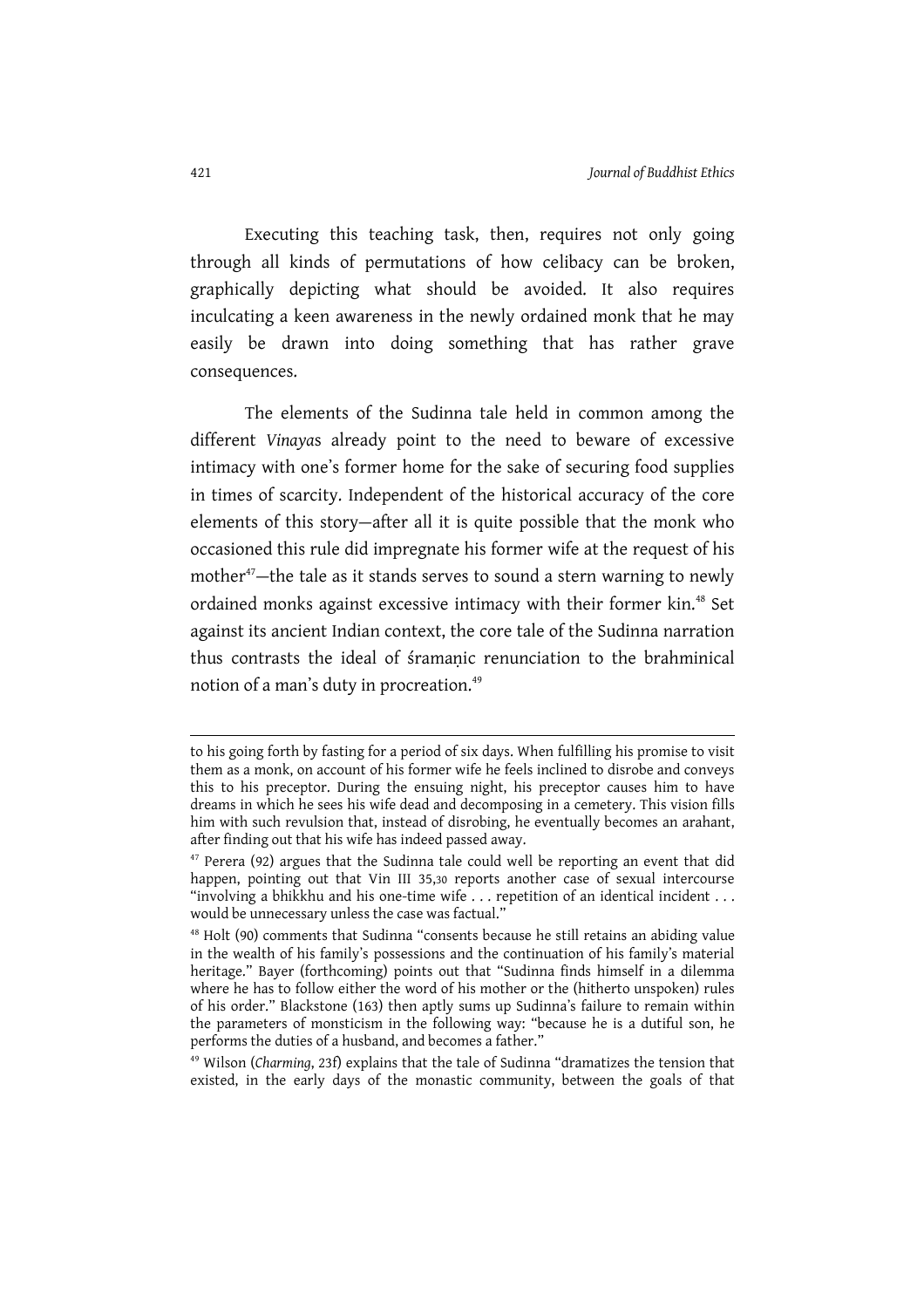l

The Mahīśāsaka and Theravāda Vinayas then add more weight to this indication to be given to the newly ordained monk learning the code of rules, as in their account the one who ends up committing a pārājika is an outstanding and exemplary monk.<sup>50</sup> This monk is so keen on going forth that he is willing to risk death in order get his parents' permission to exchange a life of luxury and affluence for that of a bhiksu who receives only rotten food at the door of his former home. The message to a monastic audience hearing this story is that even a monk with such a strong and sincere inspiration is not beyond danger.

The stark example provided in this way would go a long way in driving home to newly ordained monks that they should not think themselves to be beyond the possibility of infringement of the first pārājika regulation, just because they are sincerely dedicated to the monastic life. When considered in an actual Vinaya teaching situation, the Mahīśāsaka and Theravāda Vinayas thus make a rather significant contribution to an effective inculcation of the need to beware of possible pitfalls related to this rule.

From this perspective, the Mūlasarvāstivāda version is then the most successful of all accounts. The element of sincere inspiration is still quite evident, after all Sudinna does leave his family behind on realizing that his attachment to them is an impediment and goes wandering.

community and those of the society from which it drew its numbers . . . Brahminical culture invests the uninterrupted succession of sons with a profound religious significance . . . [thus] Sudinna was faced with the difficult choice of committing an offense against his ancestors or committing an offense . . . as a monk." Perera (230f) points out that "according to ancient Indian tradition it was obligatory for the husband to have sexual relations with his wife after her menstruation, while the wife herself was entitled to demand sex of her husband . . . it is the same tradition that the Vinaya preserves, enshrined, as it were, in the episode concerning Sudinna."

<sup>&</sup>lt;sup>50</sup> In Anālayo (Comparative, 465) I argue that the soteriological function of MN 82 is the depiction of an ideal monk, set in the Majjhima-nikāya collection in between the depiction of an ideal lay supporter in the Ghaṭikāra-sutta, MN 81, and the depiction of an ideal king in the Makhādeva-sutta, MN 83; for a study of the ideal king motif in the parallels to MN 83 cf. Anālayo ("Tale").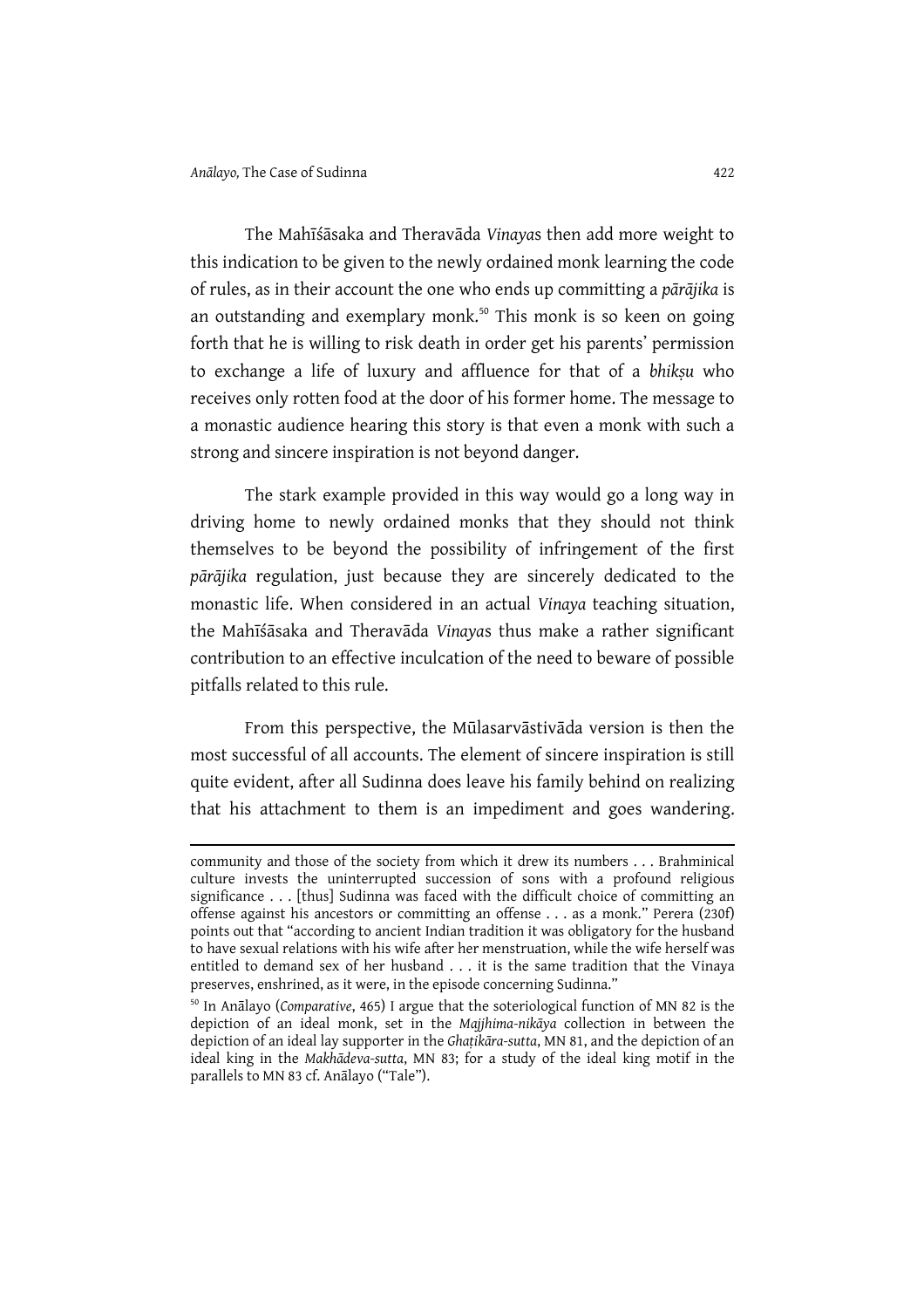Furthermore he is described as observing several ascetic practices and an unannounced visit by his mother finds him engaged in walking meditation.<sup>51</sup> But this element of sincere aspiration is integrated in a coherent presentation of Sudinna as someone too close to his family and thus easily drawn into acting in a way unbefitting a member of the Buddhist monastic community.

The case of the Sudinna tale makes it clear that reading the Theravāda version or the Mūlasarvāstivāda version in isolation from its parallels can be misleading. Once this tale is studied based on a comparison with all extant versions it becomes clear that Sudinna's hunger strike in the Theravāda and Mahīśāsaka Vinayas may reflect the concerns of Vinaya teachers to add a dramatic element that enhances the importance of caution in regard to this rule. Similarly, the description of Sudinna's close association with his family soon after having ordained, found solely in the Mūlasarvāstivāda Vinaya, may just be a product of the narrative imagination of the Mūlasarvāstivāda reciters and need not be representative of the way Indian Buddhist monastics actually related to their families.

In this way, the tale of Sudinna in the different Vinayas provides indications regarding the function of Vinaya narrative, which in turn has consequences on the way Vinaya narrative should ideally be studied in order to be properly understood. As Schopen ("Ritual," 61) explains, "if vinaya cases are neither fables nor historical accounts, but rather the forms that vinaya-masters chose narratively to frame the issues that concerned them, then they do provide us a record of such concerns and

<sup>&</sup>lt;sup>51</sup> Vin III 15,3 similarly reports that he had taken up forest dwelling, begging alms, wearing rag robes and begging in sequence—ascetic practices whose undertaking further enhances the image of a sincerely motivated monastic; on the ascetic practices cf., e.g., Bapat ("Dhutaṅgas"), Dantinne, Ganguly, Nanayakkara, Ray (293-323) and Wilson ("Ascetic").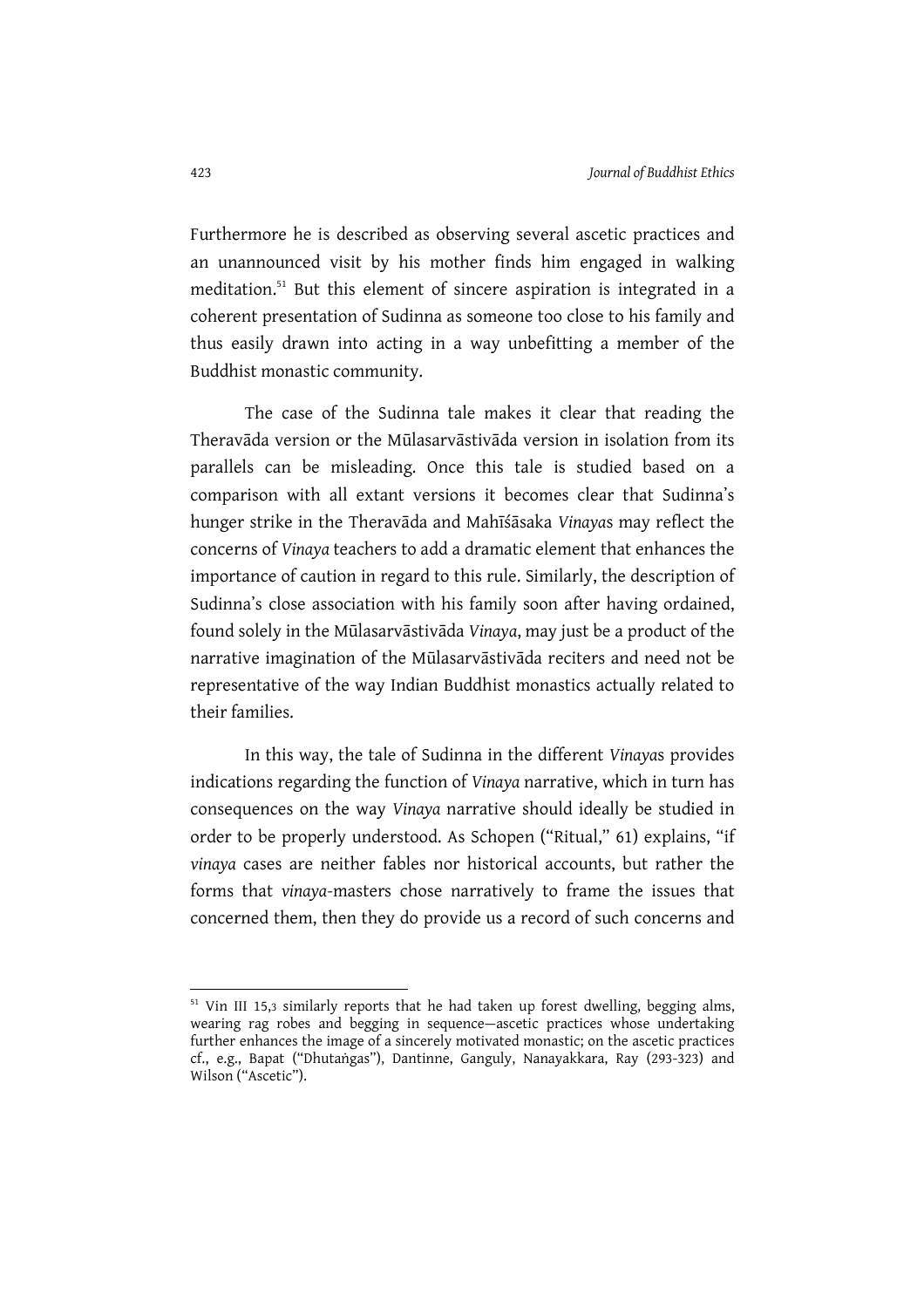the various legal attempts to solve them. They do not, however, provide any direct evidence for what actually occurred."

Needless to say, this assessment of the nature of Vinaya narrative and the type of evidence it can provide then needs to be applied when studying this type of literature. As Finnegan (36 note 72) points out "the impulse to take textual discussions of financial instruments or institutional formations as indicative of their presence in the world around the [Vinaya] text requires better hermeneutical grounding than has been provided so far. There is simply nothing in this method of reading the text that prevents one from taking the MSV [Mūlasarvāstivāda Vinaya] as offering proof of the existence of all manner of man-eating demon in northwest India during that period, given the corroborating evidence of statuary and other archaeological remains that also refer to such creatures."

Keeping in mind the teaching function of Vinaya narrative helps to remain aware of the possibility that at least parts of the stories may reflect the needs and concerns of those responsible for the teaching, transmission and codification of the different Vinayas, not their actual experiences.

Needless to say, this does not prevent the drawing of conclusions based on circumstantial information that can be gathered from the texts. Thus, for example, information on the nature of a door-opener in a monastic dwelling is certainly unproblematic.<sup>52</sup> Even if the narration that comes with that description should turn out to be merely a product of imagination, this imagination will still reflect the type of dooropeners used at the time the story came into being.<sup>53</sup> A problem only arises with the type of information that requires things to have

 $52$  The door-opener has been discussed in an insightful study of various material aspects of ancient Indian monasticism by von Hinüber (Sprachentwicklung, 14-24).

<sup>&</sup>lt;sup>53</sup> Freiberger (229) suggests using the term obiter dicta for such information.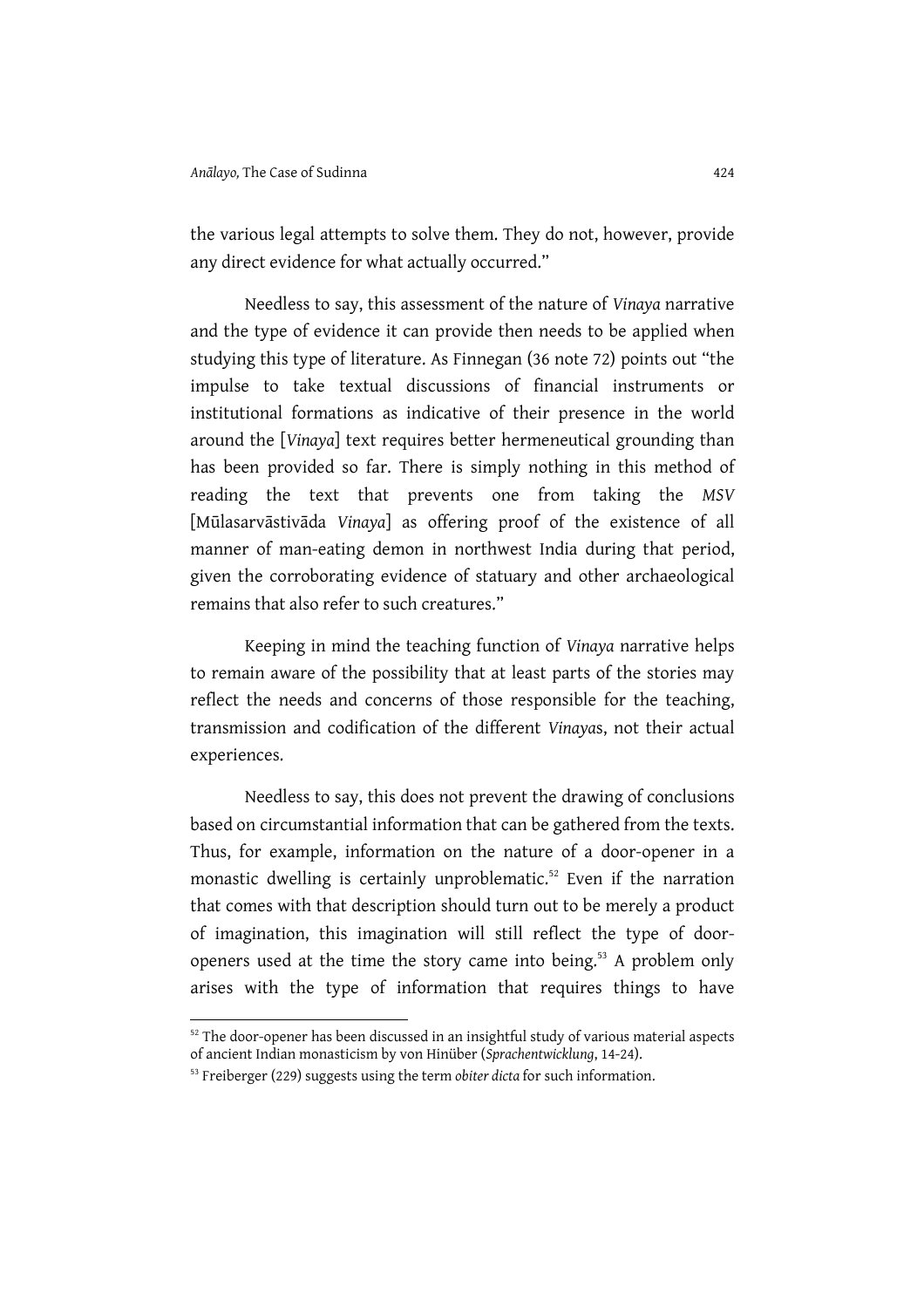happened as they are described in a particular Vinaya narrative and which would not work if the description turns out to be merely a product of imagination.

In order to be able to appreciate the impact of the imagination of the monks responsible for the transmission of the Vinaya, then, a comparative study of all extant accounts is an indispensable necessity. As the Sudinna case shows, it is through a comparative study of all extant versions that those parts of the tale can be identified that with high probability reflect how the functioning of this tale in a Vinaya teaching setting would have influenced the shape this tale eventually acquired. Thus, from a methodological perspective, a study of any Vinaya narrative has to be based on a comparison of all extant versions, this being a necessary requirement for a proper evaluation of the respective tale.

A telling case for the importance of taking into account all relevant texts can be found in another narration related to the same topic of sexual intercourse, namely the tale of an arahant monk being accused by a nun of having had sex with her. Generations of monastics and scholars have been equally puzzled by the fact that, even though the monk successfully clears himself of the accusation, the nun has to face expulsion from the monastic order.<sup>54</sup> Such a punishment would only be appropriate if she had indeed had sexual intercourse and thus committed a pārājika offence, not if she only raised a false accusation.

The solution to the conundrum is as simple as unexpected. Based on a thorough survey of the extant Vinayas, Clarke ("Case," 118ff) brilliantly solves the puzzle, pointing out that according to a passage found in the Mahāsāṅghika Vinaya the nun indeed had sexual

<sup>&</sup>lt;sup>54</sup> Vin III 162,37; cf. the discussion of this in, e.g., Heirman ("What Happened"), Horner (Women, 266f), Hüsken ("Application," 96-98), Nolot ("Studies," 66-68) , von Hinüber ("Buddhist" I, 37) von Hinüber ("Buddhist" II); all of these are discussed in the detailed study by Clarke ("Case").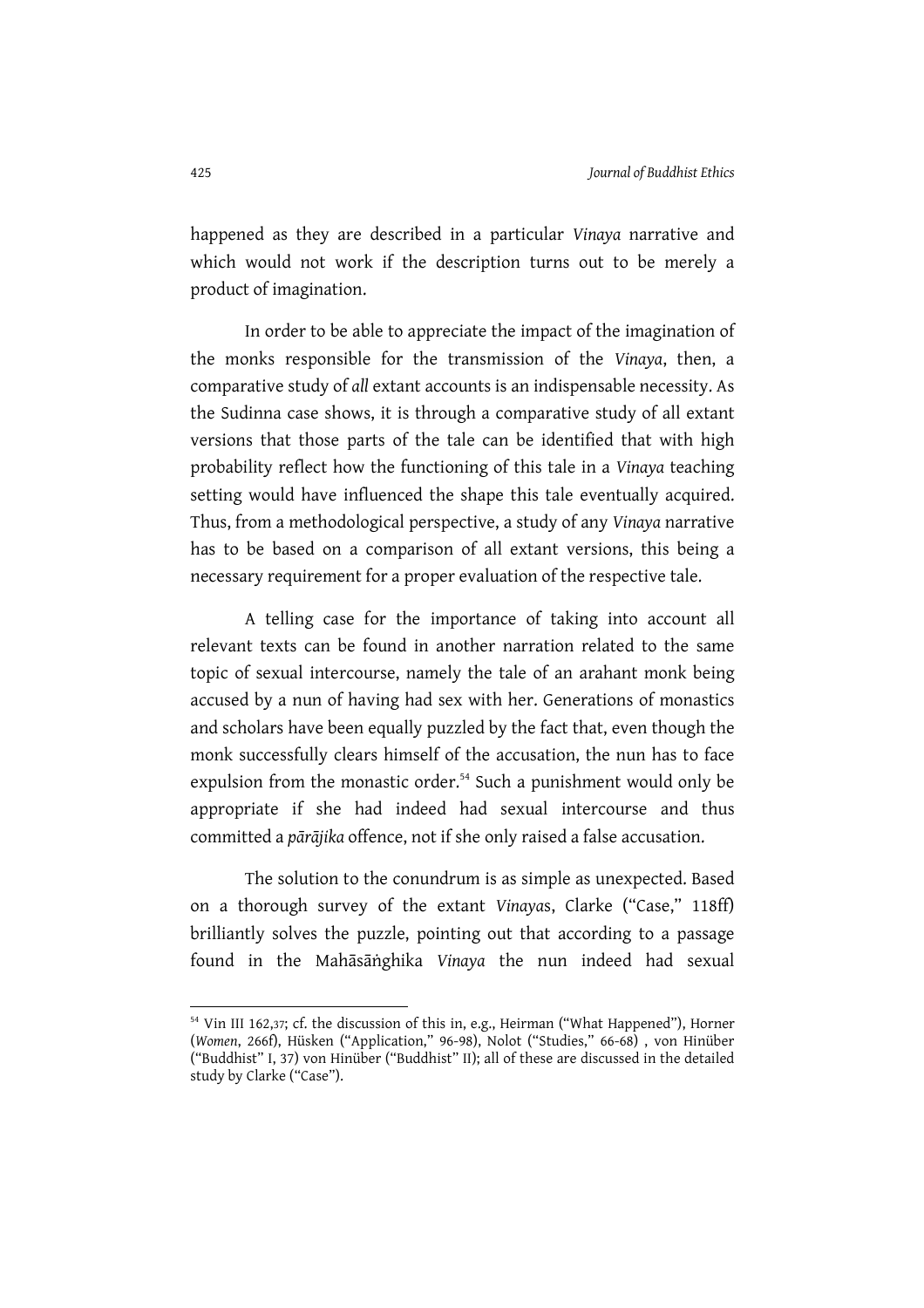l

intercourse, but with someone else.<sup>55</sup> Having become pregnant, she then attributed her condition to the monk in question.

In view of such a state of affairs, it would indeed be only logical that she has to face the punishment appropriate for one who had committed a pārājika offence, even though the monk clears himself of the accusation. Presumably this significant detail of the narration—that she had already been made pregnant by someone else—was lost at a very early stage in the transmission of Vinaya literature.<sup>56</sup>

This example further corroborates that—as far as studies of Indian monastic Buddhism in general are concerned—a partial acquaintance with the extant sources is a methodologically weak foundation for research. The results of such research stand good chances of turning out to be irrelevant, if not misleading, once a proper comparative study based on all extant versions is undertaken.

With this conclusion I do not intend to raise criticism of studies whose parameters are clearly set within a particular tradition, such as, e.g., interpretations of a particular regulation at different stages in the history of Theravāda Buddhism or else of Tibetan Buddhism, etc. But studies that attempt to draw conclusions about Indian monastic

<sup>55</sup> T 1425 at T XXII 328c15: 慈地比丘尼作非梵行. She then approaches the group of six, informing them about her condition and suggesting that she could put the blame on someone whom they dislike: 我作非梵行事, 今者有娠, 尊者, 與誰有嫌, 我能謗之.

<sup>&</sup>lt;sup>56</sup> Clarke ("Case," 121) suggests that "although the authors/redactors of the Pāli Vinaya may have been aware of the aforementioned tradition concerning Mettiyā's pārājika, for whatever reason they did not feel a need to mention it," adding in a footnote that "at the commentarial level this nun's pārājika seems to have been no longer known." It seems to me that this also holds for the Theravāda Vinaya, not only for the Pāli commentaries, as at Vin III 163,4 the monks, who had instigated her, plead against her expulsion on the grounds that she has not committed an offence, admitting that they have set her up to make the false accusation, māvuso mettiyam bhikkhunim nāsetha, na sā kiñci aparajjhati, amhehi sā ussāhitā. This formulation gives the impression that at the time this part of the Theravāda Vinaya came into being, her punishment was already believed to be related to the act of false accusation and not to her having committed a pārājika offence and hence deserving expulsion on that account.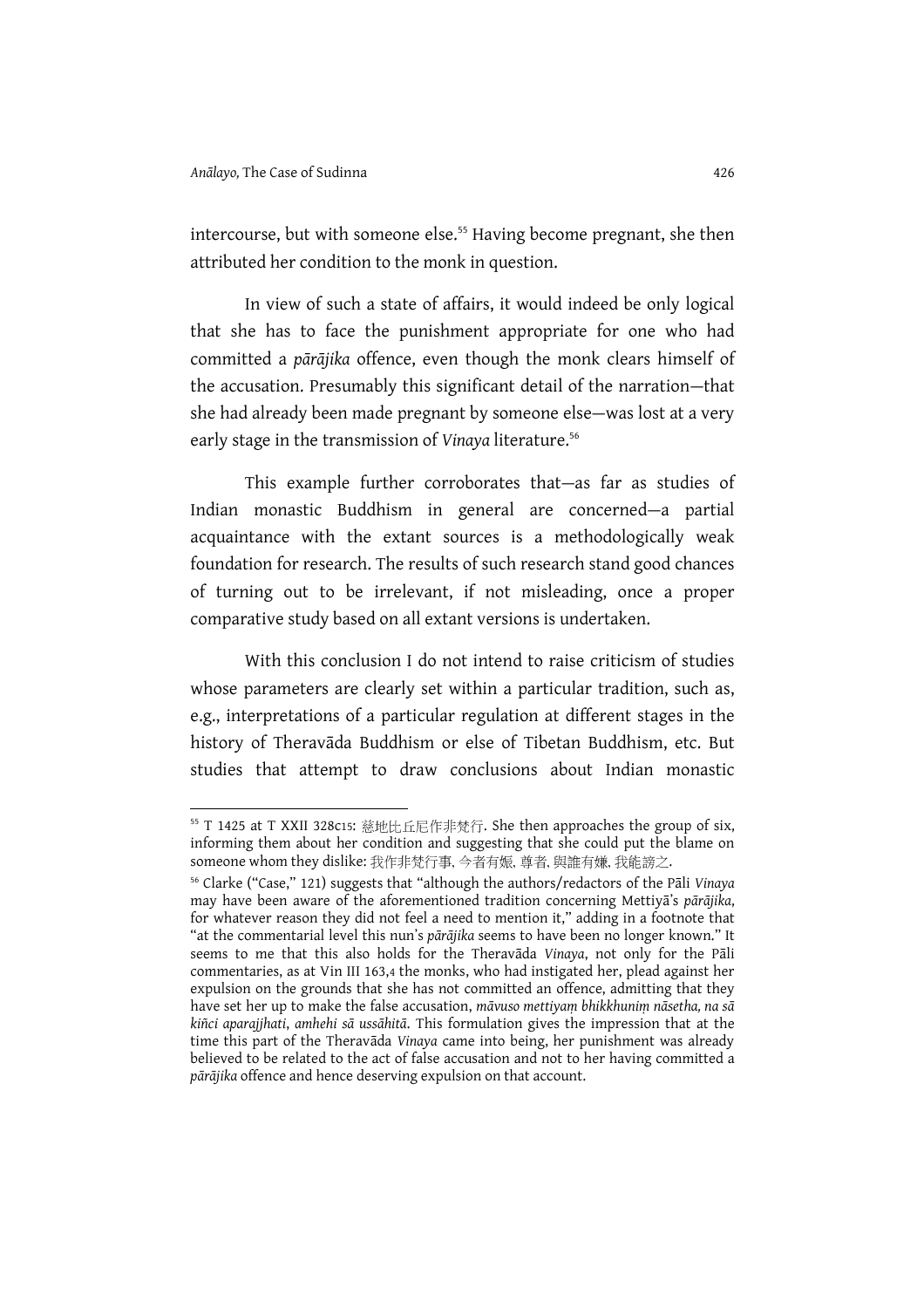Buddhism in general need to take full account of all texts at our disposition in order to be able to yield the type of reliable information that can become the basis for further scholarly research.

While the dominant hold of the Theravāda Vinaya on scholarship studying Indian Buddhist monasticism has in recent times been broadened and we are becoming increasingly aware of the rich narrative repertoire of the Mūlasarvāstivāda Vinaya, I am under the impression that the basic procedure adopted has not necessarily changed: an examination of a particular Vinaya tale is still not always done taking into account all of the extant versions.

As Clarke ("Monks," 38) points out, "if, then, we are interested in providing a balanced and nuanced picture of Indian monastic Buddhism, it seems certain that we will need to take the evidence provided by all extant monastic codes seriously, and this in turn will mean that the Vinayas other than the Pāli will warrant much more attention than . . . they have so far been given."

 This conclusion holds not only for studies based on the Theravāda Vinaya preserved in Pāli, but all the more for studying the Mūlasarvāstivāda Vinaya, where besides the Tibetan translation and the Sanskrit fragments, considerable parts are extant in a Chinese translation.<sup>57</sup> Since here we appear to be dealing with different

 $\overline{a}$ 

<sup>57</sup> On the value of the Chinese Mūlasarvāstivāda Vinaya cf., e.g., de Jong (235), who notes that "en comparant les versions chinoise et tibétaine du Vinaya des Mūlasarvāstivādin, on a souvent reproché à Yi-tsing d'avoir supprimé des passages. Les manuscrits de Gilgit prouvent qu'il a dû traduire une recension plus brève. Pour cette raison la version de Yi-tsing garde sa valeur par rapport à la version tibétaine et surtout pour les passages qui ne sont pas représentés dans les manuscrits de Gilgit." Nevertheless, the negative assessment of this translation among some scholars continues, for a recent instance cf. Mejor (675 note 18), who speaks of the "mediocre value of the Chinese MSV [Mūlasarvāstivāda Vinaya] translation," quoting in support opinions collected in Eimer (1: 33f) that were originally published in the fifties and thus previous to the paper by de Jong, as well as a recent paper by Clarke ("Mūlasarvāstivādin"). A perusal of the paper by Clarke does not seem to support such an assessment, in fact in a personal communication (email 24-12-2010) Clarke confirms that this does not represent his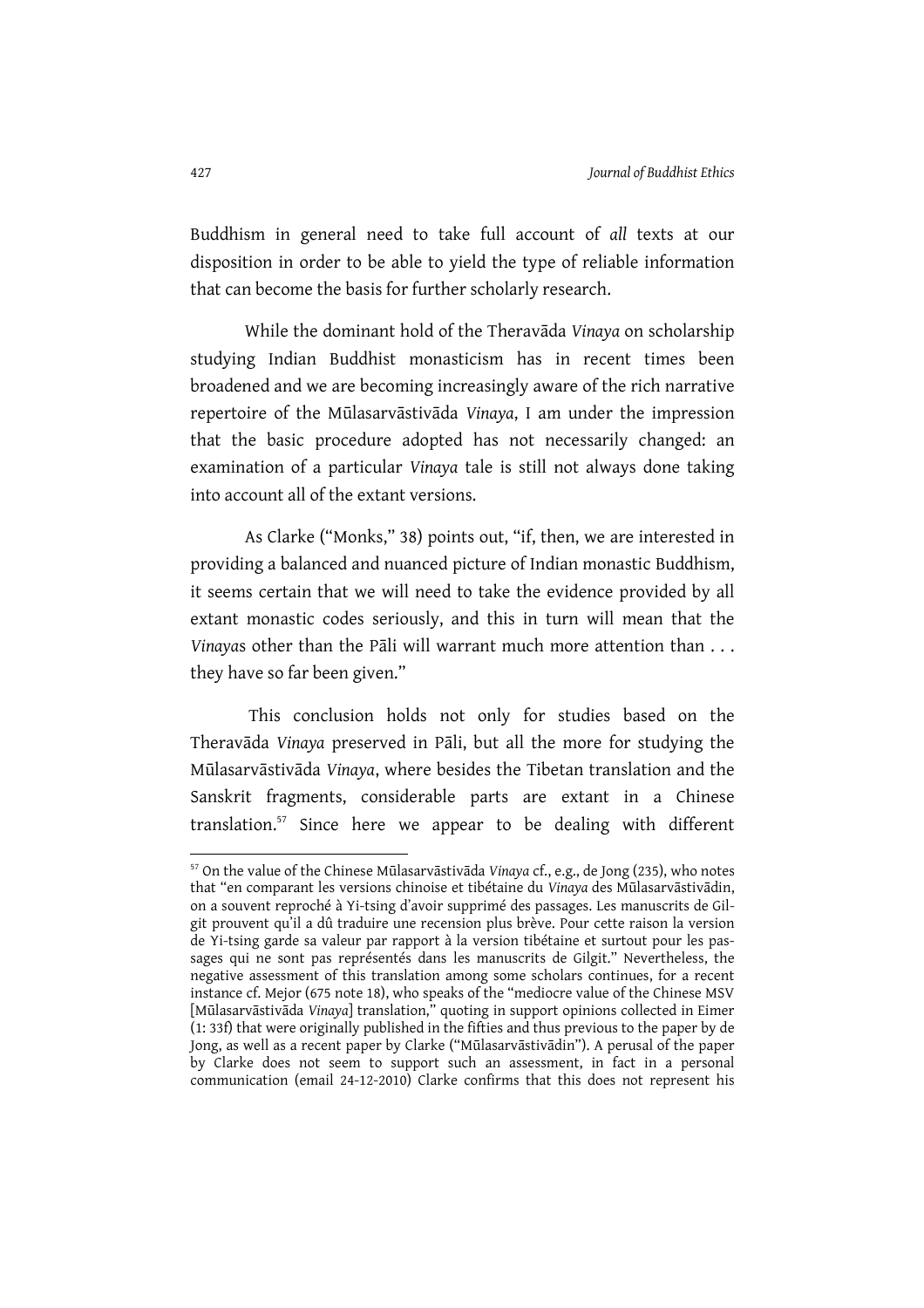recensions of this Vinaya, the need to take into account the version preserved in Chinese, whenever extant, becomes even more pressing.

An illustrative example is the account of the founding of the order of nuns, which I studied in the last issue of the present journal. The Chinese version of the Mūlasarvāstivāda Vinaya has a long section on how the Buddha had benefitted his fostermother which is not found at all in the Sanskrit and Tibetan versions.<sup>58</sup> This constitutes a major difference that has considerable effects on the whole narration. In view of such differences, how could we presume to be making meaningful statements even just about the Mūlasarvāstivāda account of this event without consulting its different extant recensions?

In sum, I would like to propose as my final conclusion to this study that, without taking into account all extant versions of the different Vinayas, a proper assessment of Indian Buddhist monasticism is not possible. Only based on a comparative study of all extant versions and keeping in mind the function of Vinaya narrative will it be possible to avoid painting an image of the historical conditions of Indian monasticism that is based on monastic (and scholarly) imagination.

position, clarifying that "there are—or should be—two questions here: completeness and quality. That Yijing's translation—at least as it has come down to us—is incomplete is clear; the question is about the quality. Too often it has been assumed that the differences between Yijing's text and the Sanskrit and Tibetan were Yijing's fault (mistranslation, etc). But it is probably only the case that we do not have the Sanskrit text that Yijing was working with. We have something close, but not identical. . . . I see no reason to set aside Yijing's Chinese. In fact, Yijing's Chinese allows us philological control when the Sanskrit is difficult or corrupt or missing and the Tibetan not particularly clear."

<sup>58</sup> Anālayo ("Mahāpajāpatī's," 291 note 52).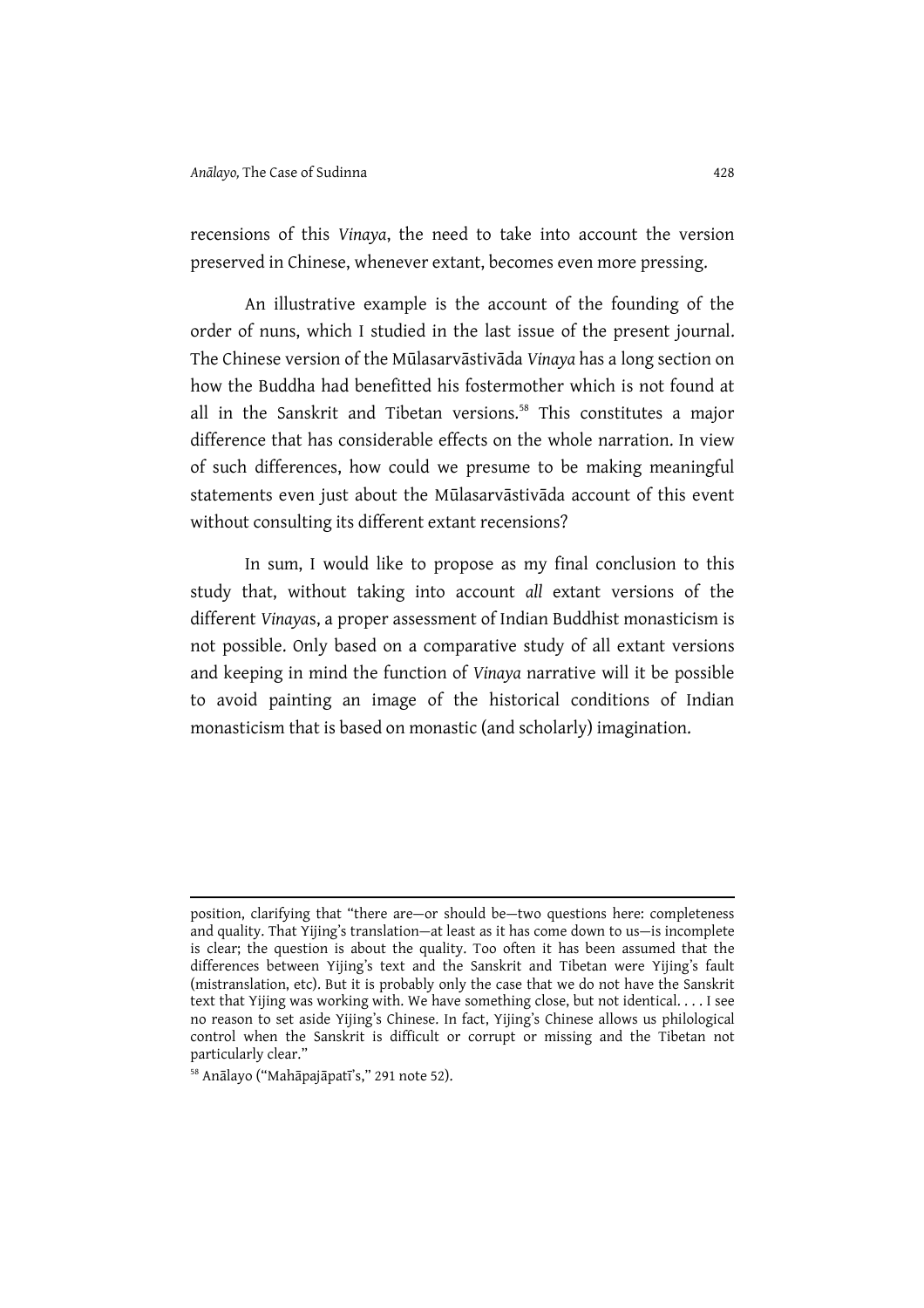## Abbreviations Abbreviations

| AN  | Anguttara-nikāya      |
|-----|-----------------------|
| D   | Derge edition         |
| МĀ  | Madhyama-āgama (T 26) |
| MN  | Majjhima-nikāya       |
| Ps  | Papañcasūdanī         |
| Q   | Peking edition        |
| Sp  | Samantapāsādikā       |
| T   | Taishō (CBETA)        |
| Vin | Vinaya                |

## Bibliography

Anālayo. A Comparative Study of the Majjhima-nikāya. Taipei: Dharma Drum Publishing Corporation, 2011.

Anālayo. "Mahāpajāpatī's Going Forth in the Madhyama-āgama." Journal of Buddhist Ethics, 18 (2011), 268–317.

Anālayo. "The Tale of King Ma(k)hādeva in the Ekottarika-āgama and the Cakravartin Motif." Journal of the Centre for Buddhist Studies, Sri Lanka, 9 (2011) (forthcoming).

Anālayo. "Vinaya." In Encyclopaedia of Buddhism, edited by W.G. Weeraratne, 8 (2009) no. 4, 647–650. Sri Lanka: Department of Buddhist Affairs.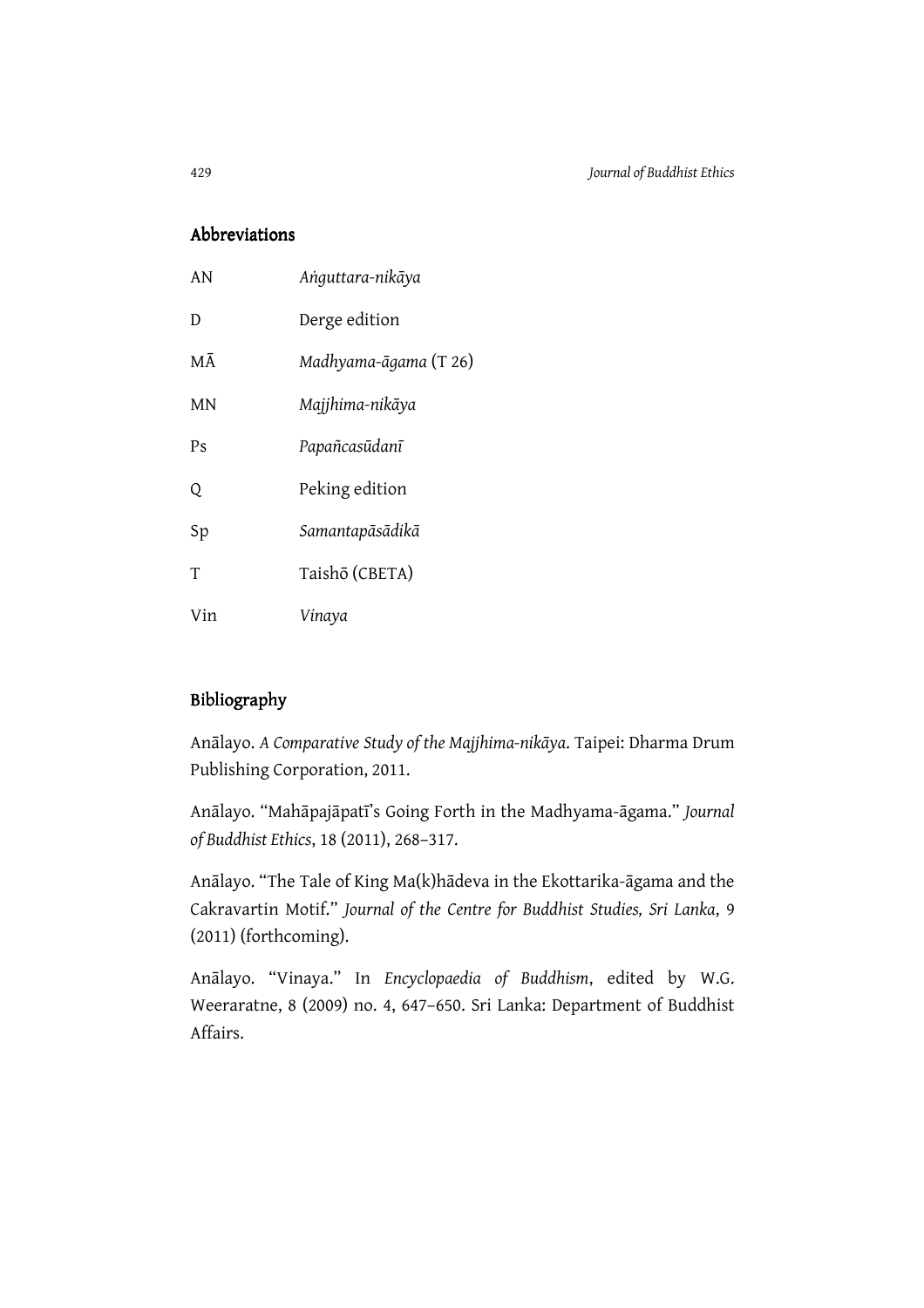Auboyer, Jeannine. La vie quotidienne dans L'Inde ancienne. Paris: Hachette, 1961.

Bagchi, Prabodh Chandra. "The Story of Dhanika, the Potter's Son, as Told in the Different Vinayas." In B.C. Law Volume, Part 1, edited by R. Bhandarkar et al., 419-435. Calcutta: Indian Research Institute.

Bapat, P.V. "Dhutaṅgas." Indian Historical Quarterly, 13 (1937), 44-51.

Bapat, P.V. and Hirakawa, A. 善見毘婆沙, Shan-Chien-P'i-P'o Sha: A Chinese Version by Saṅghabhadra of Samantapāsādika. Poona: Bhandarkar Oriental Research Institute, 1970.

Barua, Rabindra Bijay. The Theravāda Saṅgha. Dacca: Abdul Hai Asiatic Press, 1968.

Bayer, Achim. "A Case for Celibacy: The Sudinna Tale in the Pāli Vinaya and Its Interpretation." In Proceedings of the International Congress ʻBuddhist Narrative in Asia and Beyond', Chulalongkorn University, Bangkok, 8 to 11 August 2010, edited by P. Skilling and J. McDaniel, (forthcoming). Bangkok: Chulalongkorn University.

Bhagvat, Durga N. Early Buddhist Jurisprudence (Theravāda Vinaya-Laws). Delhi: Cosmo Publications (undated reprint, first published 1939).

Blackstone, Kathryn R. Standing Outside the Gates, A Study of Women's Ordination in the Pali Vinaya. Phd dissertation. Ontario: McMaster University, 1995.

Caillat, C. Les expiations dans le rituel ancien des religieux jaina. Paris: Éditions E. de Boccard, 1965.

Clarke, Shayne. "The Case of the Nun Mettiyā Reexamined: On the Expulsion of a Pregnant Bhiksunī in the Vinaya of the Mahāsāṅghikas and Other Indian Buddhist Monastic Law Codes." Indo-Iranian Journal, 51 (2008), 115-135.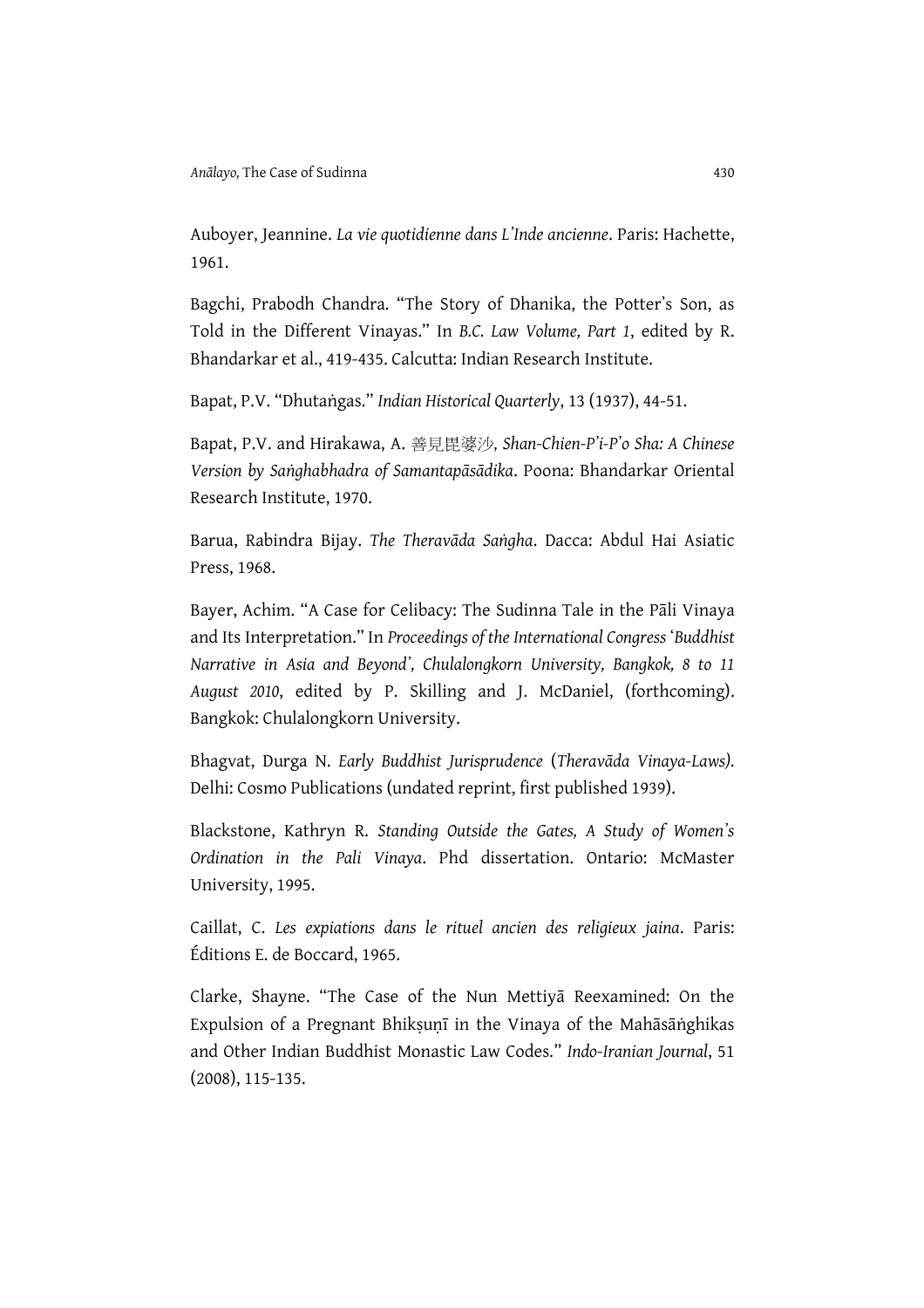Clarke, Shayne. "Monks Who Have Sex: Pārājika Penance in Indian Buddhist Monasticism." Journal of Indian Philosophy, 37 (2009), 1-43.

Clarke, Shayne. "The Mūlasarvāstivādin Vinaya: A Brief Reconnaissance Report." In Early Buddhism and Abhidharma Thought: In Honor of Doctor Hajime Sakurabe on His Seventy-seventh Birthday, edited by Sakurabe Ronshu Committee, 45-63. Kyoto: Heirakuji shoten, 2002.

Clarke, Shayne. "When and Where is a Monk No Longer a Monk? On Communion and Communities in Indian Buddhist Monastic Law Codes." Indo-Iranian Journal, 52 (2009), 115-141.

Collins, Steven. "Remarks on the Third Precept: Adultery and Prostitution in Pāli Texts." Journal of the Pali Text Society, 29 (2007), 263- 284.

Dantinne, Jean. Les qualités de l'ascète (dhutaguna): Étude sémantique et doctrinale. Bruxelles: Thanh-Long, 1991.

de Jong, J. W. "Les Sūtrapiṭaka des Sarvāstivādin et des Mūḷasarvāstivādin." In Buddhist Studies, edited by G. Schopen, 229-236. Berkeley: Asian Humanities Press, 1979 (first published 1968).

Dhirasekara, Jotiya. Buddhist Monastic Discipline, A Study of its Origin and Development in Relation to the Sutta and Vinaya Piṭakas, Dehiwala: Buddhist Cultural Centre, 2007 (first published 1982).

Dutt, Sukumar. Buddhist Monks and Monasteries of India. London: Allen and Unwin, 1962.

Dutt, Sukumar. Early Buddhist Monachism, Delhi: Munshiram Manoharlal, 1996 (first published 1924).

Eimer, Helmut. Rab tu 'byuṅ ba'i gźi. Die Tibetische Übersetzung des Pravrajyāvastu im Vinaya der Mūlasarvāstivādins. Wiesbaden: Otto Harrassowitz, 1983.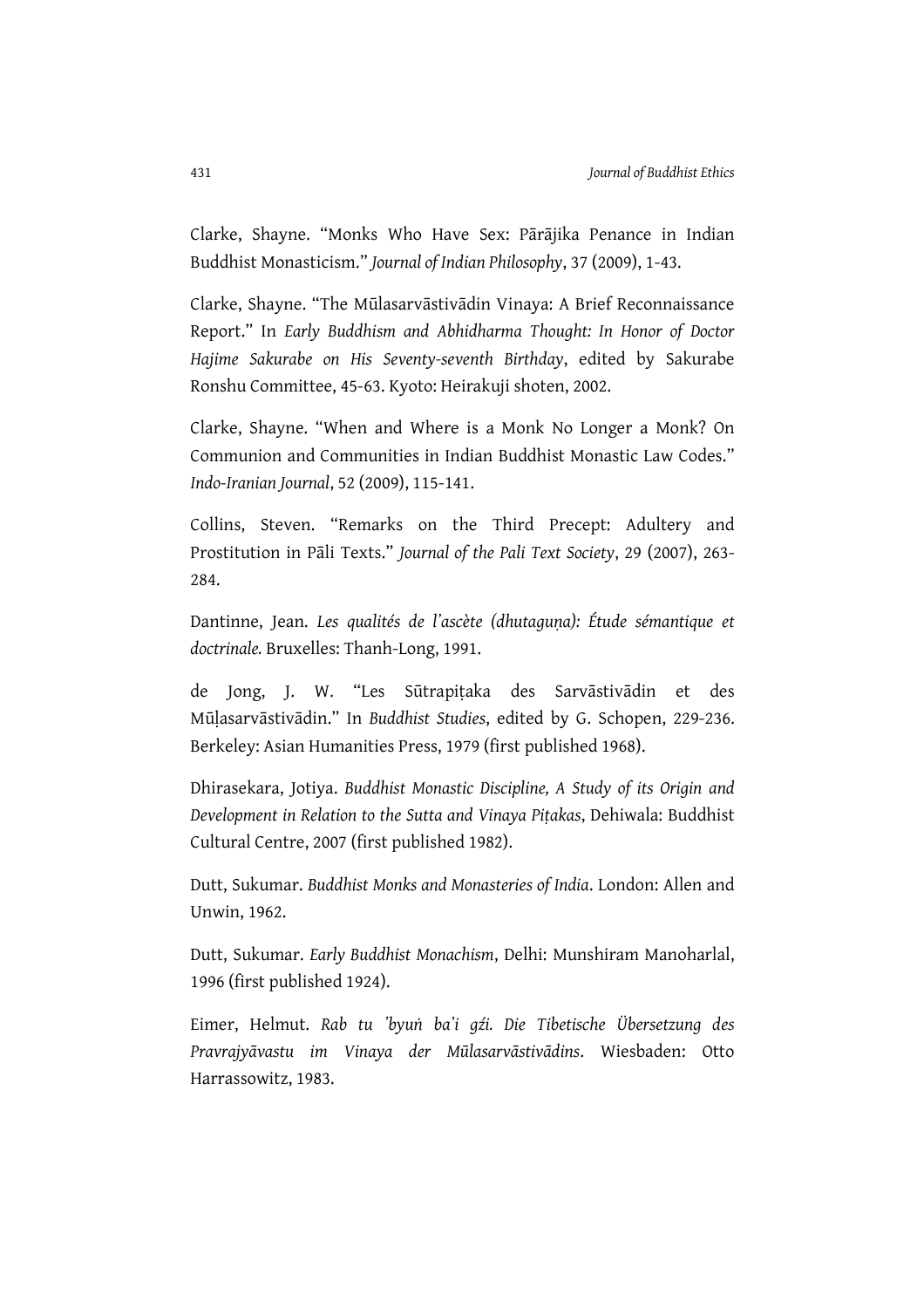Faure, Bernard. The Red Thread, Buddhist Approaches to Sexuality, Princeton: Princeton University Press, 1998.

Finnegan, Damchö Diana. ʻFor the Sake of Women too': Ethics and Gender in the Narratives of the Mūlasarvāstivāda Vinaya. PhD dissertation. Wisconsin: University of Wisconsin-Madison, 2009.

Freiberger, Oliver. "Ein ʻVinaya für Hausbewohner'? Norm und Praxis der Laienanhänger im frühen Buddhismus." In Im Dickicht der Gebote, Studien zur Dialektik von Norm und Praxis in der Buddhismusgeschichte Asiens, P. Schalk (ed.), 225-252, Uppsala: Universitet, 2005.

Freedman, Michael. The Characterization of Ānanda in the Pāli Canon of the Theravāda: A Hagiographic Study, PhD dissertation. Ontario: McMaster University, 1977.

Ganguly, Jayeeta. "Nisraya and Dhutanga in Buddhist Tradition." Bulletin of Tibetology, New Series, 2 (1989), 17-29.

Gokhale, Balkrishna Govind. New Light on Early Buddhism. Bombay: Popular Prakashan, 2001 (first published 1994).

Gnoli, Raniero. The Gilgit Manuscript of the Śayanāsanavastu and the Adhikaraṇavastu, Being the 15th and 16th Section of the Vinaya of the Mūlasarvāstivādin. Rome: Istituto Italiano per il Medio ed Estremo Oriente, 1978.

Gräfe, Udo Heine. Systematische Zusammenstellung kulturgeschichtlicher Informationen aus dem Vinayapitakam der Theravādin. PhD dissertation. Göttingen: Georg-August Universität, 1974.

Grero, C. Ananda. An Analysis of the Theravada Vinaya in the Light of Modern Legal Philosophy. Colombo: Karunaratne & Sons, 1996.

Gyatso, Janet. "Sex." In Critical Terms for the Study of Buddhism, edited by D.S. Lopez, 271-290. Chicago: University of Chicago Press, 2005.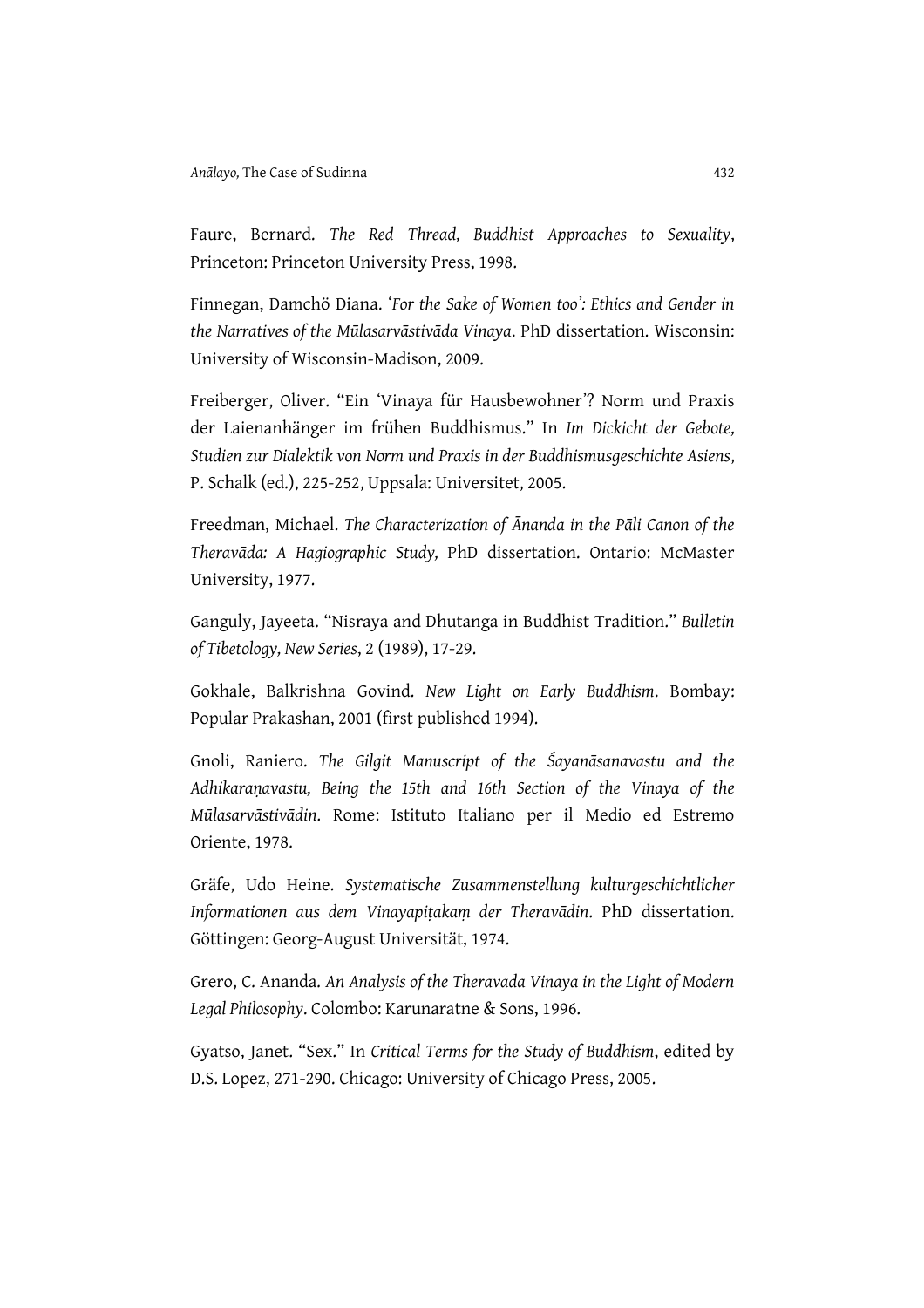Hara, Minoru. "Divine Procreation." Indo-Iranian Journal, 52 (2009) 217- 249.

Hecker, Hellmuth. "Allgemeine Rechtsgrundsätze in der Buddhistischen Ordensverfassung (Vinaya)." Verfassung und Recht in Übersee, 10 (1977) no. 1, 89-115.

Heirman, Ann. 'The Discipline in Four Parts', Rules for Nuns According to the Dharmaguptakavinaya. Delhi: Motilal Barnasidass, 2002.

Heirman, Ann. "Some Remarks on the Definition of a Monk and a Nun as Members of a Community and the Definition of ʻNot to live in Community'." Indian Journal of Buddhist Studies, 7 (1995) no. 1&2, 1-22.

Heirman, Ann. "What Happened to the Nun Maitreyī?" Journal of the International Association of Buddhist Studies, 23 (2000) no. 1, 29-41.

Holt, John Clifford. Discipline, The Canonical Buddhism of the Vinayapitaka. Delhi: Motilal Banarsidass, 1999 (first published1981).

Horner, I.B. The Book of the Discipline (Vinaya-Piṭaka), Vol. I (Suttavibhaṅga). London: Pali Text Society, 1982 (first published 1938).

Horner, I.B. Women under Primitive Buddhism, Laywomen and Almswomen. Delhi: Motilal Banarsidass, 1990 (first published 1930).

Hüsken, Ute. "The Application of the Vinaya Term nāsanā." Journal of the International Association of Buddhist Studies, 20 (1997) no. 2, 93-111.

Hüsken, Ute. "Rephrased Rules. The Application of Monks' Prescriptions to the Nuns' Discipline in Early Buddhist Law." Bukkyō Kenkyū, 28 (1999), 19-29.

Hu-von Hinüber, Haiyan. "Aśoka und die buddhistische Uposatha-Zeremonie (I), Aśoka's 256 Nächte." Wiener Zeitschrift für die Kunde Südasiens, 40 (1996), 87-99.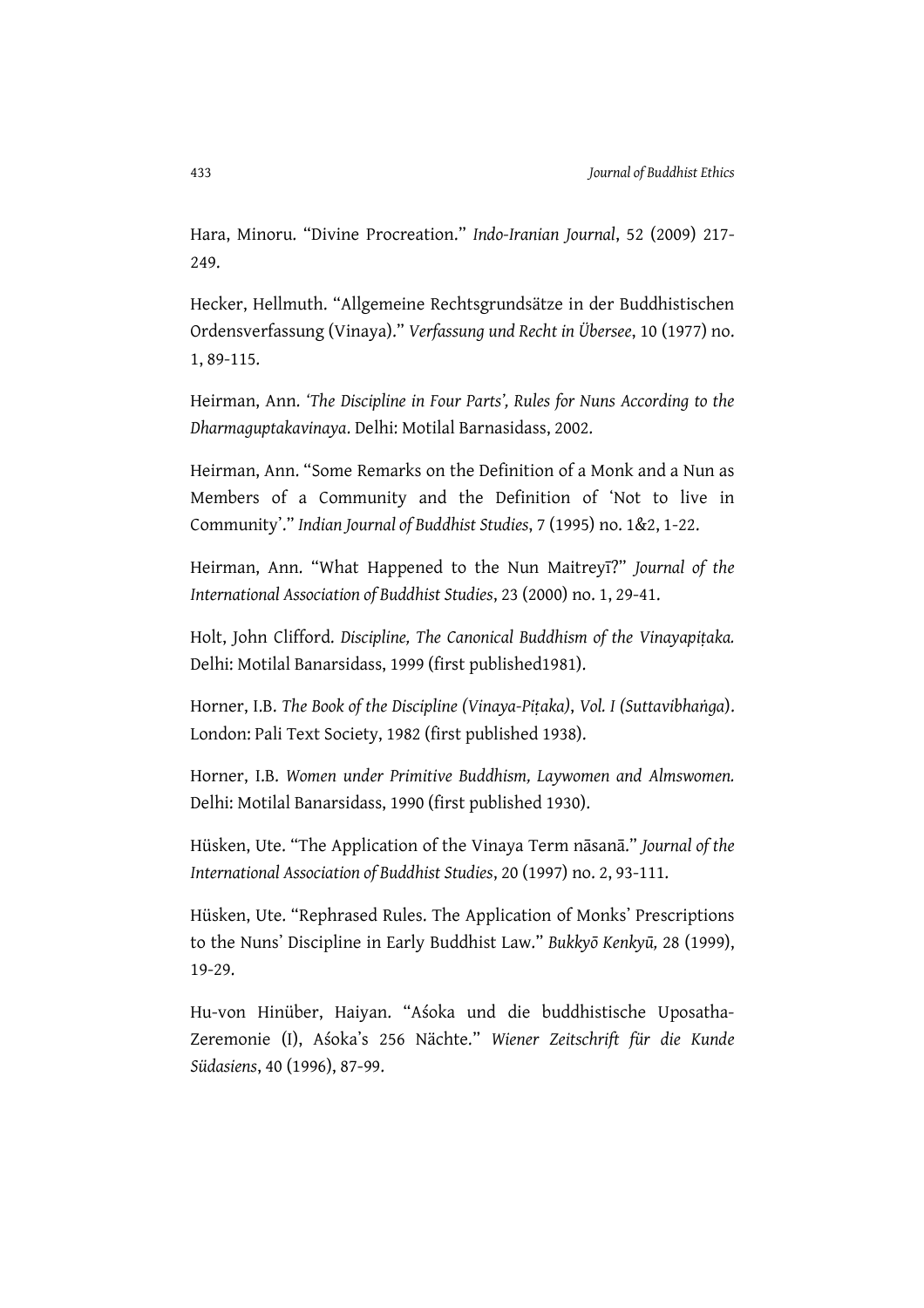Huxley, Andrew. "Buddhist Case Law on Theft: The Vinītavatthu on the Second Pārājika." Journal of Buddhist Ethics, 6 (1999), 313-330.

Jaffe, Richard M. Neither Monk nor Laymen, Clerical Marriage in Modern Japanese Buddhism. Princeton: Princeton University Press, 2001.

Kieffer-Pülz, Petra. "The Law of Theft: Regulations in the Theravāda Vinaya and the Law Commentaries." Journal of the Pali Text Society, 31 (2012), 1-54 (in print).

Kieffer-Pülz, Petra. "Pārājika 1 and Saṅghādisesa 1: Hitherto Untranslated Passages from the Vinayapitaka of the Theravādins." Traditional South Asian Medicine, 6 (2001), 62-84.

Ku, Cheng-Mai. "The Mahīsāsaka View of Women." In Buddhist Thought and Ritual, edited by D.J. Kalupahana, 103-124. Delhi: Motilal Banarsidass, 1991.

Lamotte, Étienne. "Vajrapāni en Inde." In Mélanges de sinologie offerts à monsieur Paul Demiéville, 113-159. Paris: Presses Universitaires de France, 1966.

Langenberg, Amy. "On the Meaning and Management of Menses in Bauddha and Brāhmaṇa Contexts." Unpublished paper read at the  $16<sup>th</sup>$ IABS Conference, Dharma Drum Buddhist College, Taiwan, June 2011.

Lupton, Walter. "The Ratthapāla Sutta." Journal of the Royal Asiatic Society, (1894) 769-806.

Malalgoda, Kitsiri. Buddhism in Sinhalese Society 1750-1900, A Study of Religious Revival and Change. Berkely: University of California Press, 1976.

Martini, Giuliana. "The Story of Sudinna in the Tibetan Translation of the Mūlasarvāstivāda Vinaya." Journal of Buddhist Ethics, 19 (2012), pp. 440-451.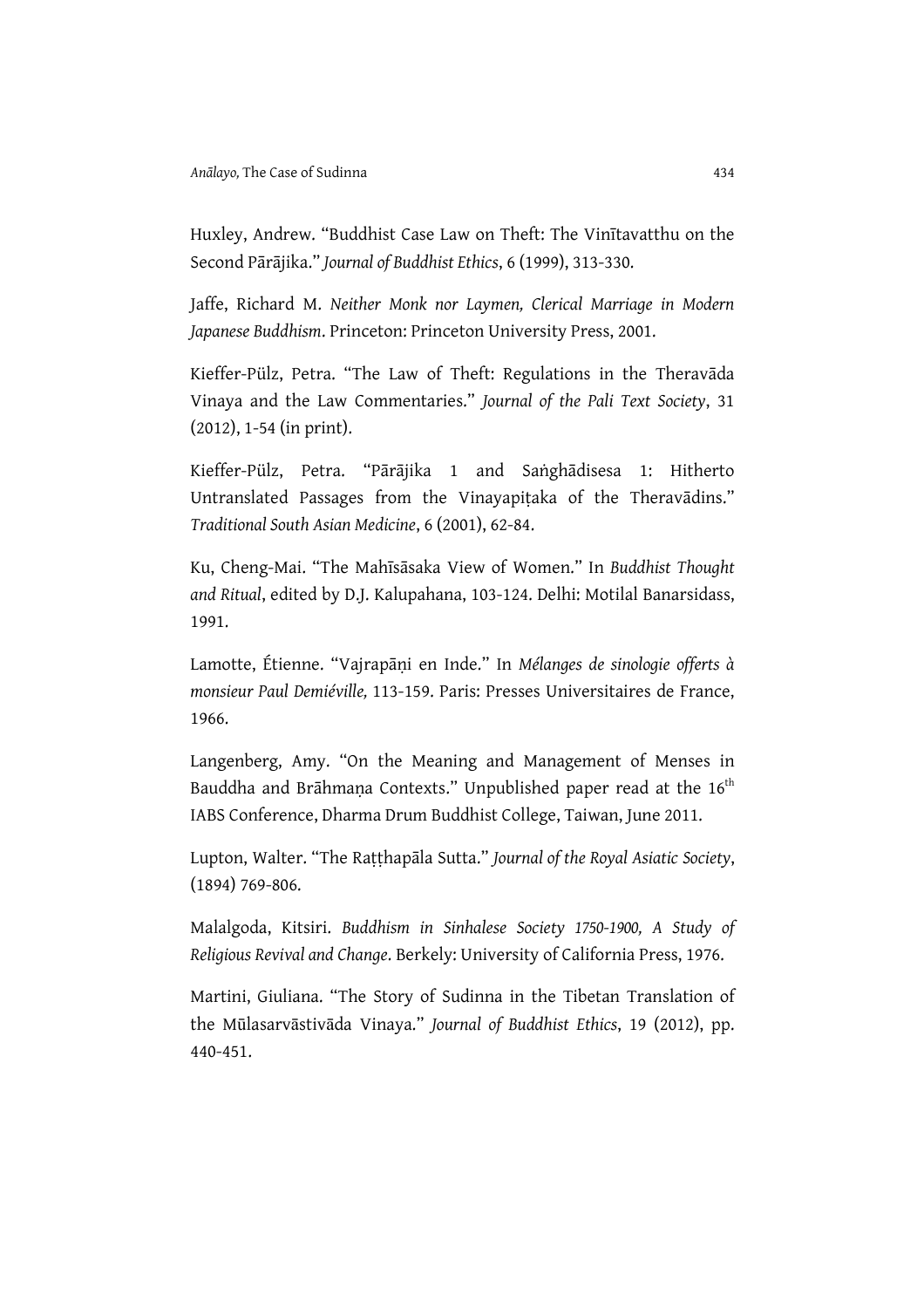Matsumura, Hisashi. "頼吒和羅経の展開の一断面" [One Aspect of the Development of the Rāṣṭrapāla Sūtra]." Bukkyō Kenkyū, 15 (1985), 39-62.

Mejor, Marek. "Painting the ʻWheel of Transmigration' (saṃsāra-cakra), A Note on the Textual Transmission." In From Turfan to Ajanta: Festschrift for Dieter Schlingloff on the Occasion of his Eighteeth Birthday, edited by E. Franco and M. Zin, 671-690. Lumbini International Research Institute, 2010.

Misra, G.S.P. The Age of Vinaya. Delhi: Munshiram Manoharlal, 1972.

Nanayakkara, S.K. "Dhutaṅga." In Encyclopaedia of Buddhism, edited by W.G. Weeraratne, 4 (1989) no. 4, 580-585. Sri Lanka: Department of Buddhist Affairs.

Näther, Volkbert. Das Gilgit Fragment Or. 11878A im Britischen Museum zu London, Herausgegeben, mit dem Tibetischen verglichen und übersetzt. PhD dissertation. Marburg: Philipps-Universität: 1975.

Nolot, Édith. Règles de discipline des nonnes bouddhistes, Le Bhiksunīvinaya de l'école Mahāsāṃghika-Lokottaravādin. Paris: Éditions de Boccard, 1991.

Nolot, Édith. "Studies in Vinaya Technical Terms, IV-X." Journal of the Pali Text Society, 25 (1999), 1-111.

Oldenberg, Hermann. Vinaya Piṭakaṃ, The Principal Buddhist Holy Scriptures in The Pāli Language, Vol. I, The Mahāvagga. Oxford: Pali Text Society, 1997 (first published 1897).

Perera, L.P.N. Sexuality in Ancient India, A Study Based on the Pali Vinayapitaka. Sri Lanka: University of Kelaniya, Postgraduate Institute of Pali and Buddhist Studies, 1993.

Pradhan, P. "The First Pārājika of the Dharmaguptaka-Vinaya and the Pali Sutta-Vibhaṅga." Visva-Bharati Annals 1 (1945), 1-34.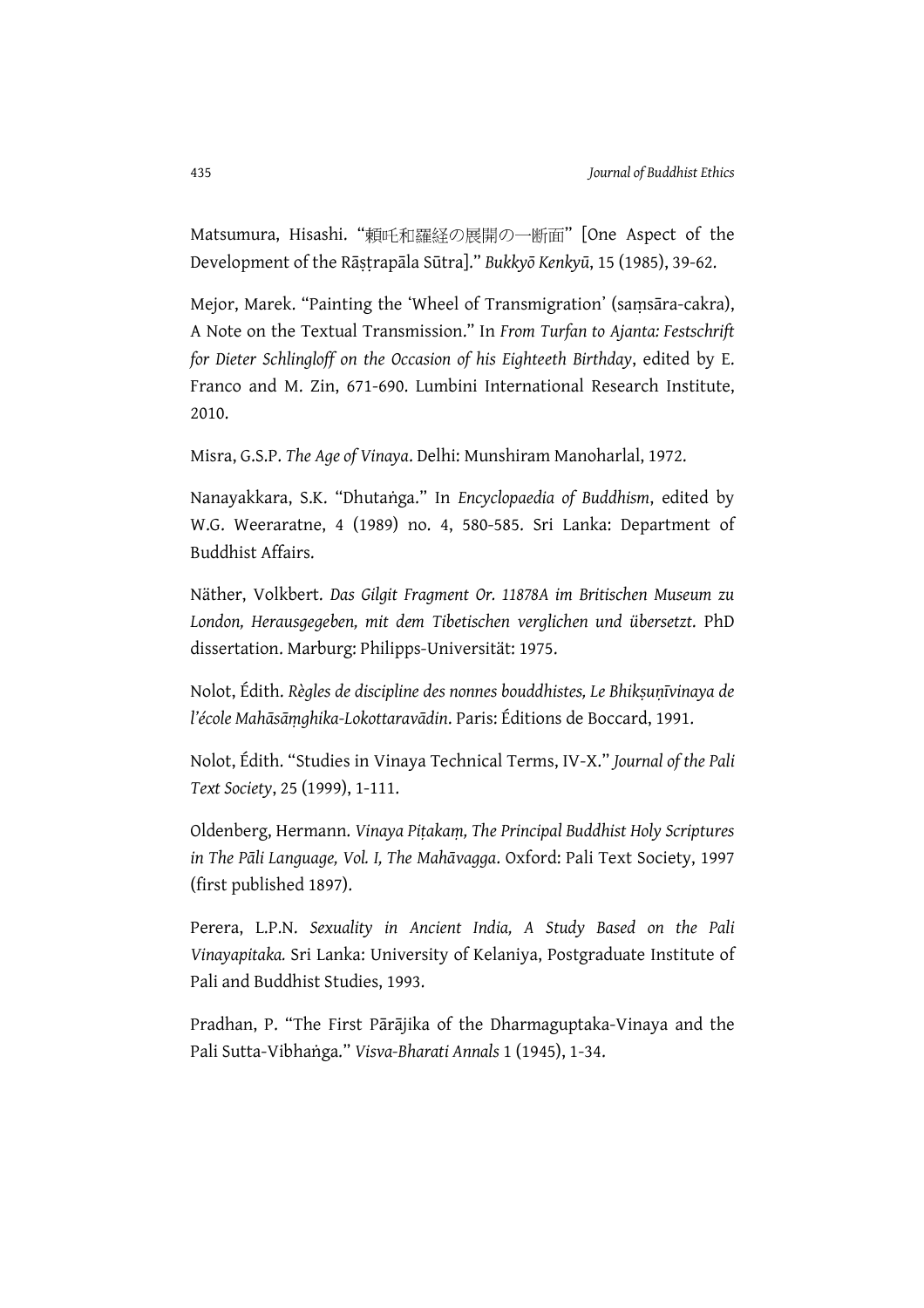Prasad, Nanda Kishore. Studies in Buddhist and Jaina Monachism. Bihar: Research Institute of Prakrit, Jainology & Ahimsa, 1972.

Przyluski, Jean. La legende de l'empereur Aśoka (Acoka-avadāna) dans les textes indiens et chinois, Paris: Paul Geuthner, 1923.

Ray, Reginald A. Buddhist Saints in India, A Study in Buddhist Values & Orientations, New York: Oxford University Press, 1994.

Rosen, Valentina. Der Vinayavibhaṅga zum Bhikṣuprātimokṣa der Sarvāstivādins, Sanskritfragmente nebst einer Analyse der chinesischen Übersetzung. Berlin: Akademie Verlag, 1959.

Schlingloff, Dieter. Die Religion des Buddhismus, I, Der Heilsweg des Mönchtums. Berlin: Walter de Gruyter & Co, 1962.

Schlingloff, Dieter. "Zur Interpretation des Prātimokṣasūtra." Zeitschrift der Deutschen Morgenländischen Gesellschaft, 113 (1963), 536-551.

Schopen, Gregory. "Monastic Law Meets the Real World, A Monk's Continuing Right to Inherit Family Property in Classical India," in Buddhist Monks and Business Matters, Still More Papers on Monastic Buddhism in India, 170-192, Honolulu: University of Hawai`i Press, 2004 (article first published 1995).

Schopen, Gregory. "Ritual Rights and Bones of Contention: More on Monastic Funerals and Relics in the Mūlasarvāstivāda Vinaya." Journal of Indian Philosophy, 22 (1994), 31-80.

Schubring, Walther. Vavahāra- und Nisīha-sutta. Leipzig: Brockhaus, 1918.

Shih, Juo-Hsüeh. Controversies over Buddhist Nuns. Oxford: Pali Text Society, 2000.

Silk, Jonathan A. "Good and Evil in Indian Buddhism: The Five Sins of Immediate Retribution." Journal of Indian Philosophy, 35 (2007), 253-286.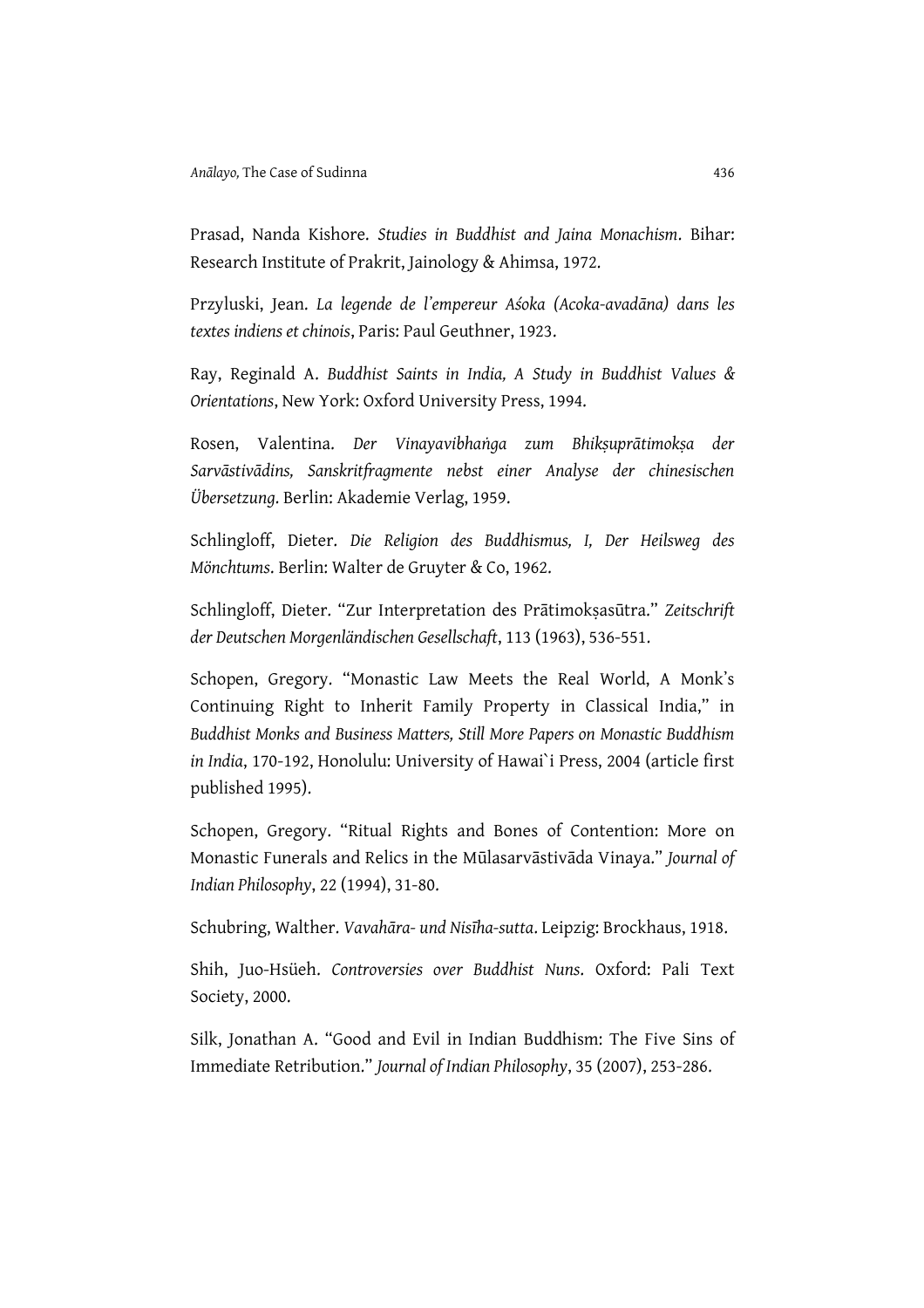Silk, Jonathan A. Managing Monks, Administrators and Administrative Roles in Indian Buddhist Monasticism. Oxford: Oxford University Press, 2008.

Speyer, J.S. Avadānaçataka, A Century of Edifying Tales Belonging to the Hīnayāna. Osnabrück: Biblio Verlag, vol. 1, 1970 (first published 1902- 1906).

Sujāto, Bhikkhu. Bhikkhuni Vinaya Studies, Research and Reflections on Monastic Discipline for Buddhist Nuns. Australia: Santipada Publications, 2009.

Thapar, Romila. "Ethics, Religion, and Social Protest in the First Millennium B.C. in Northern India." Daedalus, 104 (1975) no. 2, 119-132.

Tilakaratne, Asaṅga. "Monastic Sexual Behaviour: A Study of the First pārājika and Related Rules of the Theravāda Vinaya." In Buddhist and Pali Studies in Honour of the Venerable Professor Kakkapalliye Anuruddha, edited by K.L. Dhammajoti et al., 651-663. Hong Kong: Centre of Buddhist Studies, University of Hong Kong, 2009.

Tournier, Vincent. "The Mahāvastu and the Vinayapiṭaka of the Mahāsāṃghika-Lokottaravādins." Annual Report of the International Research Institute for Advanced Buddhology at Soka University, 15 (2012): 87- 104.

Verardi, Giovanni 2011. Hardships and Downfall of Buddhism in India. Delhi: Manohar.

von Hinüber, Oskar. "Buddhist Law according to the Theravāda-Vinaya. A Survey of Theory and Practice." Journal of the International Association of Buddhist Studies, 18 (1995) no. 1, 7-45.

von Hinüber, Oskar. "Buddhist Law according to the Theravāda-Vinaya (II). Some Additions and Corrections." Journal of the International Association of Buddhist Studies, 20 (1997) no. 2, 87-92.